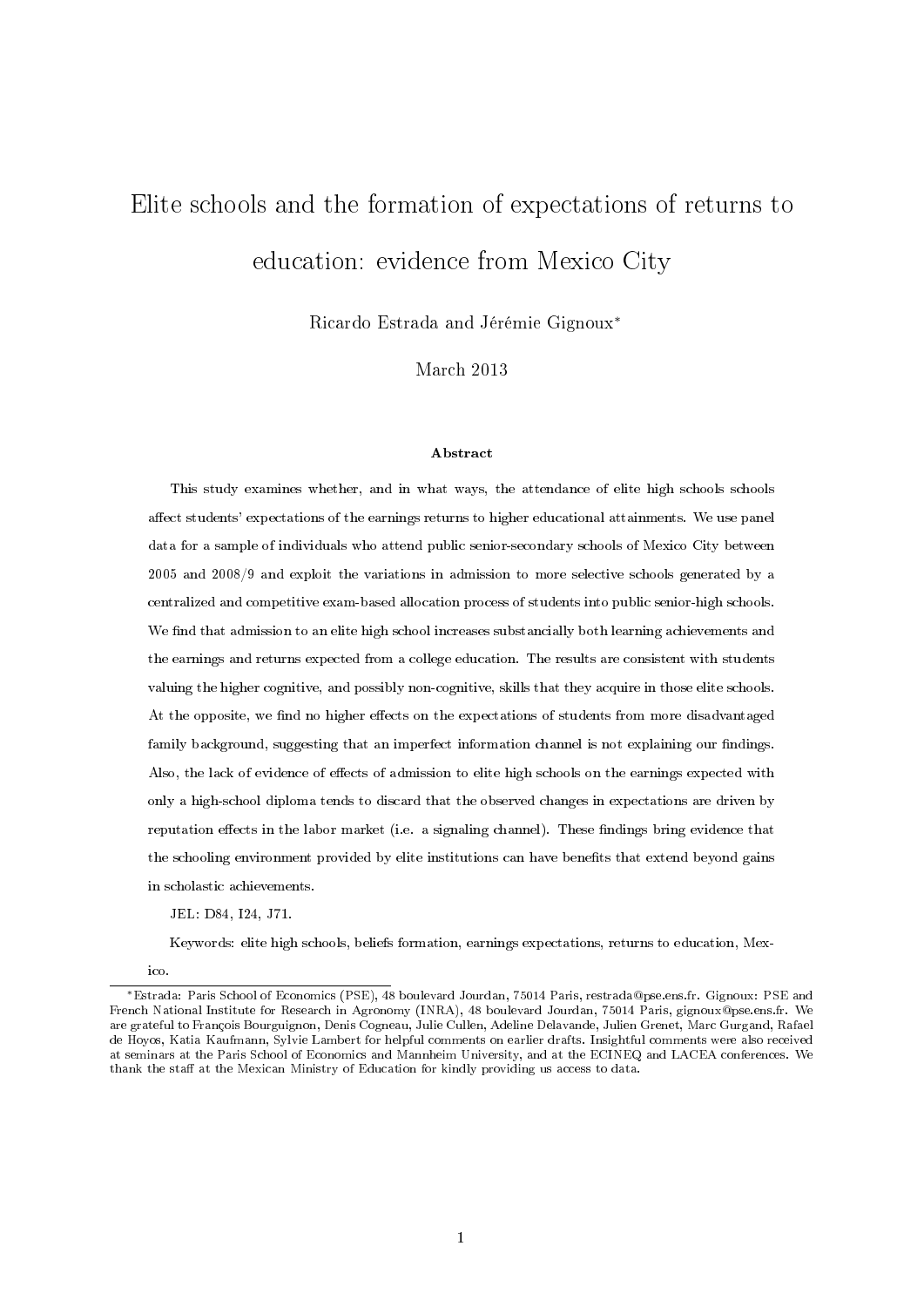# 1 Motivation

Subjective expectations of the returns to a higher educational attainment are a key determinant of individuals' demand for education. Standard human capital theory predicts that schooling decisions depend on the monetary benets (together with non-monetary ones) that youth expect from a higher attainment. Some studies have modeled schooling decisions based on assumptions on the way these beliefs are formed; for instance, while some authors assume perfect foresight and rational expectations, others have assumed that individuals' expectations depend on the actual earnings of older cohorts or specific reference groups (e.g. Dominitz and Manski  $(1996)$ ; Manski  $(1993)$ ). Instead of relying on assumptions, a more recent strand of studies have elicited individuals' expectations, documented the consistency of the obtained measures (Delavande, Giné, and McKenzie 2011), and veried that subjective earnings expectations are closely associated with choices regarding further schooling (Attanasio and Kaufmann 2009; Hotz, Arcidiacono, and Kang 2010). However, little is known on the formation of subjective expectations of the financial returns to higher educational attainments. Beside a couple of studies describing the differentials in earnings expectations and evaluating the quality of the information possessed by different groups of youth (Betts 1996; Zafar 2011), little empirical evidence exists on the formation of expectations.

A specific set of questions concerns the extent to which earnings expectations are influenced by schooling environments. Are these expectations formed at adolescent ages and influenced by schooling environments or shaped early by families (and mayble also neighborhoods of residence)? Are expectations adjusted as youth attain higher scholastic learning achievements or build some non-cognitive skills such as self-condence? Can imperfect information on earnings opportunities with higher attainments be corrected when attending specific schools and interacting with different groups of peers?

In this paper, we tackle these questions by examining the effects of attending an elite school system on the earnings expectations of a sample of Mexico City high school students. Using a natural experiment from the exam-based admission process to public high schools of the Federal District (FD) of Mexico, we examine the extent to which schooling environments shape earnings expectations. We find evidence that being admitted to an elite high school increases substancially the earnings that students expect with a college education.

There are several ways in which attending an elite school might affect a youth' beliefs on earnings with higher attainments. First, following human capital theory, if these are also better schools, more selective schools could provide higher levels of skills to their students, which, assuming students believe that wages equal the marginal product of labor and a minimum consistency in belief formation, should in turn increase their earnings expectations. Note that a proper denition of skills would include both scholastic achievement and non-cognitive skills. Second, drawing on signaling theory, students might assess the graduation from (or attendance of) a an elite school as a signal of higher productivity. The reputation of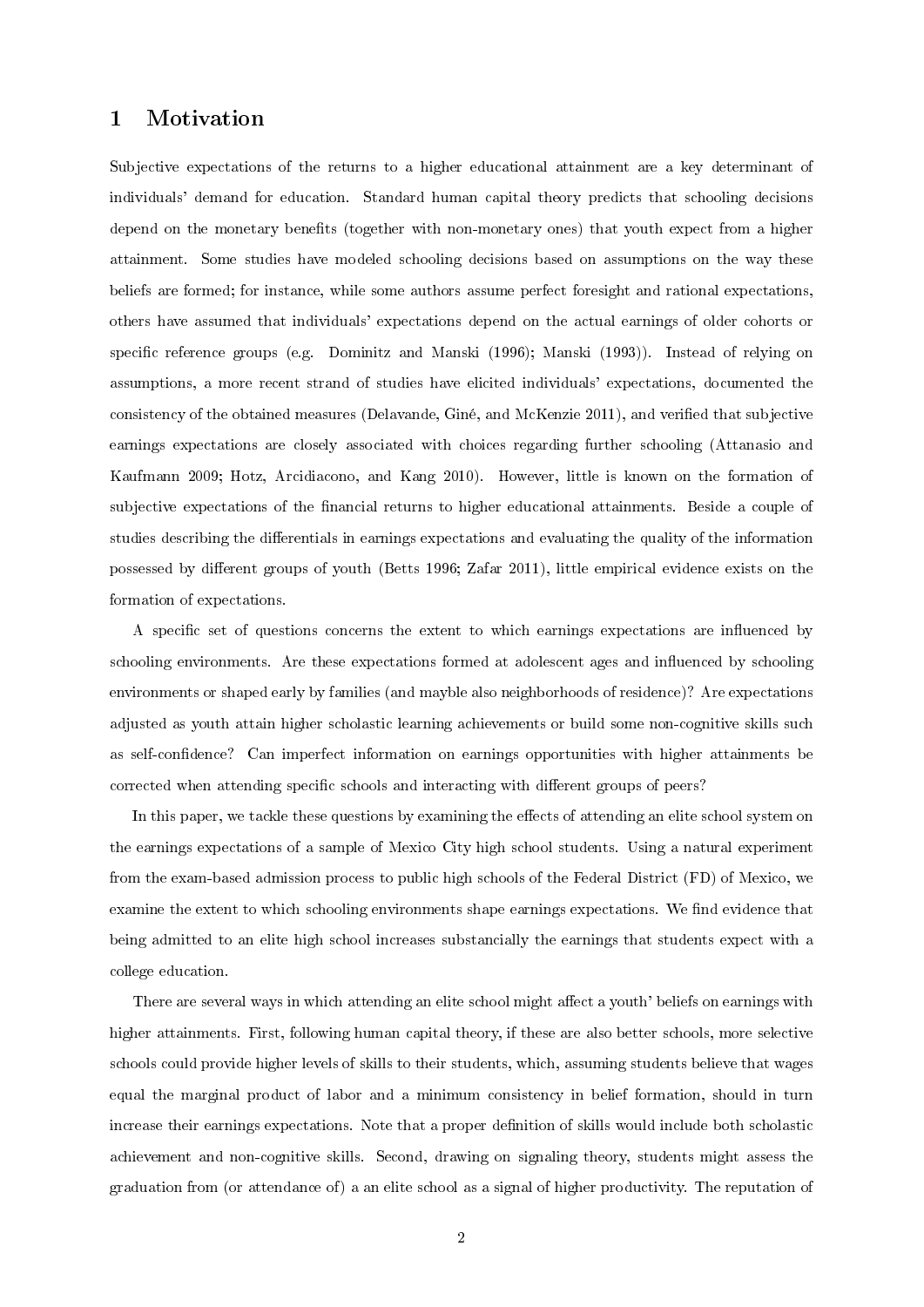a selective school could increase the expected earnings either directly in the labor market or by facilitating the access to more selective universities. Third, if some students have imperfect information on labor market opportunities, better schools may provide more precise information about the distribution of earnings by educational attainment and dilute the over- or underestimation in earnings expectations.<sup>1</sup>

While several of those alternative models of the effects of elite schools on earnings expectations could be relevant in the context under study, some of our results suggest that higher expectations do not stem from the signaling effect of attending a reputed high school or from better access among disadvantaged students to information on labor market opportunities, but rather from the acquisition of some cognitive skills, and maybe also non-cognitive ones, that increase the value from attending college.

Understanding the effects of schools on expected earnings benefits from higher attainments is important for several reasons. First, in some contexts, notably in developing countries, and among youth from poorer backgrounds, the demand for further schooling, in particular at college levels, might be inefficiently low due to incorrect and underestimated expectations of earnings returns (Jensen 2010). In other contexts, youth could make the opposite mistake and overestimate those returns. While such imperfect information and the associated orientation mistakes can be costly, some school environments might provide better information and help students make better choices regarding further studies. Second, some school environments might help students build some specific non-cognitive skills, such as self-confidence or future orientedness, that are complementary to scholastic achievements in determining later attainments and labor outcomes. In all cases, identifying the schools and inputs inducive of higher or more adequate expectations, which may not be the same ones that improve learning achievements, could help find ways to improve schooling decisions at higher levels. It could also allow identifying a source of potentially inefficient educational inequalities, and help design interventions that address those.

In this paper, for examining the effects of attending a Mexico City elite high school on beliefs of the financial returns to attending college in the context of public high schools, we exploit data from a panel of students followed from application and entry into high schools (at 15 year olds for most) to graduation (at 18 years old). We begin by describing the patterns of future earnings and returns to college subjectively expected (5 years after high school graduation) by students and their variations by students and schools characteristics. The observed differentials indicate higher earnings expectations for students with higher learning achievements and more advantaged backgrounds give a sense of the internal validity of the data (the latter could stem either from some information or non-cognitive skills provided by wealthier families or some complementarities with their resources), give a sense of the internal validity of the data. However, while expected earnings with college increase with learning achievements, students in the sample do not perceive positive returns to cognitive skills when holding a high school degree. For external validity, we

<sup>&</sup>lt;sup>1</sup>Note that students may also have imperfect information on their own ability, and that being exposed to higher achieving peers may also affect this information. Besides, more selective schools may not be the ones which convey the most correct information (or most increase students' non-cognitive skills).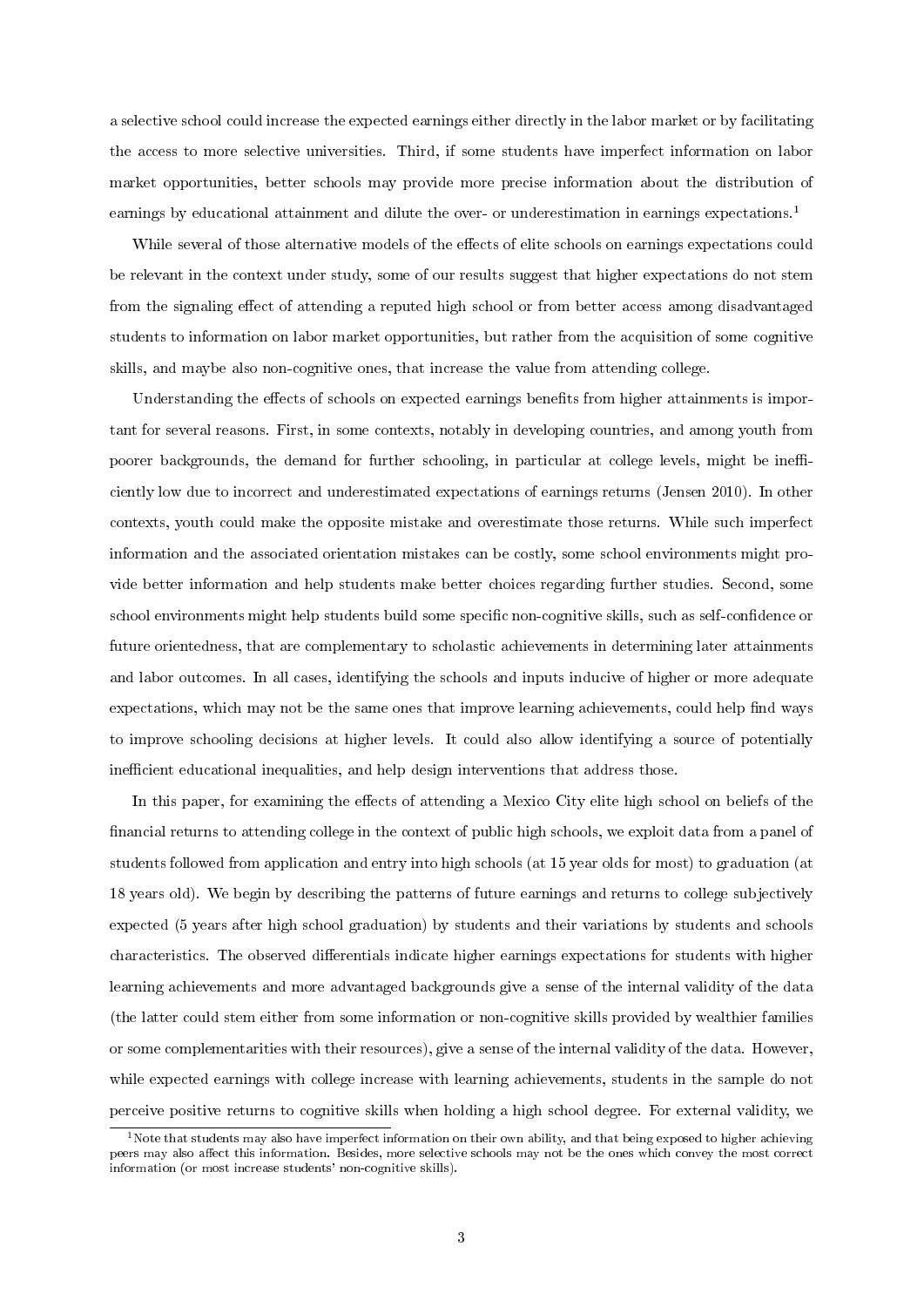compare earnings expectations to the earnings observed and returns estimated for older cohorts in the Mexican employment survey, and find that many students have relatively high expectations with respect to the earnings of those older cohorts. Regarding the differentials across schools, we observe that, even after conditioning on learning achievements at graduation, expectations of the earnings and returns to college education are both higher and less variable in elite senior secondary schools.

For causal inference, we exploit the allocation of students into high schools based on a common exam and a regression discontinuity (RD) design analysis, and estimate the effects of attending a selective elite high school on expected earnings and returns. Our RD design estimates depart from the approach followed in previous studies, notably Abdulkadiroglu, Angrist, and Pathak (2011); Pop-Eleches and Urquiola  $(2011)$ , by identifying the effects of admission to the IPN system rather than to a specific IPN school we do this by considering the cutoff for admission to the IPN elite schools system rather than a specific school. We find that admission to an elite high school increases substancially both learning achievements and the earnings and returns expected from a college education, with point estimates of effects of elite high school admission of about .2 standard deviations on scholastic achievements and about 19 percent points on the expected college premium. This is consistent with students valuing the higher cognitive, and possibly non-cognitive, skills that they acquire in those elite schools. At the opposite, we find no higher effects on the expectations of students from more disadvantaged family background, suggesting that the information mechanism (or other mechanisms affecting in different ways students from richer and poorer backgrounds) is not explaining our results. Also, the lack of evidence of effects of admission to elite high schools on the earnings expected with only a high-school diploma tends to discard that the observed changes in expectations are driven by the reputation of high schools on the labor market (i.e. a signaling mechanism).

For getting a sense of the economic significance of our findings, note that the results of Attanasio and Kaufmann (2009) on the relationship between earnings expectations and attainments, based on an observational study among a similar sample of Mexican students, suggest that a one percent point increase in the expected college premium (compared to a high school degree) is associated with a .2 to .4 percent point higher probability (higher for boys) of attending college. This is probably an overestimate, but interpreting this estimate causally would imply that the increase in earnings expectations that comes with the attendance of an elite school could translate into a up to 4 to 8 points higher probablity of college attendance.

This paper is related to three strands of the literature. First, a group of recent empirical studies have examined the effects of admission into a more selective or higher performing school. Several of these have used data similar to the one we are using (panels of students allocated into schools through a common exam) and examined the effects on learning achievements. The results are mixed: while several studies find positive effects, notably in the context of poor or intermediate-income countries - Pop-Eleches and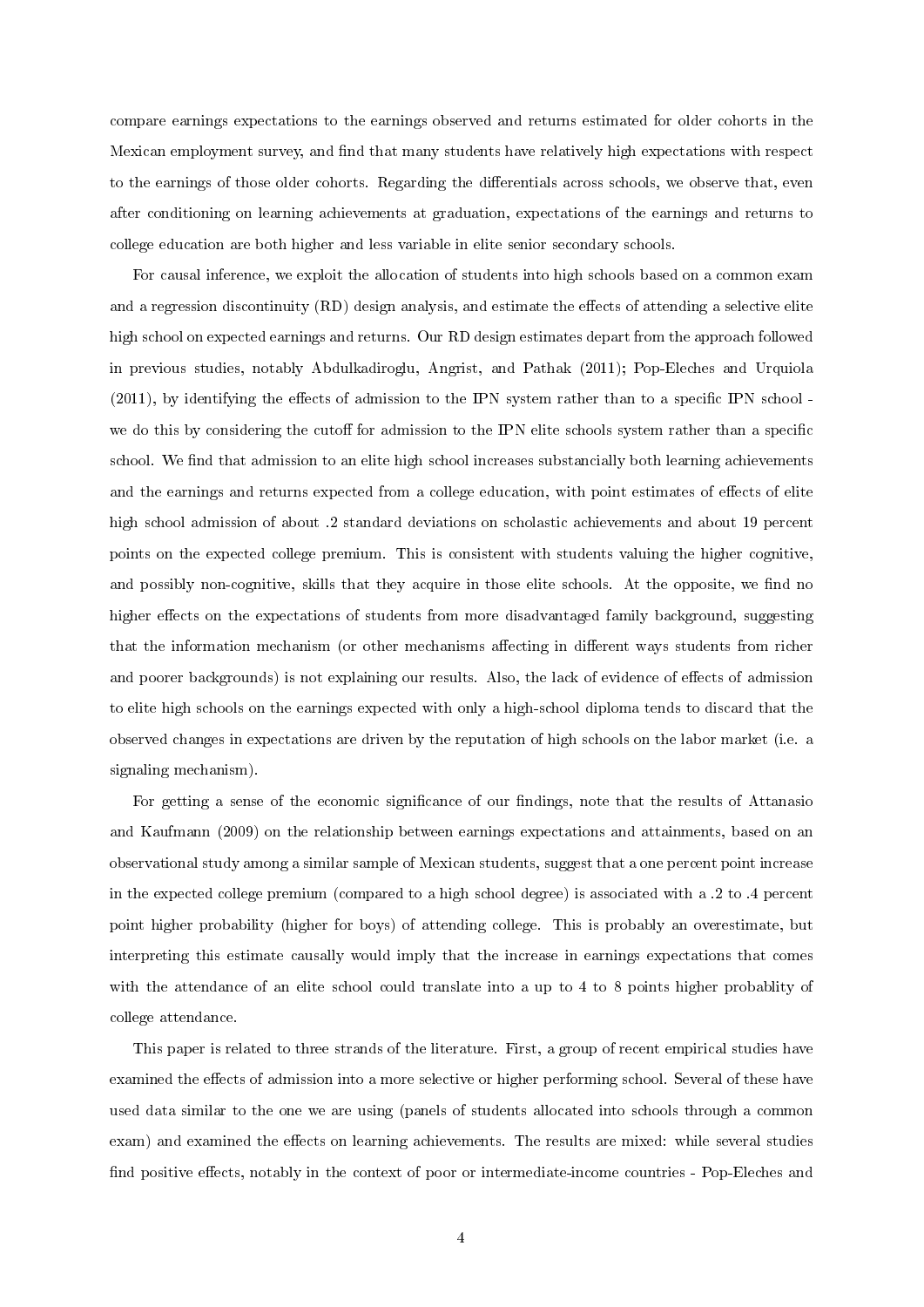Urquiola (2011) in Romania, Jackson (2010) in Trinidad and Tobago, Hastings and Weinstein (2008) in Malawi, and Ding and Lehrer (2007) in China -, Abdulkadiroglu, Angrist, and Pathak (2011) find that gains from attending very selective high schools (i.e. for students at the upper end of the achievement distribution) are not large in the United States (although some positive effects are found for ethnic minorities).<sup>2</sup> Also in the US, Angrist, Pathak, and Walters (2011) and Dobbie and Roland G. Fryer  $(2011)$  find substantial gains of attendance of charter schools by students at lower end of achievement distribution, which suggests that the effects of schools on learning achievements may be nonlinear. Other studies have investigated the attendance of better schools induced by specific interventions. For instance, Angrist, Bettinger, and Kremer (2006) examine a voucher program in Colombia and find significant impacts of winning a voucher though a lottery on graduation rates and other measures of academic performance. Hastings and Weinstein (2008) analyze the effects of attending a better school in the US, induced by information provided (randomly) on the choice of schools, and also find positive effects on academic achievements. Thus there is evidence that, in some contexts and for some students, attendance of elite high schools can increase learning achievements. We build on this literature and argue that better or more selective schools might, beyond current learning, generate other benefits, notably in terms of information regarding future learning and labor market opportunities. The evidence on these other effects, which matter for long-term educational and professional outcomes, remains limited.

Second, a small number of studies have examined the differentials in expectations on the monetary returns to higher educational attainments. Betts (1996) thus documents the quality of the information and beliefs of college students on wages, in a sample of undergraduates from University of California at San Diego, and finds that beliefs vary with personal background and year and field of study. Similarly Zafar (2009, 2011) documents the differentials in expected returns to college education across males and females and majors in a sample of undergraduates at Northwestern University and finds that expectations of both educational outcomes and earnings drive differentials in schooling choices. Delaney, Harmon, and Redmond (2011) similarly describe the differentials in those expectations by family background among Irish university students and find persisting gaps by socio-economic status even after controlling for students outcomes and personal traits. Thus, while there are studies that document the gaps in expectations by family background, their determinants, in particular the influence of school environments, has not been examined.<sup>34</sup>

Third, other studies have examined the extent to which the information on the earnings returns to

 $^2$ In a paper in progress, Dustan, De Janvry, and Sadoulet (2012) use the same dataset used in this study and also find significant effects of admisssion to IPN elite schools on learning achievements.

<sup>&</sup>lt;sup>3</sup>There exists a few theoretical studies though. For instance, Roemer and Wets (1994) propose a theoretical model of the effect of spatial segretation on beliefs formation and the distribution of schooling and income based on learning on own ability.

<sup>4</sup>There are also some related studies of non-cognitive abilities and perceptions of own abilities. For instance, Chevalier, Gibbons, Thorpe, Snell, and Hoskins (2009) find, in a descriptive study on a sample of British university students, that self-condence and academic self-perception are strongly correlated with schooling decisions, that students are often too much self-condent on their academic opportunities (although some groups are too pessimistic), and that less competent students have poorer judgements.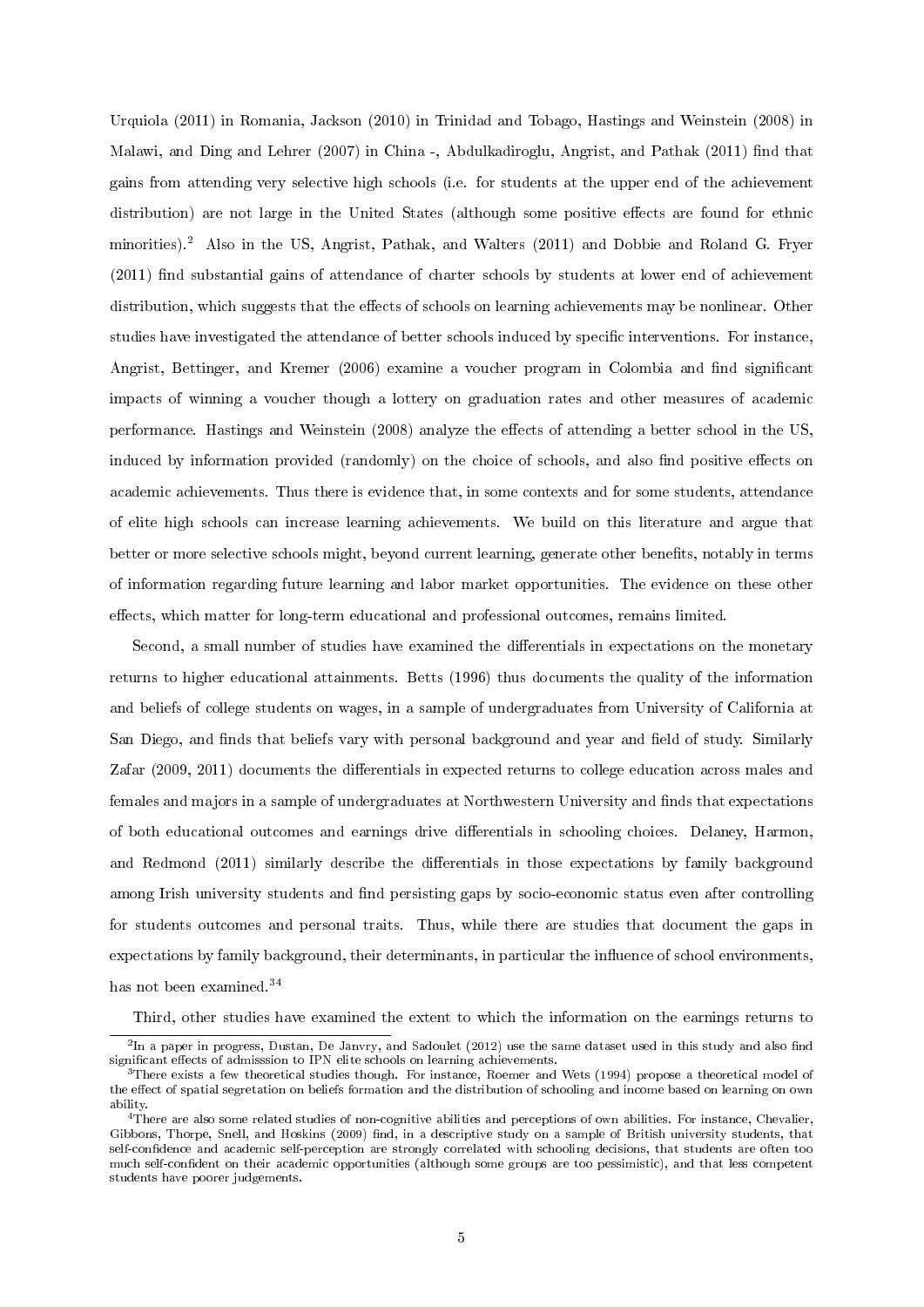higher attainments affects educational decisions. Hotz, Arcidiacono, and Kang (2010) find that sorting into majors of a sample of US college students is based in part on their expected returns (they also find evidence of learning as students of some majors and upper grades have more precise expectations). Jensen  $(2010)$ , based on experimental data from the Dominican Republic, finds that providing information on returns to education affects schooling decisions even at basic education levels.<sup>5</sup> While those studies show that expectations matter for later choices, our study investigates the formation of those expectations.

The paper is organized as follows. In section 2, we present the system of Mexico City elite high schools under study and discuss the way attending one of these schools can affect students' expectations of earnings with higher attainments. In section 3, we present the earnings expectations data, check their internal and external validity, and describe the differentials in expectations between students of elite and regular high schools. In section 4, we discuss the process of allocation of students into high schools based on RD design. In section 6, we discuss the obtained results and robustness checks. Section 7 concludes.

# 2 Mexico City elite high schools

We begin by presenting the system of elite high schools of Mexico City under study, and the way the learning environment these schools provide differs from the one of other high schools, and might affect earnings expectations.

#### 2.1 IPN schools

We consider the effects of admission into any of the 16 high schools of the National Polytechnic Institute  $("Instituto Politécnico Nacional" or IPN), a system of elite senior secondary schools of Mexico City. There$ are ten institutional systems of senior public high schools in Mexico City Metropolitan Area.<sup>6</sup> Together with high schools of the "Universidad Nacional Autonoma de México" (UNAM), IPN schools are the most selective.<sup>7</sup> IPN is also the main public technological higher education center in Mexico, and IPN high schools are administratively associated with that higher education institution. They provide general senior secondary-level education with a specific scientific and technical background, but admission in IPN high schools does not grant access to IPN higher education institute.

IPN high schools are accessed through a centralized selection process shared with most public high schools of Mexico City and based on a common exam (and explicit school choices) (we describe this process in section 4). IPN schools are more demanded and thus more selective than other senior high schools. Among students applying to the centralized system for application to public senior high schools of

 $5A$  related literature exists on school choices; for instance Hastings and Weinstein (2008) find using experimental data that providing information on quality of schools also affects application choices.

 $6$ Data from the Mexican Ministry of Education indicate that, during school year 2005-2006, 18.7% of senior high-school students of the Federal District of Mexico were enrolled in a private school.

<sup>&</sup>lt;sup>7</sup>Our data does not allow us to investigate the effects of attending a UNAM school because UNAM students do not take the test at high school completion and thus drop out of the panel.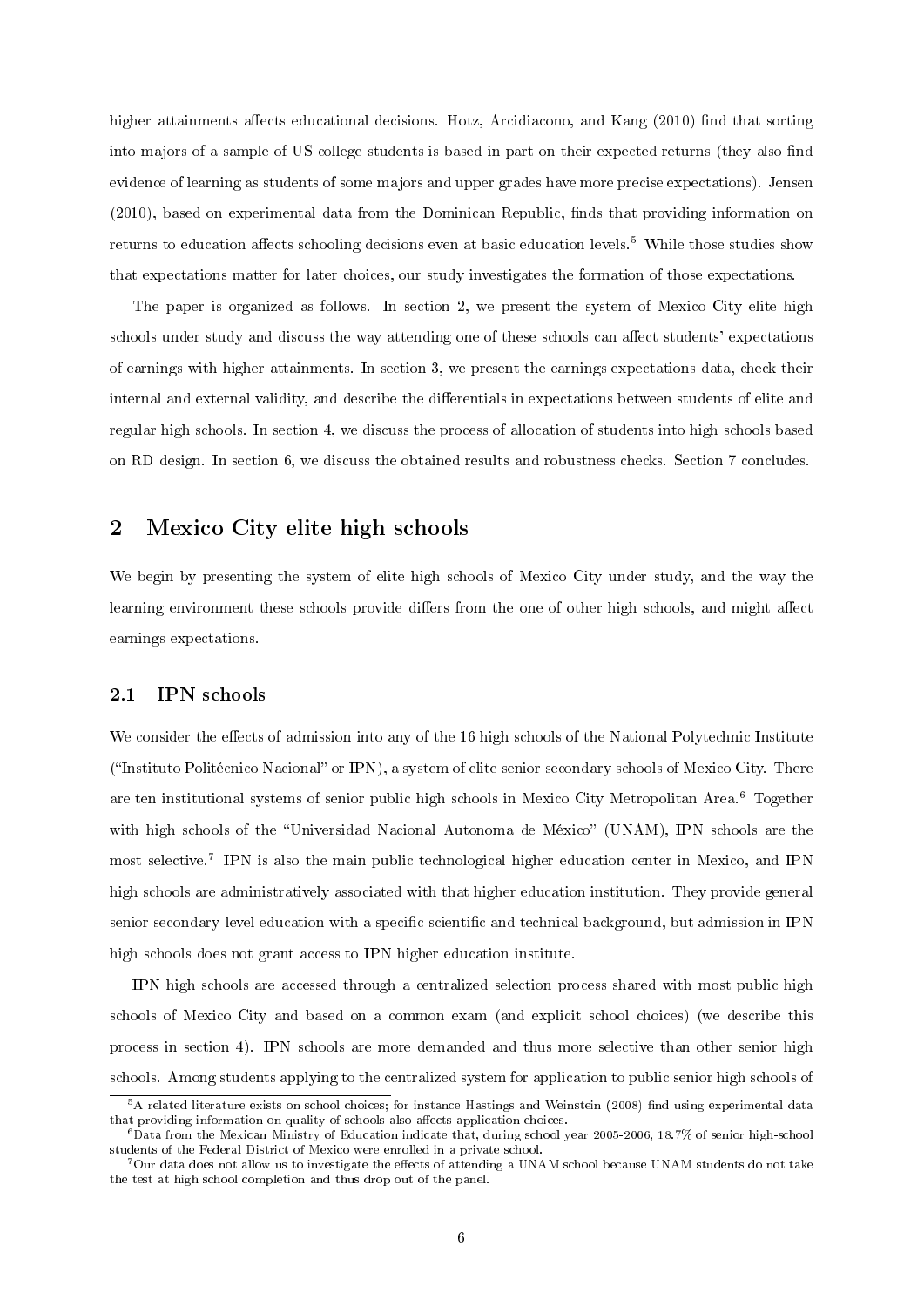the FD for school year 2005-2006, the cohorts among whom our data was collected, 19,042 were admitted to IPN schools and 210,468 to other public high schools (including 34,625 to UNAM schools).

Admission to an IPN school modifies the schooling environment and experience of students in several ways. Table 1 gives descriptive statistics for school inputs provided to IPN and non-IPN students (based on information from the Mexican census of schools, see below).<sup>8</sup> Being selected among the best applicants, IPN students, beside being themselves higher performers, tend to have school peers with higher achievements and, because family background is positively related to achievements and preferences, from more privileged backgrounds. Students' average test-score at the (public) high school entry exam is almost 1.7 standard deviations higher in IPN schools than in non-IPN schools, and the dispersion of achievements is lower, with an average school-level standard deviation of test-scores of .53 (unconditional) standard deviation against .62 in other high schools. Besides, the descriptive results presented in section 3 show that youth attending IPN schools, and thus also peers of an IPN student, have higher expectations than youth in other schools of the wages they would achieve with a college education.

IPN students are also likely to receive better teaching, as teachers in those schools tend to be more qualified and experienced, and more of other school inputs. Table 1 shows that more teachers have a college degree in IPN schools (87%) than in other schools (82%), and teachers of IPN schools are more often in a full-time position (29%) than teachers in other schools  $(14\%)$ . Furthermore, class sizes tend to be smaller in IPN schools, with an average of 39.8 students per class against 42.4 in non-IPN schools, and IPN schools provide a much better access to computers, with 3.6 students per computer in IPN schools against 11.4 in non-IPN schools. Attendance of an IPN high school could also bring credentials that could be valued on the labor market.

In addition, although we do not have information on this, some IPN schools may also engage in some activities to provide information on the returns to higher education. In particular, given their institutional relations with IPN higher education institutes, the administrative and teaching personnel may have information on the job opportunities and wages, notably in the scientific and manufacturing sectors, that could be communicated to their students.

## 2.2 School inputs and expected returns to education

When compared to other high schools, IPN elite high schools provide to their students a set of enhanced inputs, and several of those inputs are likely to affect expectations of the earnings that can be obtained with higher educational attainments. Three main theoretical frameworks can be resorted to for thinking about the effects of elite school environments on expected earnings and returns to further education.

First, better teaching, interactions with higher performing peers or other school inputs could improve

<sup>8</sup>The group of non-IPN students excludes UNAM students.

<sup>&</sup>lt;sup>9</sup>However, the teaching provided in IPN schools might not necessarily benefit all students as teachers may target specific (likely majoritarian) groups of students (Duflo et al.  $2010$ ).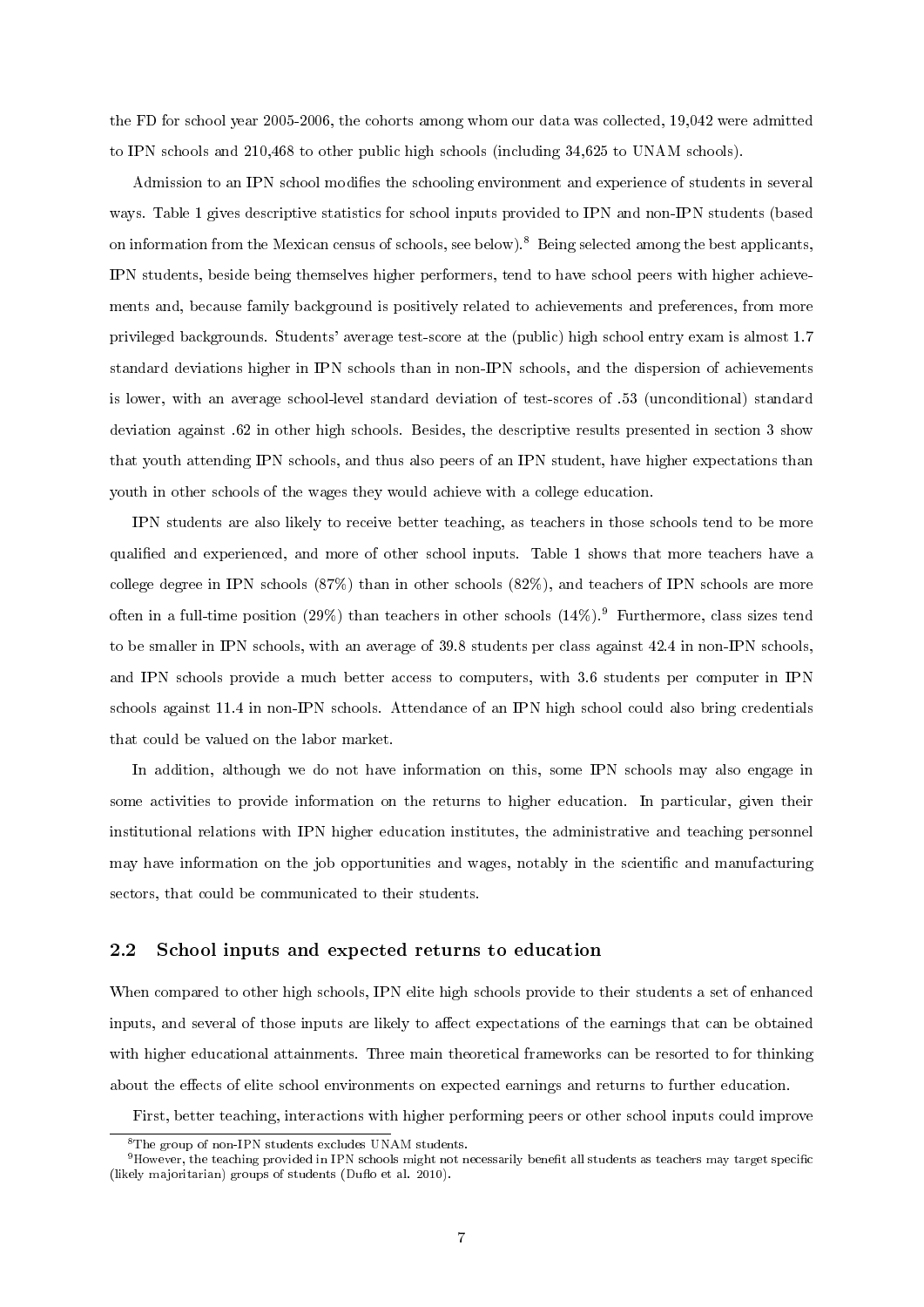learning achievements, which, following a classical human capital model and under some conditions (notably that scholastic learning is viewed as a direct determinant of future earnings or as an input for obtaining a more valued higher education diploma), is likely to translate into higher earnings expectations. These school inputs could also enhance students' non-cognitive skills that also enter in the formation of earnings expectations, such as self-condence and future-orientedness. However, attending a more selective school could also have adverse effects on skill acquisition for students who could get marginalized either because of lower relative scores (that could make the teaching in those schools less suitable for them) or because they belong to a socio-economic minority in the school they attend (e.g. from poor neighborhoods). If the later effects are not necessarily positive, the main implication of a human capital theoretical model of the formation of earnings expectations is that the effects of attending an elite high school on the earnings expected with higher educational attainments should be positively associated with its effects on the accumulation of some skills (scholastic and cognitive or non-cognitive). Note however that the effects of attending an elite schools on the expected returns to higher levels are less predictable as they would depend on the respective effects on the earnings with different educational attainments; one can expect though that the returns to most skills increase with higher educational attainments.

Second, following an imperfect information model, the attendance of an elite high school could provide access to more precise information on labor market opportunities and the returns to higher educational attainments, either through interactions with peers from more priviledged backgrounds or through informational activities at school. Several studies find that youth from disadvantaged have imperfect information and tend to underestimate the returns to further schooling (e.g. see Jensen (2010) for a sample of school-age children in the Dominican Republic). These effects would be expected to be larger for students from more disadvantaged backgrounds who have been argued to lack such information due to the lack of representativity of their reference groups. So, if attendance of an elite schools helps access better information and correct over-pessimistic beliefs, one should observe higher effects on the earnings expectations of those more disadvantaged students. However, there are also studies finding that students can, in other contexts, be over-optimistic about those returns (e.g. Zafar (2009, 2011) for American college students), which would make the later prediction less obvious. Independently from the direction of the bias, access to better information on job market opportunities would likely make earnings expectations less noisy, so that those expectations could be less dispersed among elite schools students.

Third, in line with a signaling model, the higher reputation of IPN schools, and the diploma they award, might grant access to better-paid jobs. In general it could also grant easier access to a better or more selective higher education institution, but this effect is likely to be limited in this setting, as IPN elite high school graduates must, as other applicants, take competitive exams to gain admission into the most prestigious public universities. If signaling is driving the effects of attending an elite high school on earnings expectations, one would anticipate to see students from those elite schools expect higher earnings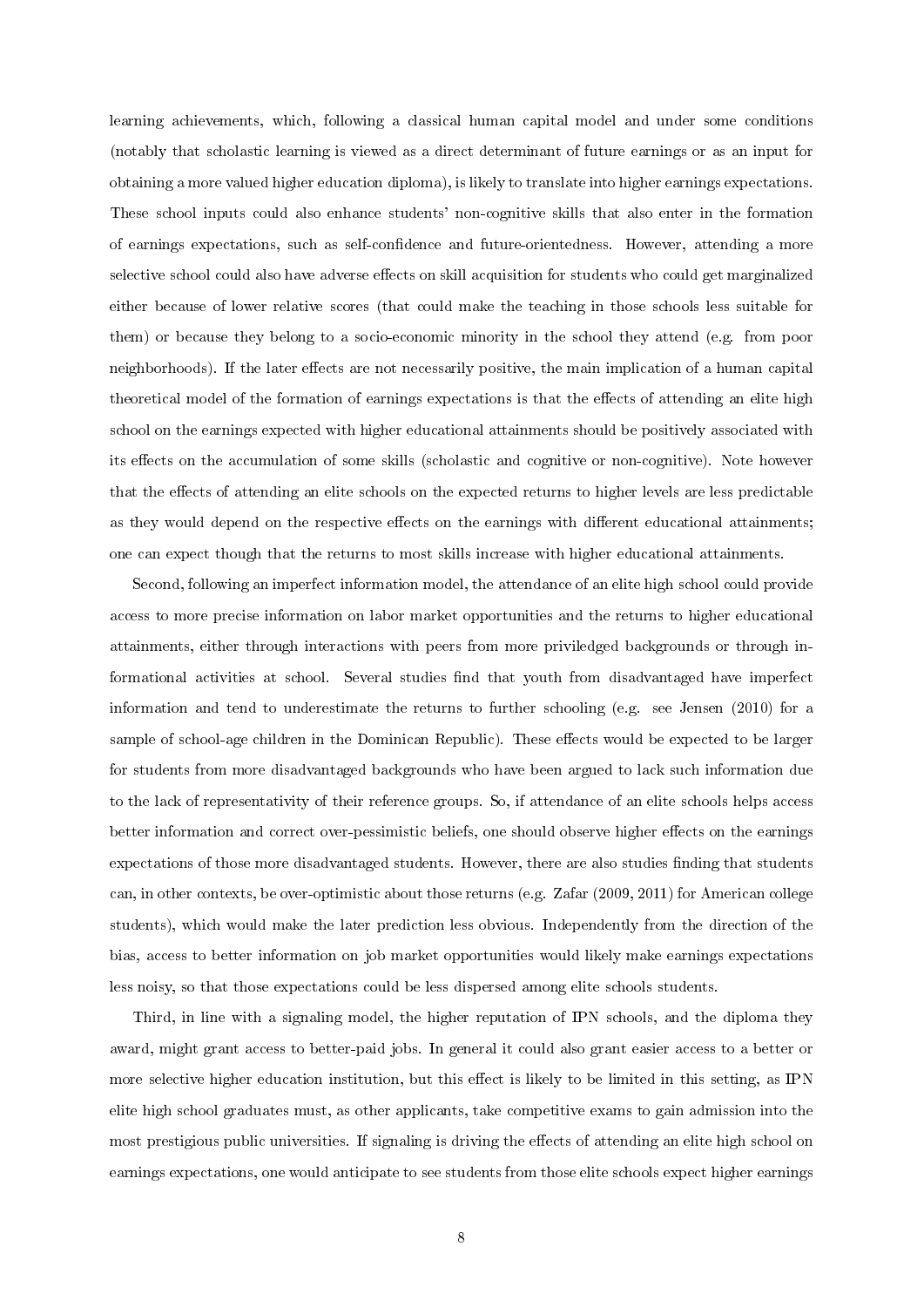with either a college or a high school diploma. The effect on the returns from a college education is again less obvious: it could be positive if the high school and college diploma are complements in producing signaling, but negative if the signal attached to the attended high school matters less for college graduates.

We will return to these predictions in the empirical analysis below, which will provide some insights on the relevant theoretical mechanisms at play.

# 3 Earnings expectations

We now turn to describing earnings expectations data and their differentials by family background and attended schools.

## 3.1 Data

Our data on students' expectations of earnings comes from a survey answered by a sample of students in the last year of high school when taking the national Enlace achievement test for the evaluation of high schools. The sample is representative of Enlace-test takers of Mexico City, and the survey gathers information on students' backgrounds and schooling experience. (We provide more details on this Enlace survey below.)

Two questions elicit the information about the earnings expected with given educational attainments. Youth are asked questions about expected future earnings under two scenarios: that they terminate their schooling after completing high school and that they continue their studies and obtain a university degree. The answers are given using a pre-codified set of brackets. The questions are the following:

- 1. "If you do not obtain a university degree, what monthly income do you expect to have on average in 5 years from now?
- 2. "If you obtain a university degree, what monthly income do you expect to have on average in 5 years from now?"

The earnings brackets for both questions are: i) \$4,000 or less; ii) \$4,001 to \$7,000; iii) \$7,001 to \$10,000; iv) \$10,001 to \$15,000; v) 15,001 to \$20,000; and vi) more than \$20,000.<sup>10</sup>

These questions are in line with those used in the growing literature on the measurement of subjective expectations (see Attanasio, 2009; Delavande, Giné, and McKenzie, 2011 for surveys). However, the collection and analysis of data on expected earnings is recent and rises several concerns.

In the context of developing countries, a typical concern is the capacity of a population with low levels of literacy and numeracy to answer subjective expectations questions in a meaningful way. This should not be a problem in our case as we are dealing with individuals who have reached the final year

 $10\text{ In } 2008, 7.5$  Mexican pesos (\$) were equivalent to 1 US dollar in terms of purchasing power parity (OECD).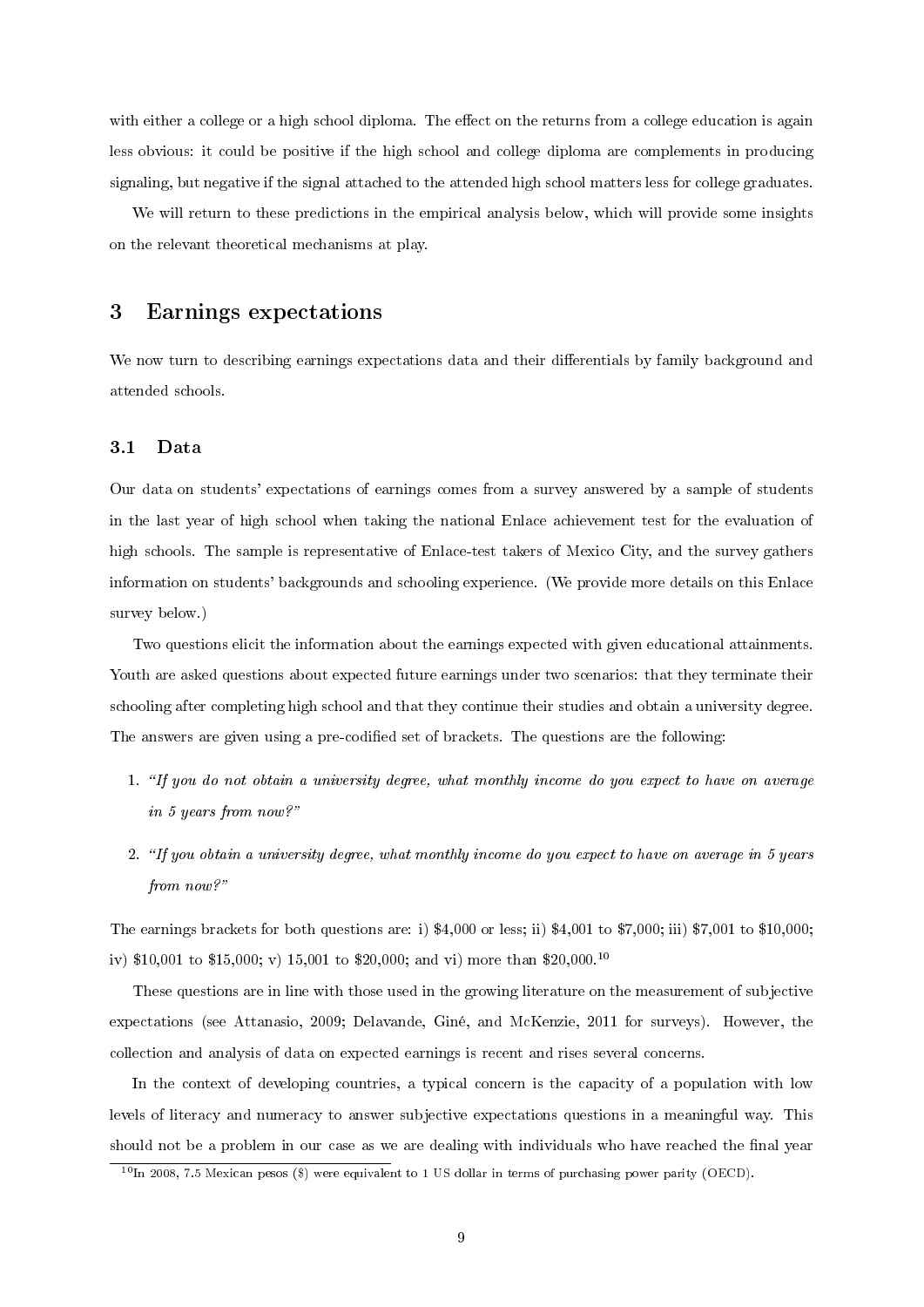of senior-secondary education. Moreover, in another study of high school students in Mexico, Attanasio and Kaufmann (2009) use more complex questions, that demand a basic understanding of probability concepts, to elicit subjective expectations of earnings, and verify that the obtained answers are broadly consistent with observed wage data and with the expected variation in the expectations across individuals' observed characteristics. One may still wonder from what age youth are able to form expectations of their likely future wages, and whether those expectations are sufficiently informed. Given that 18 yearolds can consider entering the labor market, they should have already gathered information on earnings. Again, Attanasio and Kaufmann (2009) also use a sample of that age and verify the consistency in the information they provide. Thus, there should not be major obstacles to eliciting subjective expectations of earnings among 18 year-olds of Mexico FD.

The subjective expectations questions used in the Enlace survey have limitations, though, that must be addressed. In specific, the survey omits the probability questions necessary to elicit the full distribution of the individual's expected future earnings, collects the answers on expected earnings using categorical ordinal variables, and asks about the expectations of future earnings at a younger age of reference than other studies.

The Enlace survey asks about the "average" expected earnings, so that we can only obtain for each individual a point estimate of his expected earnings or college premium. The evidence emerging from the literature is that the elicitation of probability distribution of future variables is preferred to the elicitation of point estimates, as the former allow for a more precise estimation of the subjective mean. Delavande, Giné, and McKenzie (2011) argue that it is difficult to interpret if the responses to "what do you expect?" questions refer to the mean, median or another measure of the center of the expectations probability distribution. Using a survey of Sri Lankan micro enterprises, they compare a simple expectation measure, obtained through "what do you expect?" questions, to different central tendency measures obtained after eliciting the full probability distribution of expectations by asking about probabilities of several bins. They find that the simple expectation measure tends to be closer to the median than to the mean, and predicts future outcomes with less precision than the mean from the full probability distribution. They attribute this lower prediction power notably to the larger sensitivity of the simple expectation measure to the presence of outliers, a concern that the use of wage brackets should lessen in our data.

The use of an ordinal scale to input the answers demands additional assumptions to construct an implied college premium. Some rule is necessary to translate the qualitative information into a quantitative measure. We return to this below.

Finally, while we obtain expectations of earnings five years from the moment of the survey, that is for a future date when individuals will be on average about 23 years old, precedent studies, such as Dominitz and Manski (1996), query for expected earnings at ages 30 and 40, and Attanasio and Kaufmann (2009) at age 25. As the typical duration of college education in Mexico is four to five years, there is almost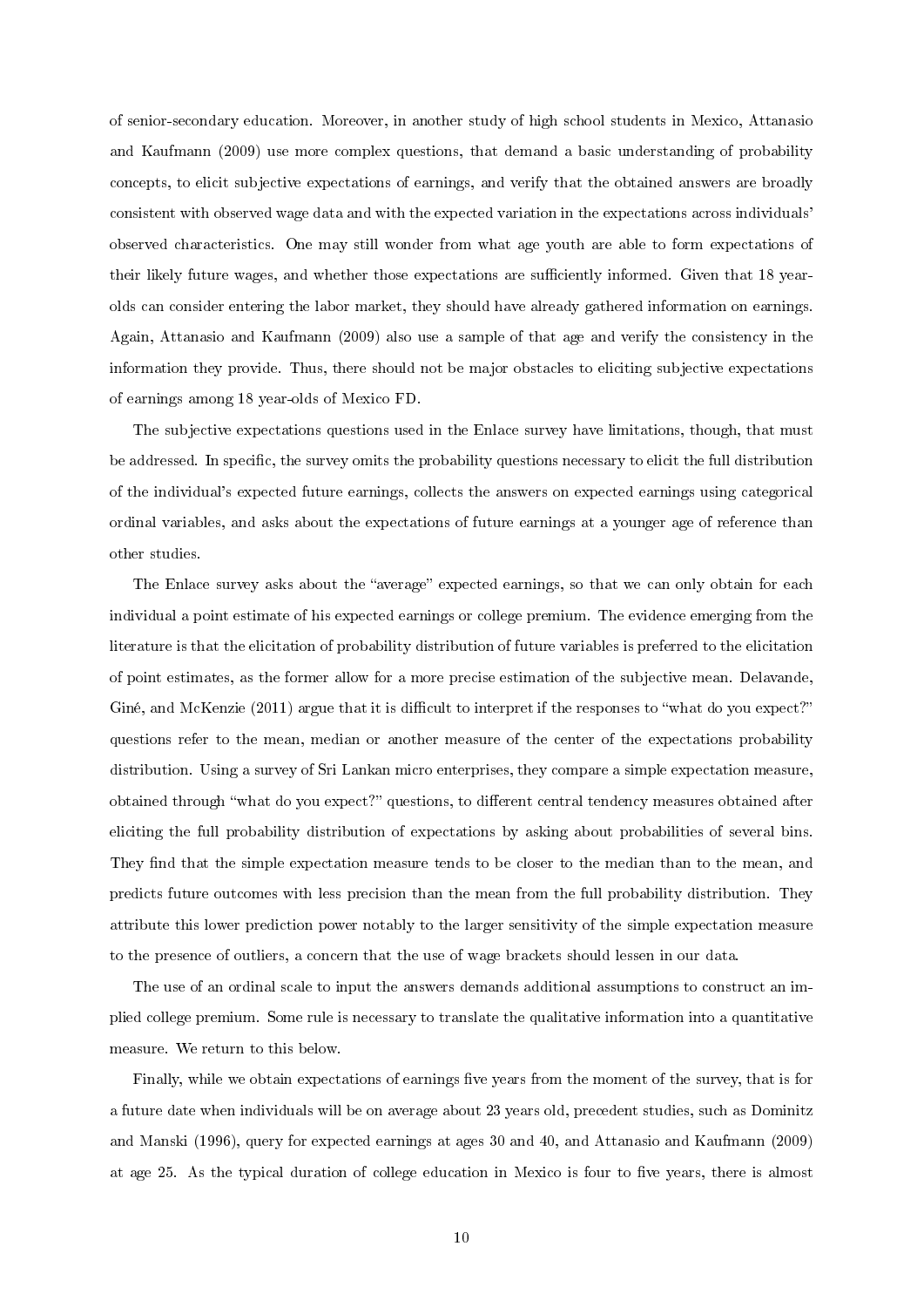no space for gaining labor experience after graduation in the question for expected earnings conditional on university attainment. If the earnings of college graduates grow at a higher rate with experience, the elicited college premium might underestimate the subjective expectations of the long-term returns to university education.

#### 3.2 Expectations and wage data

For checking their validity, a description of the main patterns of our measures of expected earnings is thus required. Figure 1 gives the distributions of responses for both questions in the whole sample of respondents in Mexico City metropolitan area public schools. As expected, the distribution of expected earnings is more right-skewed in the university attainment scenario than in the scenario with only seniorsecondary education.

Although there is no reason for the distribution of students' expected earnings in five years and the earnings of current workers to be strictly similar - as they concern earnings of different cohorts, at different dates and with different selection patterns - the comparison of the two distributions is a useful device to gain insight about the external validity of the data (Attanasio, 2009). After all, current students likely obtain information about their potential earnings in part from the observation of earnings obtained by current workers.

We use the Mexican National Employment Survey (ENOE) from the second quarter of 2008 as information on earnings of current workers. Figure 2 shows the distributions of earnings by schooling level, conditional on employment, of individuals 23 to 30 years-old who live in the Federal District or the State of Mexico. Mere eyeballing suggests that students' earnings expectations tend to be over-optimistic when compared to earnings data. This is particularly true in the college graduation scenario.

One can also compare the expected college premia implied from the expectations data and observed in the actual earnings data. To construct the subjective expected college premium, we assume that each discrete earnings category corresponds to the mean of the two values that define each bracket. For the first and last bracket, which do not have an obvious interval, we assume that the brackets are, respectively, [\$3,000 - \$4,000] and [\$20,000 - \$27,000]. Then, the implied college premium, or expected returns to college, is given by the difference between expected log college earnings and expected log senior high school earnings: expected returns = log (expected earnings | college) – log (expected earnings | high school).

Table 2 shows the summary statistics for the implied college premium derived from the expectations data and the college premium observed in the earnings data. The former is almost twice larger than the later in a rough comparison (see columns  $3$  and  $6$ ). However, the difference between the two estimates is notably smaller when we control for experience and gender in the earnings data. Moreover, the magnitude of the two estimates gets closer when we use hourly earnings to estimate the college premium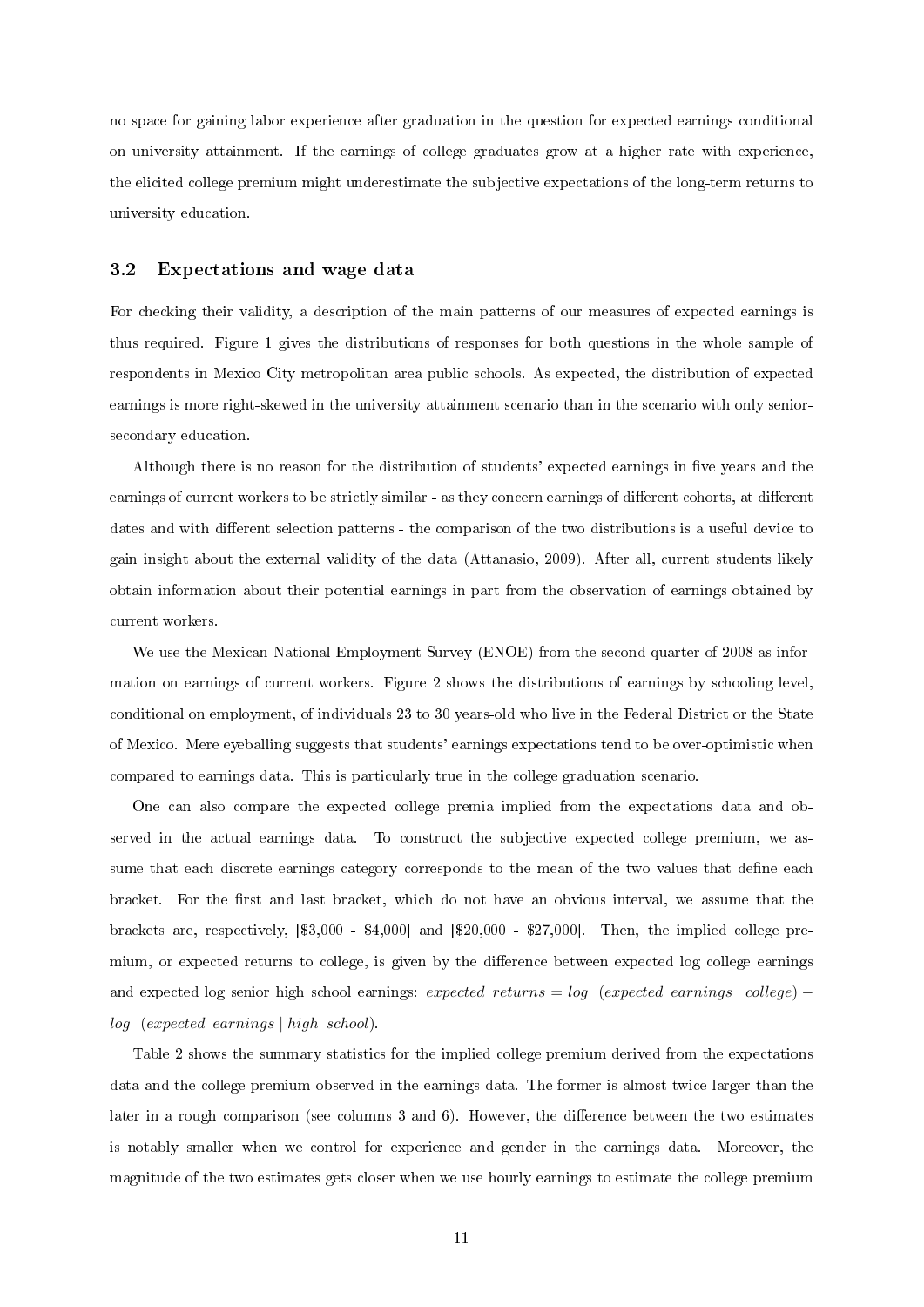in the earnings data. The difference between the two estimates of returns is similar in sign and magnitude to the one found in Attanasio and Kaufmann (2009), who use census information to validate a college premium elicited from the full distribution of subjective expected earnings from a survey on 15 to 25 year old beneficiaries of the program Oportunidades in urban areas.

Thus, we do not find evidence that youth tend to under-estimate the benefits from higher education. At the contrary, their reported expected earnings benefits from college attainment seem high when compared to earnings data for current workers with college education in the region. Students seem also over-optimistic with respect to future earnings with a high school diploma and, hence, the college premium elicited from the subjective expectations is only slightly larger than the one estimated, as a reference, using earnings data.

#### 3.3 Differentials across family backgrounds

Turning to internal validity, Table 3 reports the partial correlations of earnings expectations and implied college premium with a set of covariates (using a specification in logarithms).

Individuals with larger endowments of cognitive skills at the time of entry into high school, measured by scores at the Comipems entry exam, have on average larger expectations of earnings benets from college education (by 6% for a 1 sd increase in t-score). Junior high school GPA are also associated with higher expectations of returns to college but not with earnings (the conditioning on the entry score makes the interpretation of these parameters difficult though).

Even when controlling for achievements at entry, more favorable family resources are associated with higher expectations of earnings with college and corresponding premium. Thus, youth with a senior high school graduate parent expect higher earnings with college (by 4%) and college premium (2%), youth with a white-collar parent also expect higher college premium (2%), youth from more wealthy families expect higher earnings with college (this variable is not normalized), and the effects of parental occupation on earnings expected with college and of wealth on the expected premium are positive but not statistically significant. At the opposite, youth from indigenous origin tend to expect lower earnings with either high school (2%) or college (4%), and a lower college premium (2%, not statistically significant at a  $5\%$ level). Similarly, attendance of a private junior secondary school is associated with higher expectations of earnings with high school  $(4\%)$  and college  $(8\%)$  and of college premiums  $(3\%)$ .

Female students, while they could potentially anticipate some discrimination on the labor market, tend to have higher expectations of earnings with college  $(3\%)$  and of the corresponding premium  $(8\%)$ . This pattern suggests that females might consider that a college diploma should decrease the discrimination they would face in the labor market.

Overall, the differentials by family background confirm the expected positive effects of better backgrounds (due either to complementarities between family resources and educational investments or to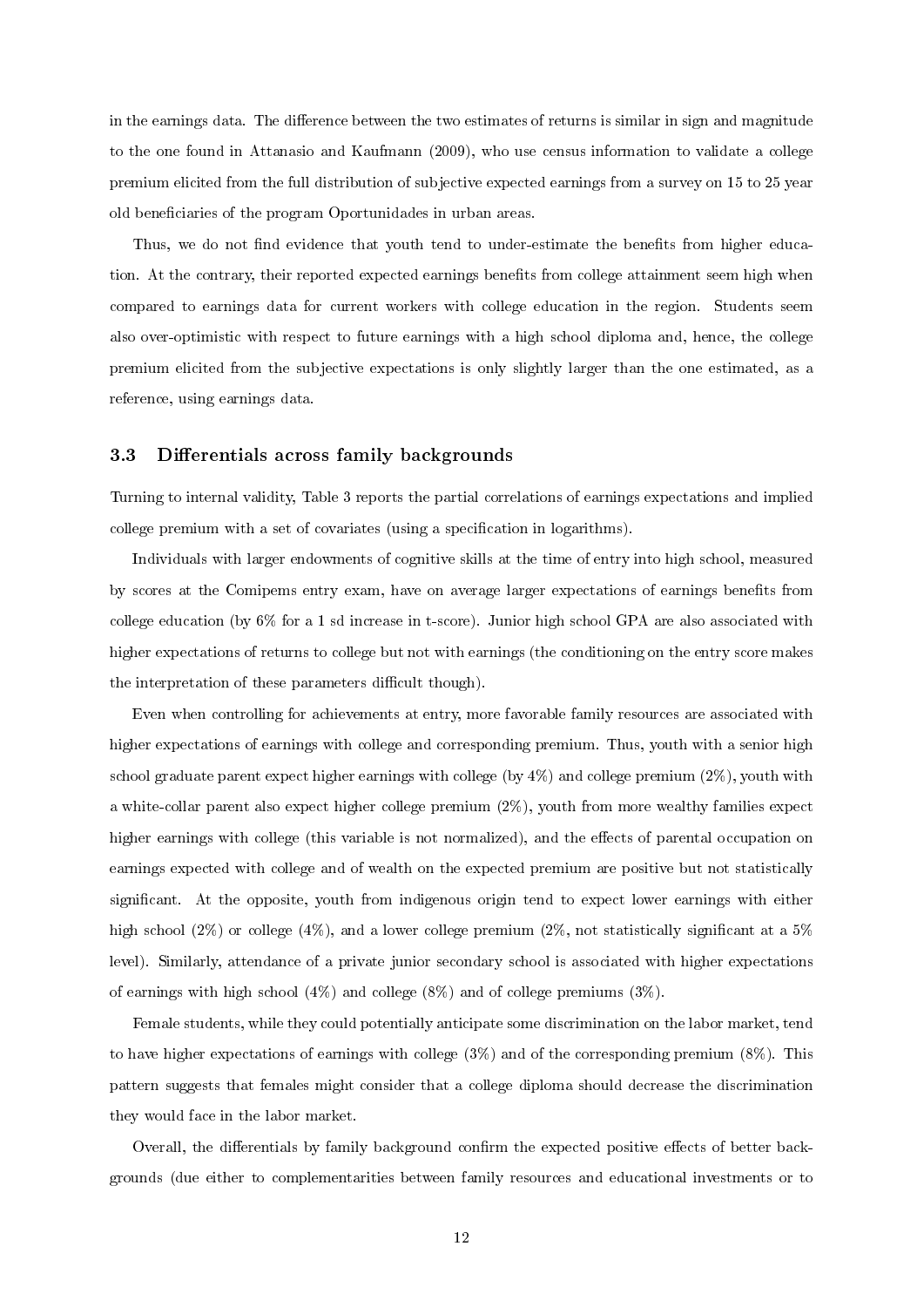access to different information) and provide evidence of the internal validity of our measures of earnings expectations. There is also evidence of gender differentials.

#### 3.4 Differentials across attended systems of high schools

We now turn to differentials across attended schools. Figures 3a and 3b plot the conditional means of expected earnings, given learning achievements, with respectively a high school degree and a college diploma separately for the two samples of students of IPN and other (non-elite school) students, and Figure 3c plots the corresponding conditional means of expected earnings returns from attending college (in log).

Several patterns emerge. The first striking result, in Figure 3a, is that, even at similar levels of learning achievements at high school completion, IPN students tend to have higher average expectations of earnings with a college diploma than non-elite school students. The conditional means are taken for each decile of the distribution of achievements. The differentials are clear for all 5 upper deciles, and earnings expections of IPN students are 10 to 20% higher than those of non-IPN students. The lower and upper bounds of 95% condence intervals for expected earnings are shown on the graphs, and the differentials are statistically significant at least from the median. We also observe that IPN students in the left tail of the distribution of achievements have higher expectations, but there are few IPN students with low achievements so that the corresponding conditional mean expectations are very imprecisely estimated. In addition, earnings expectations tend to increase slightly with scholastic achievement. Second, as shown in Figure 3b, IPN students tend to have only sligthly higher expectations of earnings with a high-school degree than non-IPN students, with a difference of 5 to 10%, and the 95% confidence intervals do not reject that those expectations are equal; thus much smaller or no differences in earnings expected if leaving school after obtention of a high school degree are observed. In consequence of the two previous results, as shown in Figure 3c (for expected college premium computed as the difference of the logs of earnings with college and high school), IPN students, again after conditionning on achievements, tend to expect higher returns of attending college than non-IPN student, with a difference of  $5$  to  $15\%$  marginally significant in the right part of the distribution of achievements. Besides, while the slopes of the conditional expectation functions depicted in Figure 3b for earnings with college follow an upward trend, the ones in Figure 3a for earnings with high school are flat, indicating that students believe that the return to scholastic achievement in the labor market for high school graduates is small or insignificant.

Figure 4 shows similar graphs for the dispersion, measured by the coefficient of variation  $(CV)$  of the earnings expectations of students in IPN and non-IPN schools conditional on learning achievements (for each decile). Figure 4a shows that expectations of earnings with college tend to be less dispersed among students of IPN schools, with a value of the CV lower by about .005 at all deciles except the fourth. Earnings expectations tend to be also less dispersed at higher levels of achievements. Figures 4b and 4c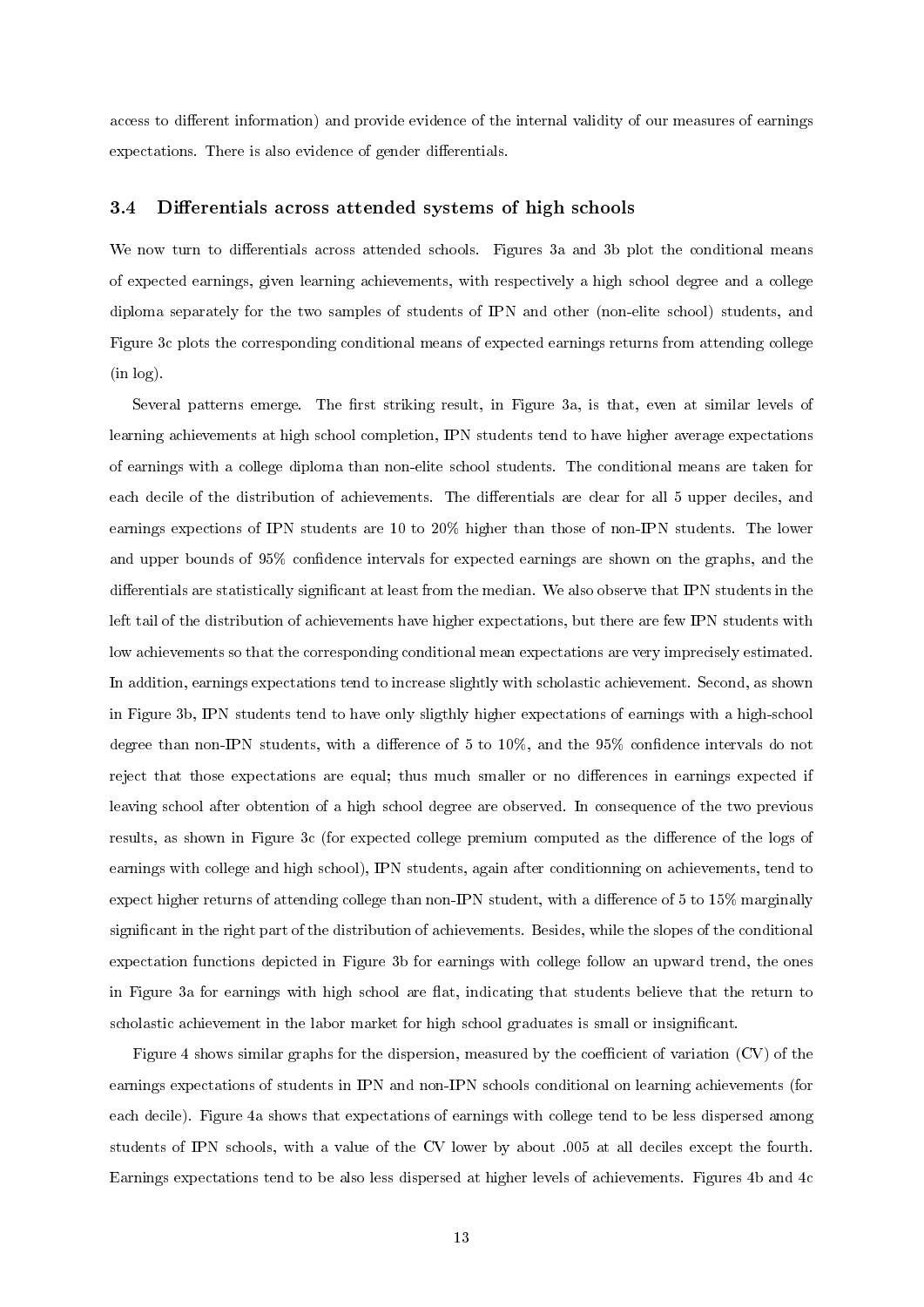show smaller gaps in the dispersion of expected earnings with high school and college premium, although the dispersion of expected college premium is lower among IPN students at most deciles.

Table 4 reports OLS regression estimates, similar to those in Table 3, to test whether the differentials, between students of different school systems, in conditional mean expectations given achievements persist after controlling for family and individual observable characteristics. The outcomes are again logarithms of expected earnings and returns to college. The gaps in expectations between IPN and non-elite school schools students remain with the controls, and the estimates indicate that IPN students tend expect higher earnings both with college (by  $8\%$ ) and with high school (by  $2\%$ ) diploma, and also higher returns to college (by 6%).

Overall, these descriptive results indicate that students of IPN schools expect to achieve higher earnings if attending college than students of non-elite high schools at similar levels of scholastic achievements, and also that IPN students have less noisy expectations than their non-IPN counterparts. This striking pattern suggests that the attendance of an IPN-school does affect expectations of earnings with higher educational attainments, and that some of these effects occur independently from learning achievements.

However, these patterns could also be driven by the selection of students with higher expectations into elite high schools. For instance, due to unobserved family background characteristics (e.g. family environments inductive of a higher motivation of youth, or providing inputs complementary to higher education diploma for obtaining higher earnings) correlated with the likelihood to attend IPN schools. To address these concerns and provide rigorous evidence on the causal effects of elite schools, the next sections use the local natural experiments generated by the process of assignment of students into schools for identifying the causal effects of admission into an elite IPN high school.

# 4 Data

## 4.1 The Comipems high schools application system

The Metropolitan Commission of Public Senior-secondary Educaton Public Institutions (Comipems) is the consortium of nine of the ten systems of public high schools of the Mexico City metropolitan area.<sup>11</sup>

<sup>12</sup> Since 1996, Comipems manages applications and admissions to public high schools of the area through a single process based on a common exam. This process selects and allocates students into schools based on the orientation choices they have expressed in advance, their scores at the exam, and the numbers of slots available in each school. It is based on the student-proposing deferred acceptance algorithm (Pathak, 2011).

More specifically, it operates in the following way. First, after registering to the process, but before

<sup>11</sup>A recent system of high schools administered by the FD government and targeted to low achieving studentf does not belong to Comipems.

 $^{12}$ The Metropolitan area includes the Federal District and 22 municipalities from the neighbouring State of Mexico.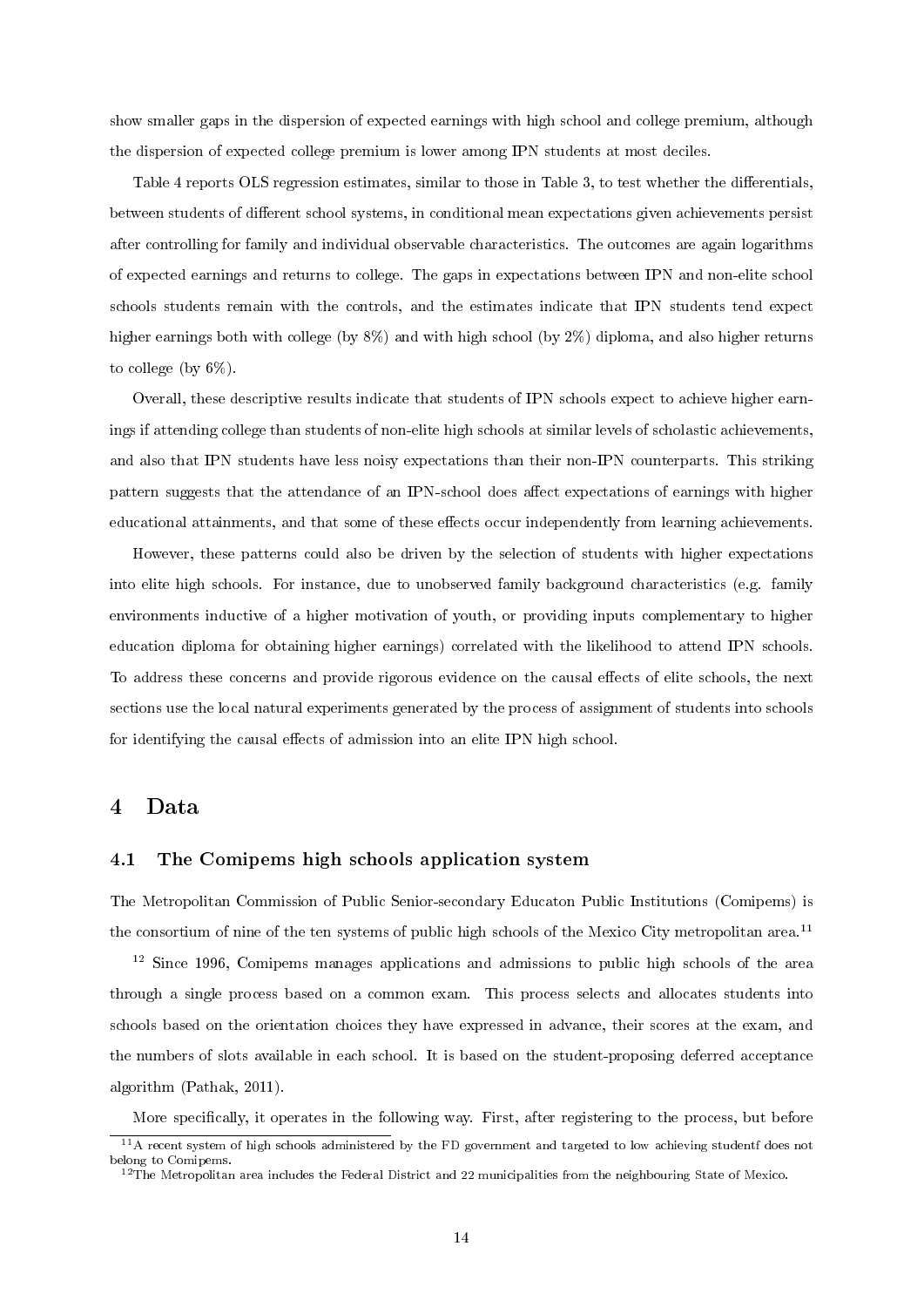taking the exam, applicants formulate and rank their preferred orientation choices. They can select up to 20 options. As some schools offer more than one track, students actually submit a list of preferred tracks. (We use the term school as synonymous of track, though, because most of the schools of our interest, those with selective admission and notably IPN schools, have only one track at the time of admission.)

Second, all applicants simultaneously take a common competitive exam. All applicants with at least 31 correct answers out of 128 questions in the exam are allowed to register in a Comipems school, but not all gain admission into their most preferred option.<sup>13</sup>

In a third step, the applications of each candidate are considered in the order of their ranking at the exam, and the seats at the most demanded schools are given to the students who achieved the highest grades. As schools ll in, students' next orientation choices are considered. In 2005, only one third of applicants were granted admission into their first-choice school. In practice, the Mexican Center of Evaluation of Education (Ceneval), the institution in charge of the assignment process, uses a computer program that ranks students according to their exam score and proceeds to allocate individuals into their preferred choices, following the ranking they submit, until predetermined school capacity constraints bind.

Finally, students who only chose schools which happened to be too selective with respect to their test scores, i.e. who miss the cutoffs for all their listed orientation choices, are allowed to register in the schools with remaining slots in a second-stage allocation process. In 2005, slightly less than 10% of the admitees were granted a seat at this second stage.

Note that, in this system, schools are free to determine the number of seats they open, but afterwards simply apply the admission list produced by Ceneval based on students stated choices and exam ranks. Hence, no complex choice strategies would help students increase their probabilities of being admitted into their most preferred choices, so that they have an incentive to list their chosen schools in a way that is consistent with their true preferences (Pathak (2011)).

The combination of the institutional setting and students' stated preferences produces a set of admission thresholds which are determined ex-post and cannot be predicted beforehand. As students tend to prefer schools providing better learning environments, schools with higher admission thresholds offer on average better school inputs. As we discuss below, these admission thresholds generate some variation in the allocation of students into schools that can be considered as locally random and exploited for identifying the causal effects of admission to more selective high schools.

<sup>&</sup>lt;sup>13</sup> Applicants who list a school from the UNAM system must take an exam version designed by this institution, while all the other students take an exam design designed by Ceneval. Both exams are designed to be equivalent in level of difficulty. We do not have information to suppose that some students might prefer taking one version of the test to strategically increase the probability of gaining admission into one of their most preferred choices.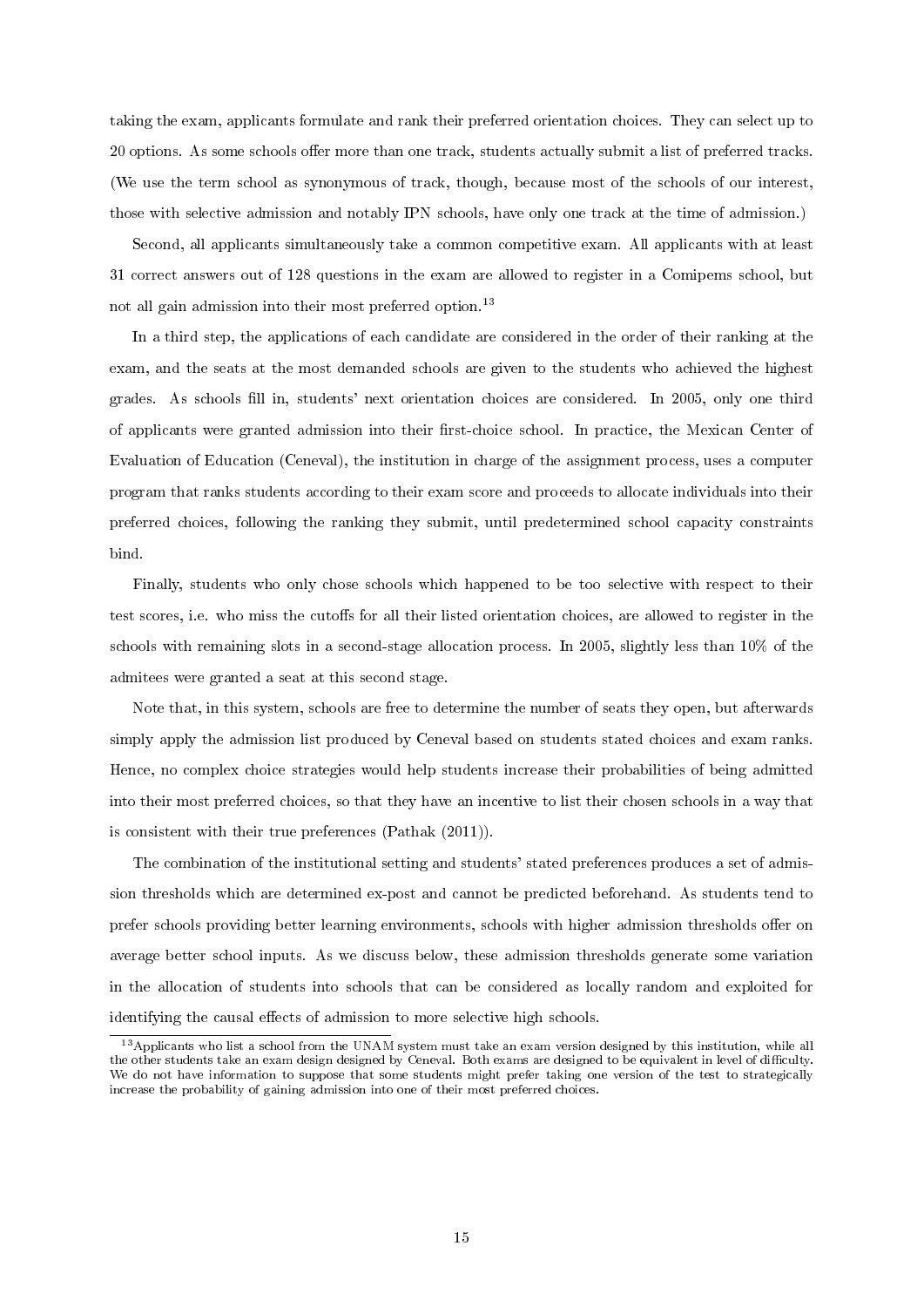## 4.2 Datasets

The data we use matches information from the 2005 Comipems admission process to information both from the 2008 and 2009 National achievement test (Enlace) of third graders of all high schools and from the 2008 and 2009 versions of a questionnaire survey of a representative sample of students who took the same Enlace test. It thus forms a panel dataset in which students are followed from application in 2005 up to graduation from high schools in 2008 or 2009 (unless they drop out before - we document this in depth below). We also match to this panel of students information on the schools they attend from the 2005 version of the annual census of senior secondary schools carried out by the Secretary of Education  $(called "Formato 911").$ 

The main outcomes of interest are measured in 2008 and 2009, as the cohort of 2005 Comipems applicants graduate from high schools. The Mexican Evaluation of Scholastic Achievement of Educational Institutions (Enlace) is a national standardized exam taken, since 2008, by students in the last year of senior- secondary education  $(12th\,\text{grade})$ .<sup>14</sup> The purpose of the examination is to evaluate schools, and the educational system as a whole, and, hence, it has no bearing for students on graduation or university admissions. However, Enlace results are widely reported by media outlets and non-governmental organizations in Mexico, and are used as the principal input for the creation of school league tables. The publicity provides school agents with incentives to perform better and makes Enlace a medium-stake test.<sup>15</sup>

In parallel to the Enlace exam and at the same date, the Federal Ministry of Education conducts a complementary survey among a random sample of students, gathering information on their individual characteristics, family background, and schooling experience.

All four datasets (for Comipems 2005, Enlace 2008 and 2009 tests and surveys, and 2005 census of schools) can be matched at the individual level, and this was done by the Ministry of Education ('Secretaria de Educacion Publica') data administration teams. The Comipems and Enlace datasets are matched using, in this order, the national population identification code (CURP), combinations of CURP and name when the former is incomplete, and the name and birth date when there are missing values for the CURP. The matching between the Enlace exam and the survey results is straightforward using the exam identification code (available for all observations in both datasets). The school census information is recovered for the specific schools students attend using school identifiers. We return to sample sizes below.

As for the information provided by those different datasets, the Comipems database includes the submitted ordered listing of orientation choices (tracks and schools), the score at the entry exam, and the assignment outcome for all applicants, and also contains some family background information from a questionnaire attached to the registration form. The Enlace dataset contains the exam scores for all

<sup>14</sup>Enlace exams are also taken by students at other grades.

<sup>&</sup>lt;sup>15</sup>students enrolled in UNAM schools do not take Enlace and, hence, are not considered in our analysis.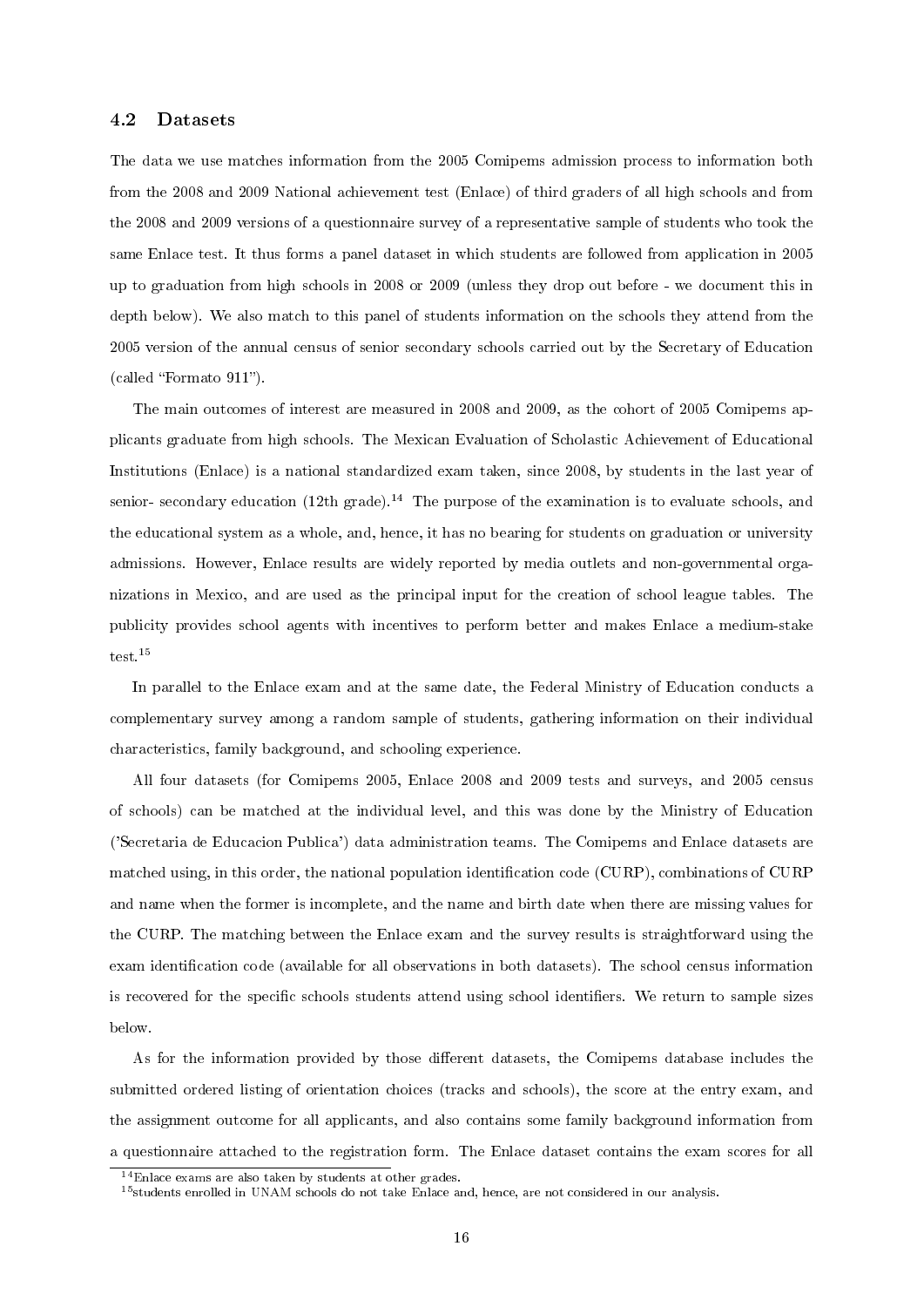3rd graders. The scores for Mathematics and Spanish language sections are reported, and we aggregate the two scores in one variable which is normalized by exam cohort with mean 0 and standard deviation 1 for the sample of matched 2005 comipems applicants. The additional survey conducted at Enlace exam taking provides information on students' background and experience in high school, expected wages conditional on schooling levels, and aspirations to pursue further education. Finally, the school census data provides information on the characteristics of schools, in particular: class size, teachers' profile and information technology infrastructure.

## 4.3 Samples

The Comipems process concerns all applicants to public senior-secondary schools in the Mexico City Metropolitan area. Excluding students admitted to UNAM schools, 220,659 eligible applicants took the Comipems exam in 2005 (another 24,999 took the exam, but did not complete their junior-secondary education on time). 195,802 (88.7%) applicants were allocated to 620 tracks. 2.3% of applicants did not achieve the minimum required score in the exam to access senior secondary education and 9.0% were not admitted to any of their listed options and did not use the second-stage process to select a school with remaining seats. The pool of applicants includes students currently enrolled at junior-secondary schools in the Federal District (34.0%) and in the participating localities from the State of Mexico (39.9%), but also youth who graduated in previous years (23.7%), who attend schools in other localities (1.7%) and students of special adult-education institutions (0.6%).

For estimating the effects of IPN admission, we focus on a restricted sample of 2005 Comipems applicants a) who complete at the end of the academic year 2004-2005 in a junior high school of the Federal District and b) who applied to at least one IPN school and were either admitted or rejected from such school.

We exclude returning-to-school and special adult-education students because they have lower chances of completing senior-secondary schooling and likely different responses to IPN admission. Similarly, as 15 of the 16 IPN high schools are located within the Federal District, we omit students from the neighbouring State of Mexico. These restrictions reduce the sample to 75,137 applicants.

The restriction to applicants of IPN schools is required because our identification strategy compares the outcomes of admitted and rejected IPN applicants and it reduces the sample to 28,378 applicants at the Comipems exam (baseline).

Only a share of those applicants (47.7% of all Comipems applicants and 51.4% of those allocated to a Comipems school in 2005) can be matched to the Enlace test in 2008 or 2009 (more on attrition below). This leads to samples of 13,538 students at Enlace test-taking, and 8,845 students (31.2%) at the Enlace complementary survey conducted among a random sub-sample of the test-takers. Note that some of the applicants can change school afterward, so that while 90.5% complete a public high school, 9.5% of them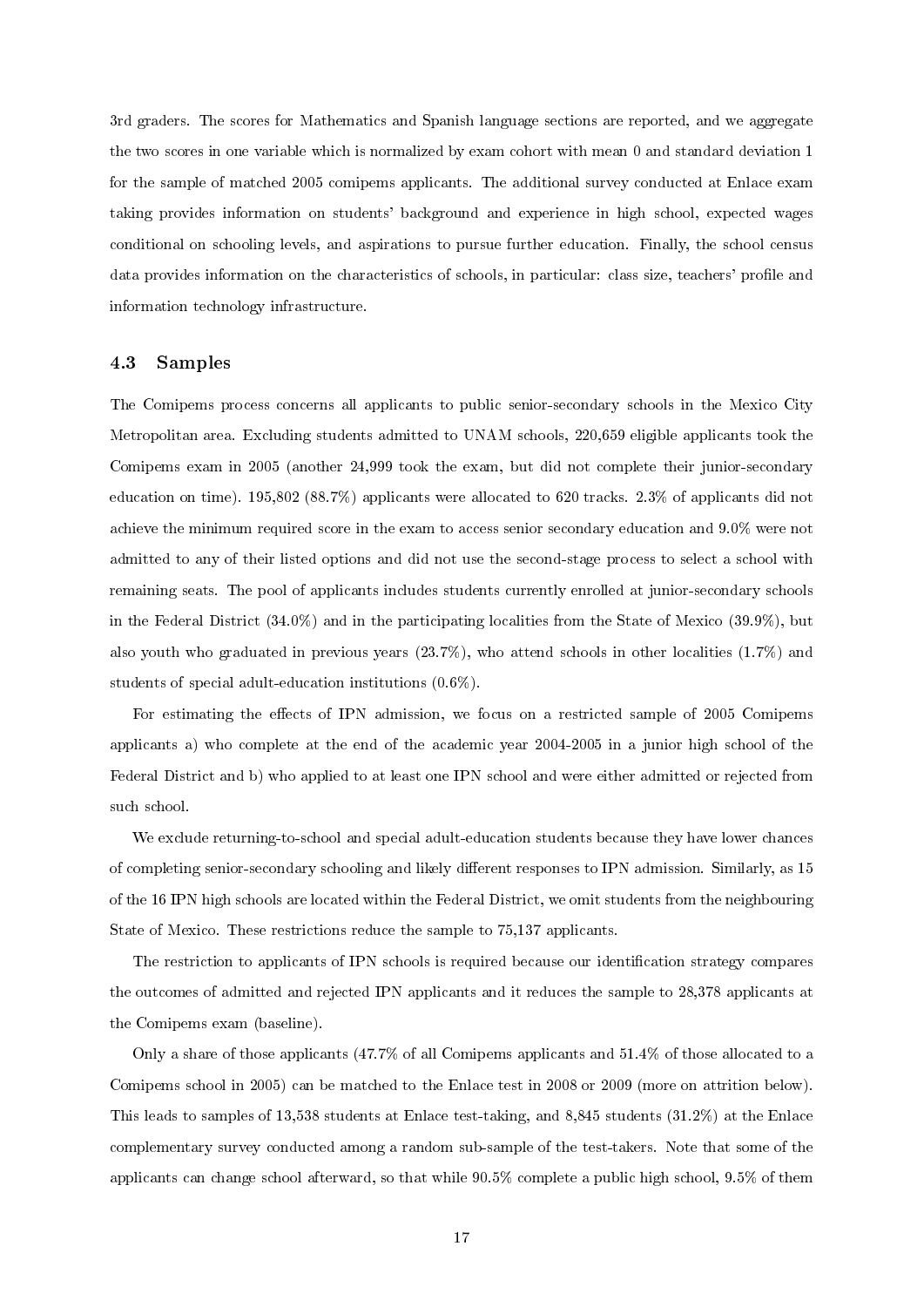are observed in a private high school when taking the Enlace test.<sup>16</sup>

In practice, as we explain below, our estimators only use observations "close" to the IPN admission cutoffs.

#### 4.4 Attrition

Dropping out from school (with a prominent role), imperfect matching, and Enlace turnout rates are the suspects behind the attrition between the end of junior and senior secondary school in our sample.

First, dropping out from senior high school is a wide spread phenomena in Mexico. In 2010, only 45% of 25-34 year-old population in the country had completed a senior-secondary education. The same year, the completion rate among all Mexican students admitted in high school three years before was 52% (OECD, 2011). As dropping out is correlated with family background, completion rates should be higher among students in Mexico City and notably IPN students. According to administrative statistics, the ratio of graduates in 2007 (whatever the year of admission) to new entrants in 2004 was 62% in IPN high schools. Among our sample of 2005 Comipems applicants, 56.9% of the 7,067 students admitted to an IPN school are observed in the Enlace dataset at the end of high school (52.3% in 2008 and 4.6% in 2009), and, respectively, 44.6% of the 21,311 students marginally rejected from the IPN system (38.1% in 2008 and 6.6% in 2009). This suggests that dropping out explains the bulk of the attrition between entry and completion of high school and our 2005 and 2008/09 data. However, notably for students allocated to non-IPN schools, some other factors could have contributed to the observed attrition.

Second, we estimate that matching errors (due to incorrect or imprecise information on CURP, name and/or birth date) and Enlace exam turnout could have contributed to overall attrition in our sample by up to 6 points. In the 2008 Enlace-exam database, there are 13,453 students observed in Comipems schools who are not matched in the Comipems data. If all of them were eligible applicants from the 2005 Comipems process, matching errors would explain 6 points of attrition. However, some of those observations should correspond to students who did not take the Comipems exam in 2005, e.g. students admitted in 2004 or before or who migrated into Mexico City after completing the first year of seniorsecondary education in another region (those school changes are possible).

Third, some 3rd grade students, while still enrolled, could have not shown up at the Enlace exam. Exam participation might be affected by random absenteeism or, more worrisome, some principals, looking to achieve a higher mean Enlace score in their school, could have encouraged, or at least not detered, lower performing students to skip school the day of the exam. If we approximate the Enlace exam turnout rate by the ratio of students who took the Enlace exam in Comipems schools in 2008 over the number of students enrolled in grade 12th reported in the school census at the beginning of the 2007-2008 academic year, the average Enlace turnout rate is estimated at 90%. Although drop-outs during the year could lead

<sup>&</sup>lt;sup>16</sup>Private schools do not belong to Comipems and manage admission decisions independently.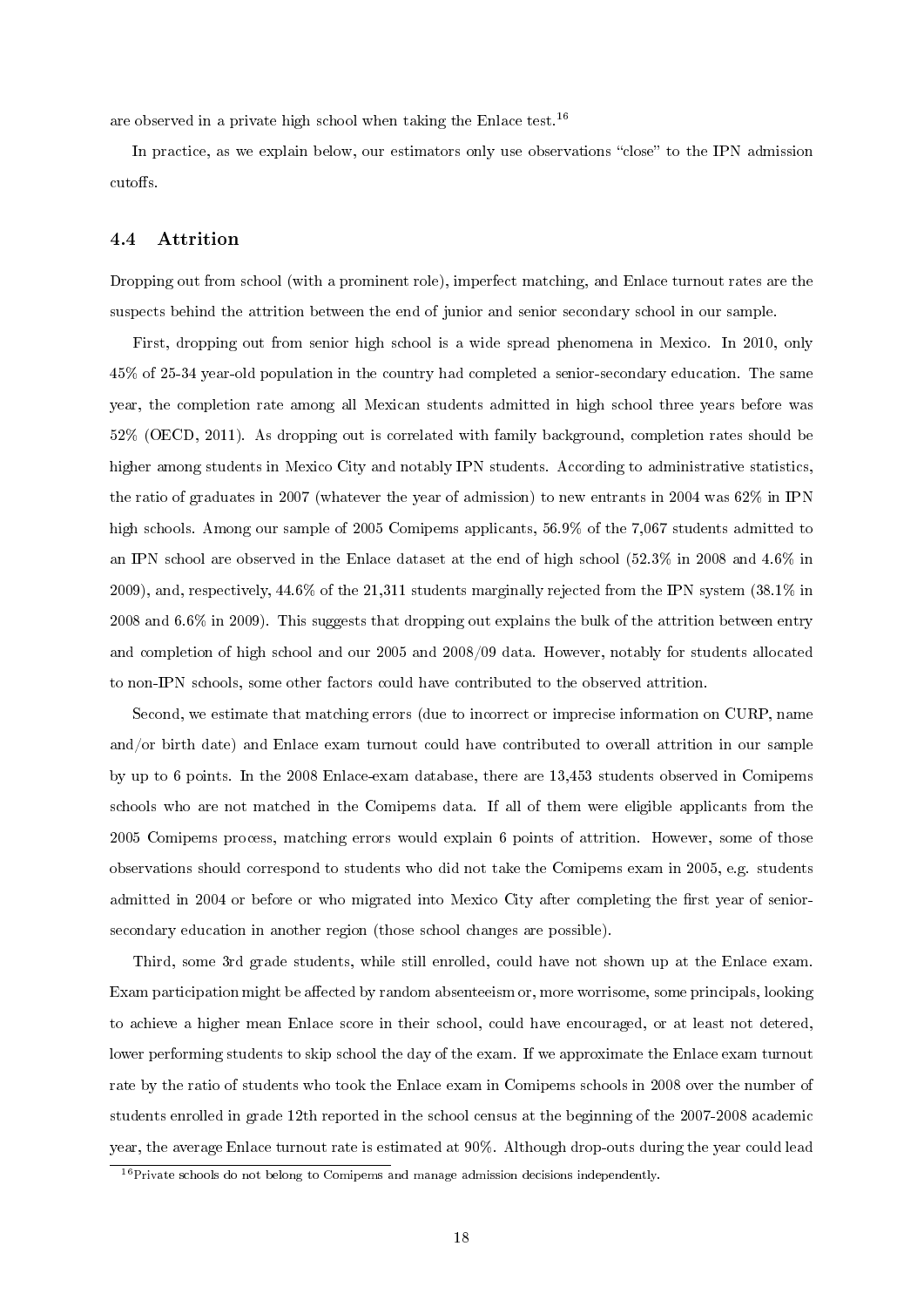to overestimate slightly the Enlace turnout, this suggests that incomplete exam turnout could explain up to 5 points of attrition.

To summarize, those back of the envelop calculations suggest that the attrition rate of 49.9% between the beginning and end of senior secondary education in our sample can be roughly decomposed in the following way: at least  $38\%$  due to school drop-outs, up to  $6\%$  to matching errors, up to  $5\%$  to incomplete Enlace turnout, and 3% due to other factors (such as more than one grade repetition). Beyond the overall composition of attrition, we are interested in verifying that there is no relationship between the treatment of interest, i.e. admission to an IPN school, and attrition, measured by Enlace exam taking. Before that, we need to present our identification strategy.

The sample used for these estimations consists in all students who were either admitted or rejected from an IPN school, and contains 28,378 observations, before the bandwidths restrictions.

## 5 Empirical strategy

Our empirical strategy is based on a Regression Discontinuity (RD) design, and provides estimates of the effects of admission to a school of the IPN system.

## 5.1 Allocation process and discontinuities in admission to an IPN school

To explicit it, consider a student i who was admitted to an IPN school  $S^{IPN} \in \Theta^{IPN}$ , where  $\Theta^{IPN}$  is the set of IPN schools (call him a treated student). Assume this student expressed a set of school choices  $C = \{S^1, ..., S^K = S^{IPN}, ..., S^L = S^{OTH}, ..., S^{20}\},\$  with school  $S^{IPN}$  ranked as Kth choice, and obtained a score  $s$  at the Comipems entry exam. A set of admission cutoffs corresponding to this set of choices  $\{c^1,...,c^K,...,c^L,...,c^{20}\}\$  was generated by the admission process. Note that the order of student's choices can differ from the schools selectivity order, so that some less selective schools can be preferred to more selective ones (student i's preferences for closer schools, or other school features, might generate this type of ranking). Then, if student i is admitted to school  $S^{IPN}$ , we must have:

$$
s < c_k, \quad k = 1, ..., K - 1
$$
  

$$
s \geq c_K
$$

where  $c_K$  is the admission cutoff score of IPN school  $S^{IPN}$ .

Now, there are other students who stated identical choices  $C$  but achieved lower scores and were thus not admitted to school S. Consider one such student, denoted j, who also expressed choices  $C$ but achieved a lower Comipems score  $s' < s$ , and was not accepted to school  $S^{IPN}$  but to a school  $S^{OTH} \notin \Theta^{IPN}$  which happens not to be an IPN school and was ranked further, at Lth rank, in the choice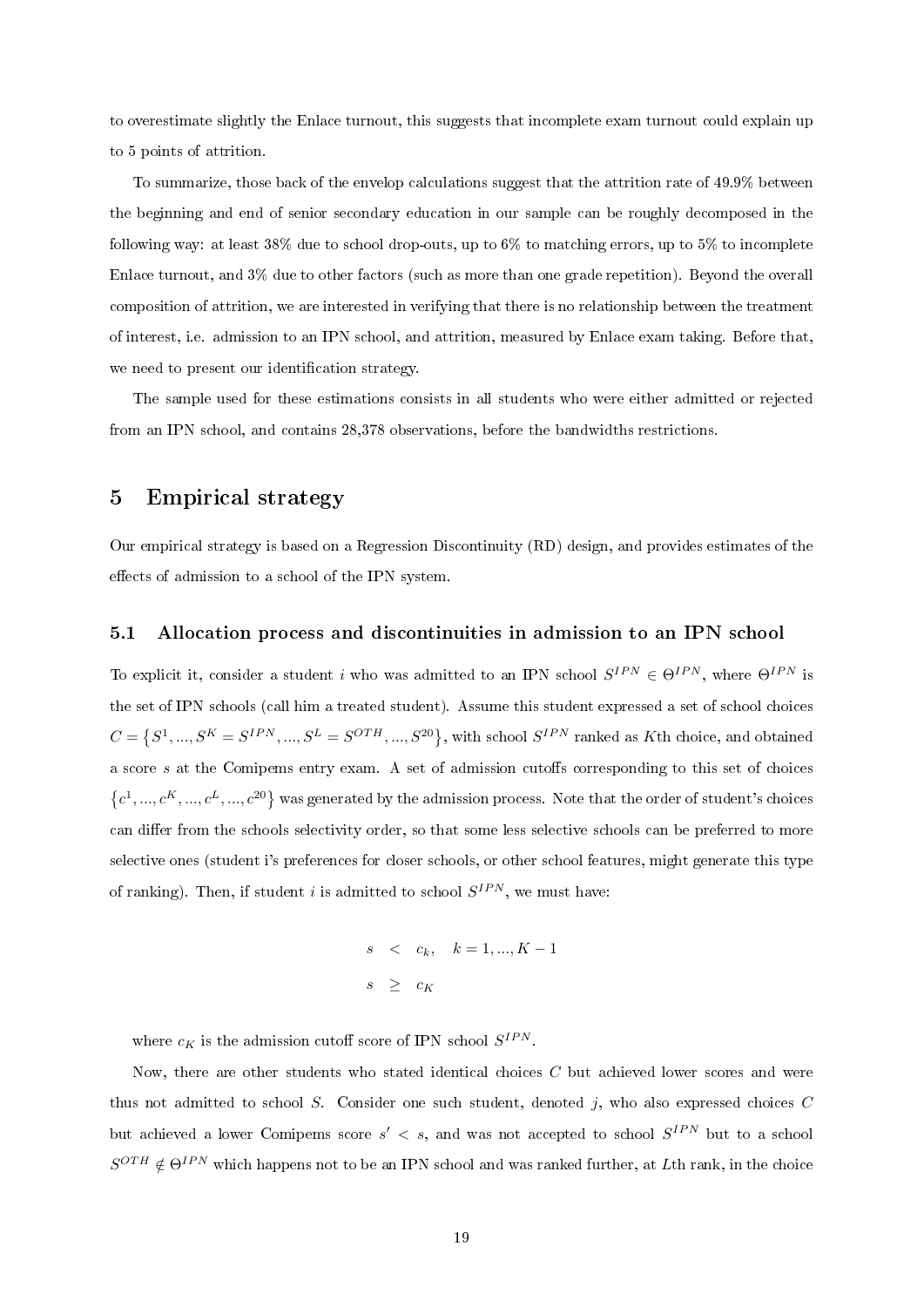set (call him a comparison student). We have:

$$
s' < c_k, \quad k = 1, \dots, K - 1
$$
\n
$$
s' < c_K
$$
\n
$$
s' < c_k, \quad k = K + 1, \dots, L - 1
$$
\n
$$
s' \geq c_L
$$

where  $c_L$  is the admission cutoff score of non-IPN school  $S^{OTH}$ .

If the difference in scores between the two students is not large, student  $j$  can provide a counterfactual to student i for measuring the effects of admission in a school of the IPN system, as both expressed the same choices, but student j achieved a slightly lower score and was thus rejected from the IPN school  $S^{IPN}$  and admitted to the non-IPN school  $S^{OTH}$ .

Indeed, for any IPN admittee with school choices  $C$  and a given exam score  $s$ , one can define a cutoff score below which a student with similar stated choices would be allocated to a non-IPN school.<sup>17</sup> This cutoff score is obtained by decreasing progressively the score starting from s, and considering the next choices. For this, if i was admitted to school  $S^{IPN}$  ranked Kth among its stated choices, define  $C_{ls}(C,s) = \left\{S_{K+1}',...,S_{K_{max}}'\right\} \subset C$  as the subset of choices corresponding to schools which are ranked further (not preferred) and less selective than school  $S^{IPN}$  (the more selective ones are not accessible given the student's score s). Some of those can be IPN schools, but in general students will have put less selective non-IPN schools among those next choices. Two cases are possible. If the first of those choices  $S'_{K+1}$  corresponds to a non-IPN school, then the cutoff for admission in any IPN school is school  $S^{IPN}$ admission cutoff  $c_K$ : had he achieved a score below  $c_K$ , student i would have been admitted to non-IPN school  $S'_{K+1}$ . Now, if the next choices, begining from  $S'_{K+1}$ , are also IPN schools, consider all choices  $C_{ls,IPN}\left (C,s \right )=\left \{ S_{K+1}',...,S_{K_{max}}'\right \} \subset C_{ls}\cap \Theta^{IPN}$  before the first non-IPN school  $S_{M}'\notin \Theta^{IPN};$  then the student would be admitted to one of the IPN schools  $S'_{K+1},...,S'_{M-1}$  as long as his score is higher than the cutoff of the less selective in this set. So the relevant cutoff for IPN system admission is the admission cutoff of the less selective IPN schools which appear in the choice set before the first accessible non-IPN school. Thus, one can define for each IPN admittee with stated choices  $C$  and exam score  $s$  (admitted to school  $S^{IPN}(C, s)$ , an IPN admission cutoff as:

$$
c^{down}(C, S^{IPN}(C, s)) = Min \{c_k(S^k), S^k \in C_{ls,IPN}(C, s)\}
$$

Similarly, for any student with school choices  $C$  (including a preferred IPN school) and a given exam score s, who was not admitted to an IPN school  $S^{OTH}$  (or  $S^{OTH}$   $(C,s)$ ) with admission cutoff  $c_L$ , one

 $17$ In practice, we don't require treatment and comparison students to have stated the exact same choices, but can compare students with choices that are sufficiently similar to lead to the same IPN admission cutoffs.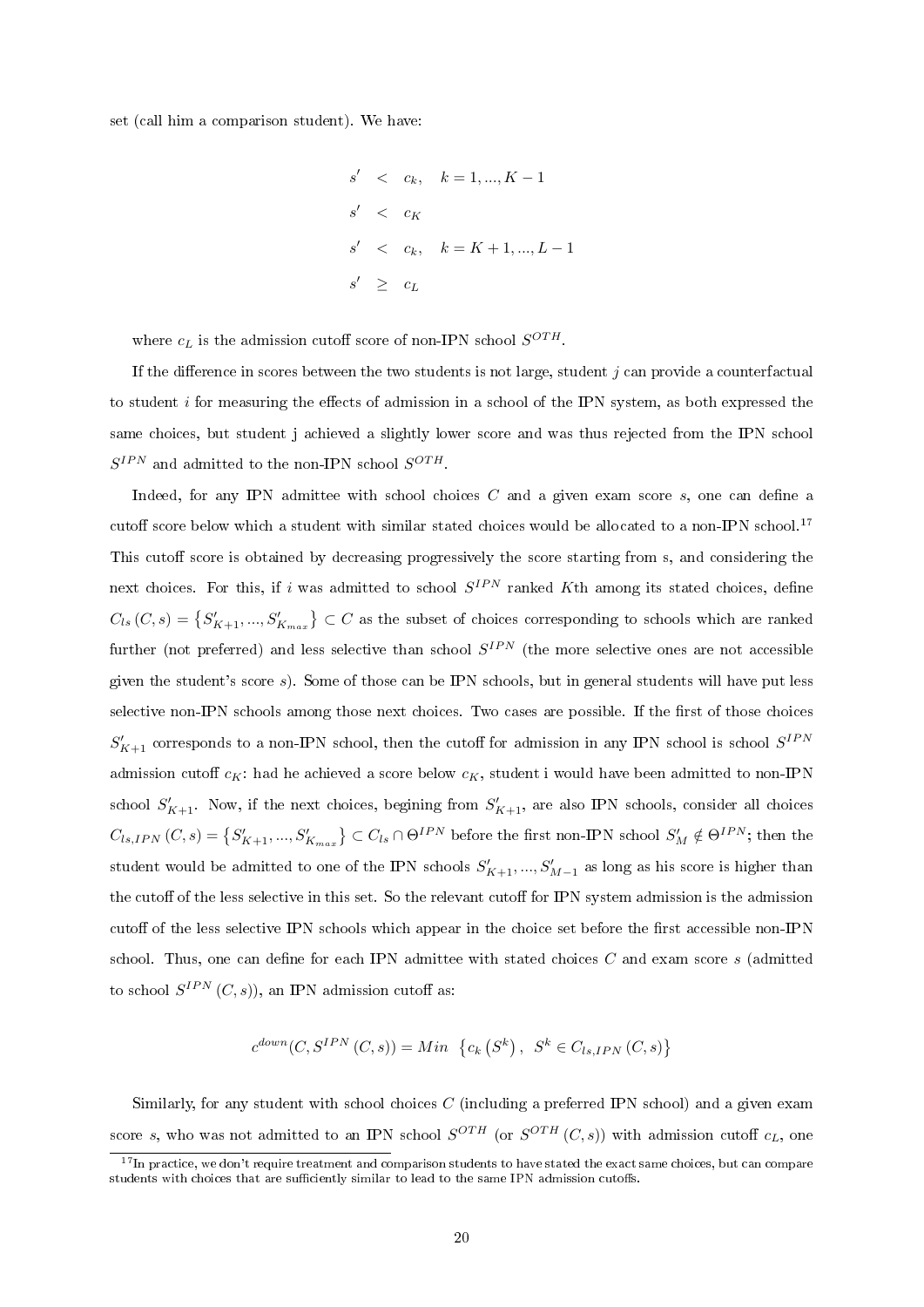can define a cutoff score above which the student would be admitted to an IPN school. This cutoff is obtained by increasing his score starting from s and considering the options stated before in the choice set, and corresponds to the admisson cutoff to the least selective of those preferred IPN school. Denoting  $C_{ms,IPN}(C, s)$  the set of more selective IPN schools appearing before in the choice set, the IPN admission cutoff is thus now defined as:

$$
c^{up}(C, S^{OTH}(C, s)) = Min \{c_k(S^k), S^k \in C_{ms, IPN}(C, s)\}
$$

And we can define an IPN admission cutoff, corresponding to a given score, for all students as:

$$
c(C, s) = c^{down}(C, s, S^k(C, s)) \text{ if } S^k(C, s) \in \Theta^{IPN}
$$

$$
= c^{up}(C, s, S^k(C, s)) \text{ if } S^k(C, s) \notin \Theta^{IPN}
$$

Note that the IPN admission cutoffs defined above are local in the sense that they depend on stated choices and achieved scores.

Now, there will be students with the stated choices  $C$  sufficiently similar to lead to the same cutoffs and slightly different scores (in the neighborhood of a given score  $s$ ) above and below the IPN admission cutoff, such that those with scores just above get admitted to an IPN school and the others not. Table 5 describes the obtained IPN admission cutoffs for the sample of IPN applicants and the schools to which students are allocated in case they score below the cutoffs. This provides a clear picture of the treatment and control. The IPN admission cutoffs are in average  $75.5$  (with a standard deviation of  $7.37$ ) and range from 66 to 99.

Thus, the process generates discontinuities in the relation between the students' score and their admission to an IPN school: given their choices and their scores being in a given neighborhood, the probability that a student is admitted to an IPN school will jump from 0 to 1 at the IPN admission cutoffs. Most importantly, the IPN admission cutoffs are determined by the entire admission process, including the choices and scores of all applicants, so that, although applicants can certainly influence their Comipems score through effort, they cannot know and/or precisely determine ex-ante the cutoffs and the relative position of their scores with respect to those; this would indeed require both total control over their own score and perfect knowledge and anticipation of other applicants' scores and school choices.

To verify this empirically, Figure 5 plots the distribution of the distance of students' scores from the IPN admission cutoffs. The cutoffs for IPN applicants vary with their stated choices and scores and we consider the distance to the different IPN admission cutoffs for the aggregate sample. No discontinuities are apparent at the cutoff (zero) in that distribution, which confirms local randomness: students who score close to the cutoffs are unable to precisely predict those and manipulate their scores and position to the cutoffs.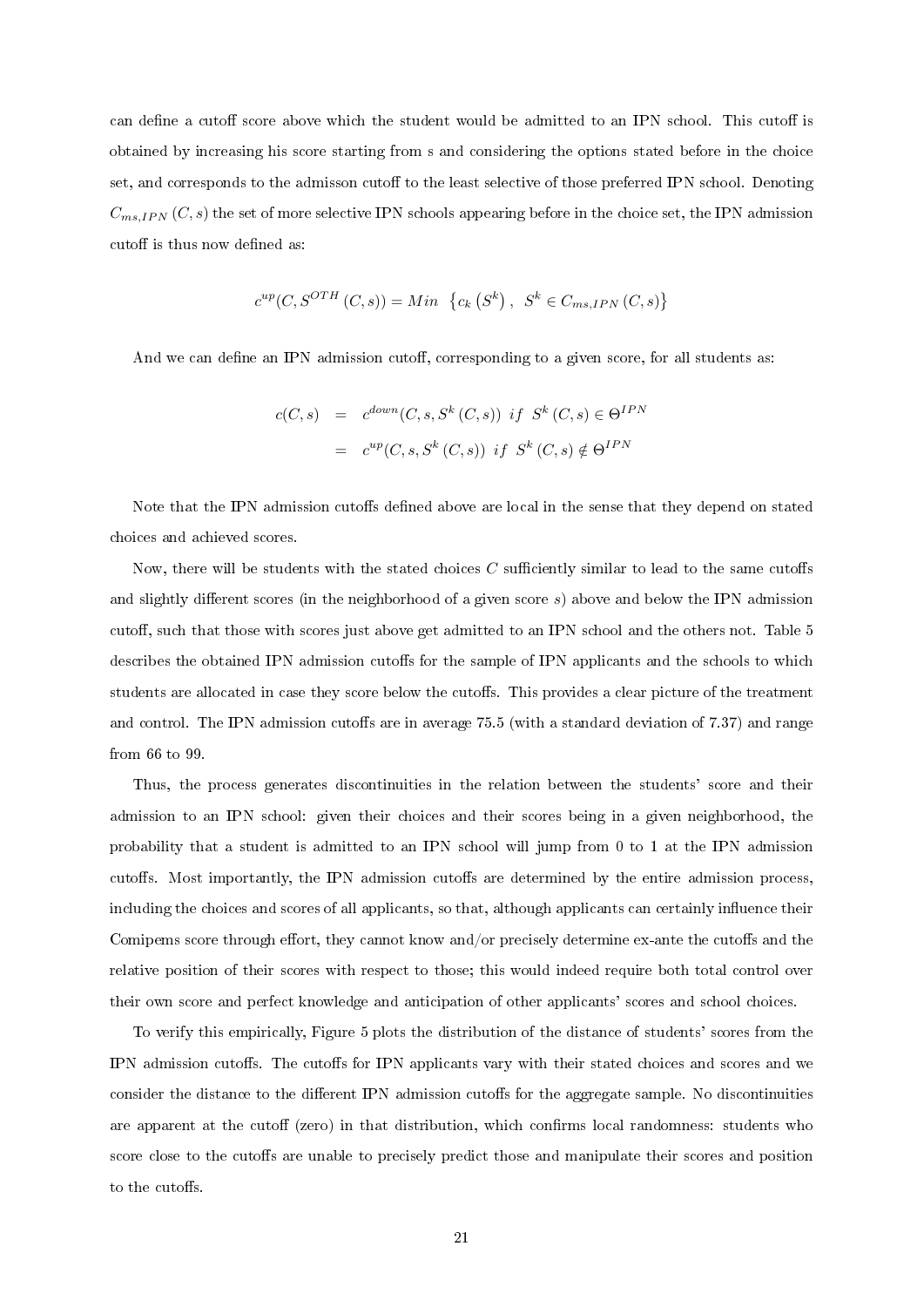For another empirical test, Figure 6 plots the means of a series of observable characteristics of IPN applicants by distance to the IPN admission cutoff; none of those graphs exhibits any clear discontinuity: students scoring just below and above the IPN admission cutoffs have similar characteristics (we check this using estimation techniques below). This provides complementary evidence that admission is locally random and that IPN applicants are unable to influence the allocation process and self-select into treatment.

Although, at the IPN admission cutoffs, the probability that a student is admitted to an IPN school will jump from 0 to 1 (students are admitted to one and only one school), the probability of actually attending an IPN school will also be discontinuous at the IPN admision cutoffs but may not be complete above the cutoff for two reasons. First, some students may drop out before or during senior-secondary schooling. Selective attrition correlated with IPN admission would be particularly problematic. It would reflect in a discontinuity, at the admission cutoff, in the distribution of the Comipems score among students completing senior-secondary education. Figure 7 plots the distribution of the distance of students' scores from the IPN admission cutoffs for the sample of completers: the distribution is very similar to the one at baseline (in Figure 5) indicating no differential attrition in our sample.

Second, some students can decide not to go to the public school they were allocated to through the Comipems system and attend some private school, and there are also a small number of students who change school after the first or second year of senior high school. For documenting this, Figure 8 plots the probability of taking Enlace in an IPN school, conditional on taking the exam in 2008 or 2009, by distance to the IPN admission cutoff. The probability jumps from zero to about .95 at the cutoff. Thus, although some will drop-out (see below), the great majority of IPN admittees who complete senior-secondary schooling do attend an IPN school up until completion.

Students who scored above the cutoffs and were admitted to an IPN high school will then be exposed to a different school environment and will benefit from different school inputs than students who were rejected. Figure 9 plots the averages of a series of school characteristics of by distance to the cutoff and shows that students scoring just below and above the cutoffs will experience rather different schooling environments during the following high school years. In particular, they tend to be taught by more qualified and experienced teachers, in smaller class sizes, and have access to more computers, and probably other school inputs.

## 5.2 RD estimates

The discontinuities in allocations to school systems described above make it possible to identify the effects of admission to a school of the IPN system using a RD design strategy. The variations in treatment near the cutoffs are as good as random because individuals are unable to precisely manipulate their scores or allocation, and thus can serve to unveil a causal effect (Lee and Lemieux, 2010; Imbens and Lemieux,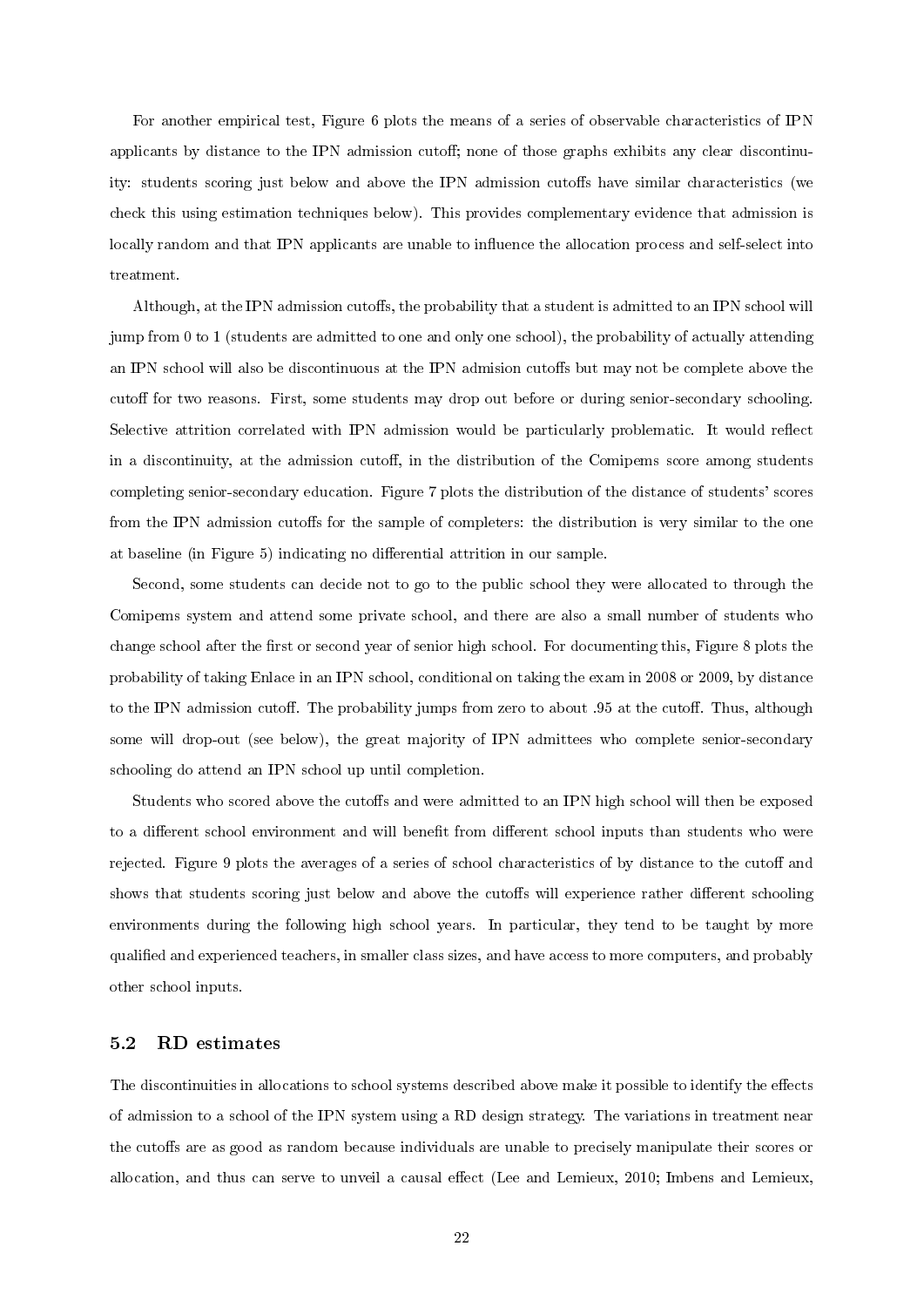2007). As applicants cannot locally self-select into the IPN system, the expected potential outcomes if they attended an IPN school or not (i.e. with and without treatment) as a function of exam scores will be continuous at the cutoff, and a discontinuity in the outcomes can be attributed to the admission to different school systems. For each subsample of students with a similar IPN admission cutoff, the effects of admission into the IPN system will then be given by the discontinuities in later outcomes at the cuto. The discontinuities thus provide a set of local experiments which allow to identify the effects of IPN admission at different admission scores.

As students with scores above the cutoffs are admitted with certainty to an IPN school, the setting is one of sharp regression discontinuity. We can thus estimate the effects of IPN admission at any cutoff using local linear regressions. In practice, for a subsample of students with the same IPN admission cutoff c (as defined above), we restrict the sample to observations with scores in an interval  $[c - h; c + h]]$  around the cutoff and estimate the average effect of IPN admission on an outcome  $Y_i$  using a single regression. Denoting  $d_i = s_i - c$  the distance between a student score and the IPN admission cutoff (the forcing variable), and  $W_i = 1$  { $s_i \ge c$ } = 1 { $d_i \ge 0$ } an indicator for his admission to the IPN system, the model to be estimated writes:

$$
Y_i = \alpha + \tau W_i + \beta d_i + \gamma d_i W_i + \epsilon_i \tag{1}
$$

where  $\beta d_i$  and  $\beta d_i + \gamma d_i W_i$  are distinct linear control functions for the slopes of the relationship between scores and outcome  $Y_i$  on the left and right-hand sides of the admission cutoff  $c$  . The discontinuity in the outcome is obtained by extrapolating those slopes at the cutoff and taking the difference between the left and right-hand extrapolations. The parameter  $\tau$  captures this discontinuity, and OLS estimates of (1) are consistent for this parameter.

Now, the sample consists in students who applied and were admitted or rejected to different IPN schools, so that there are multiple IPN admission cutoffs  $c$ , and our primary parameter of interest is the average effect of IPN admission over the different cutoffs. For estimating this parameter, we aggregate all students with different IPN admission cutoffs into a single sample, incorporate cutoff fixed-effects in (1), and estimate the model:

$$
Y_{ic} = \alpha + \tau W_i + \delta_c + \sum_c 1\{c\} \cdot [\beta_c d_i + \gamma_c d_i W_i] + \epsilon_i
$$
\n(2)

where  $\delta_c$  are fixed effects for the cutoffs relevant for each student,  $1\{c\}$  is an indicator that cutoff c is relevant for student i, and  $\beta_c d_i$  and $\beta d_{ci} + \gamma_c d_i. W_i$  are now control functions which are specific to each different cutoff. Identification remains within groups of students with the same cutoffs, and the parameter  $\tau$  now captures the average discontinuity in the outcomes at the cutoffs and is again consistently estimated by OLS.<sup>18</sup>

 $^{18}$  For checking the robustness of the estimates, we also use a specification with controls for the stated school choices of students. In practice, we specify  $\Phi_i=ipn_i+hdemand_i+\sum_{r=1}^{10} \phi_{ir}$  , where  $ipn_i$  and  $hdemand_i$  are, respectively, the share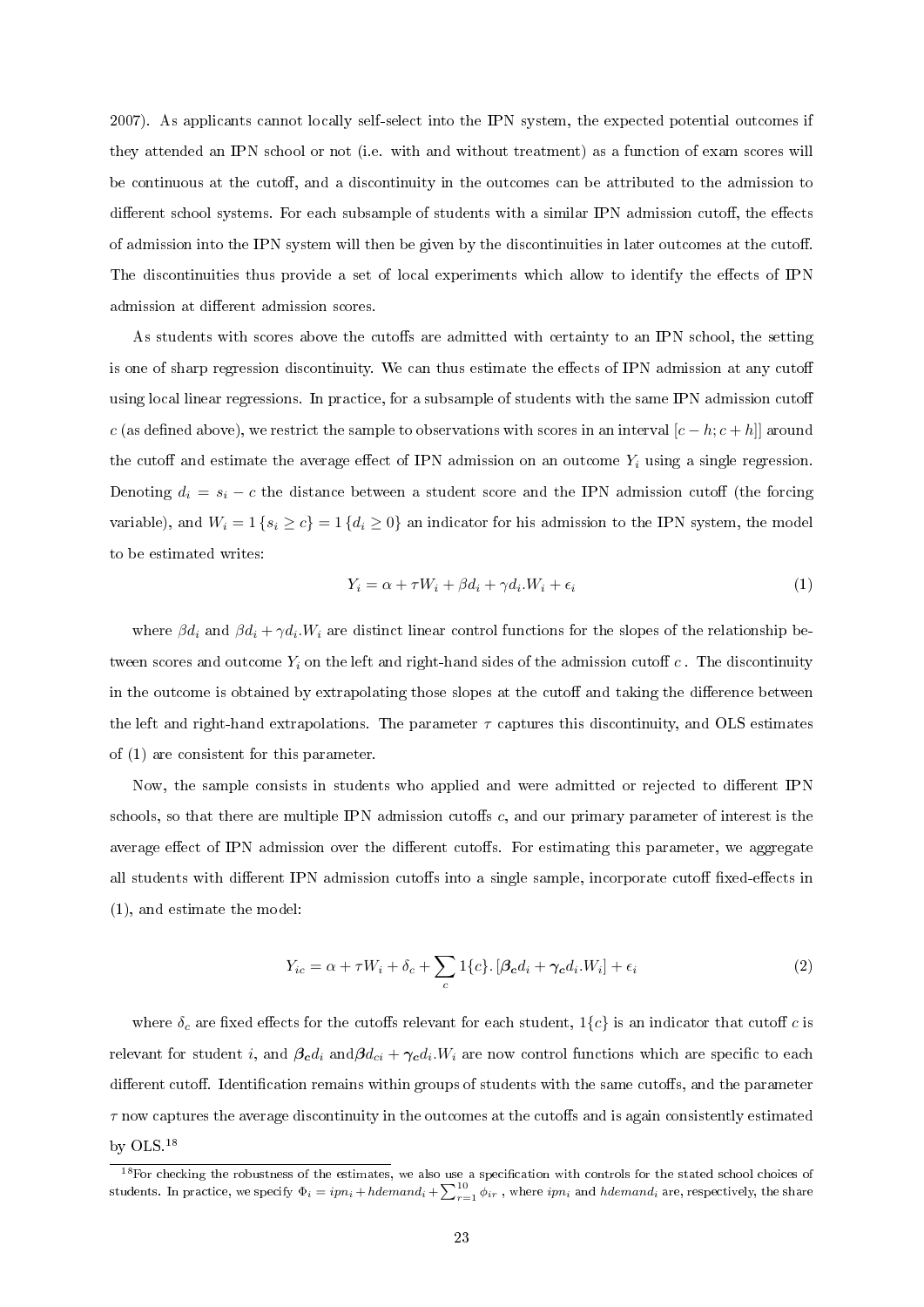The choice of the bandwidth derives from a tradeoff between bias and precision: larger bandwidths will increase precision by using more data but may induce more bias by relying more on the linear extrapolation on the two sides of the cutoff. The Imbens-Kalyanaraman (IK) optimal bandwidth (Imbens and Kalyanaraman, 2011) is a solution of this tradeoff based on minimizing the mean squared error; in our data, the IK bandwidth is about 2 and we consider this as our benchmark. We also use two larger bandwidths of 5 and 10 that allow higher precision. For the larger bandwidth of 10, in order to reduce extrapolation error, we replace the linear control function by a quadratic one. In addition, when estimating  $(2)$ , we cluster the standard errors at the cutoff level to allow for common unobserved shocks at this level.

For those estimates, the sample of 28,378 students who applied and were either admitted or rejected from an IPN school is reduced by the bandwidths around the IPN admission cutoffs. For the three bandwidths of 2, 5 and 10 points, we have samples of respectively 1,396, 3,391 and 7,115 observations, and of 8,845, 481, 1,182 and 2,454 observations when restricting to students taking the Enlace survey.

Several points should be noted on those estimates. First, the estimated parameter  $\tau$  captures the local effects of IPN admission for marginal IPN admitees. It is the relevant estimator for the effect of a policy change that would consider a marginal increase in the number of available slots in the IPN elite school system, with those slots distributed across IPN schools as the existing ones. Although it captures the effect of admission (students cannot be offered to choose between two Comipems schools after the allocation process), it has an intent-to-treat interpretation because students can opt for a private school, study in another region or leave the education system.

Second, the important feature of our strategy is that we identify the effects of admission to the IPN system rather than to a specific IPN school. We do this by considering the cutoff for admission to the IPN system, which can differ from the cutoff for admission to the specific school to which admittees were allocated, and a control group of students who were not admitted to an IPN school. Our estimates differ here from those proposed by several related studies, notably Abdulkadiroglu, Angrist, and Pathak (2011); Pop-Eleches and Urquiola (2011), who consider school-specific cutoffs and focus on the marginal effects of admission to a more selective school compared to admission to a less selective school (which can be another elite school). This makes the interpretation of the estimated effects more straigthforward: while other studies estimate the effects of admission to more selective elite schools, we estimate the effects of admssion to any school of the elite system.

of IPN and "high demand" schools that student i listed in her stated preferences, and  $\phi_{ir}$  indicates whether student i selected a "high demand" school in position r of her submitted ranking. The Comipems application leaflet marks "high-demand" schools to indicate students that these are options where admission is highly competitive. The bulk of this category is formed by IPN and UNAM schools. The obtained estimates (available upon request from the authors) are very similar to those controls.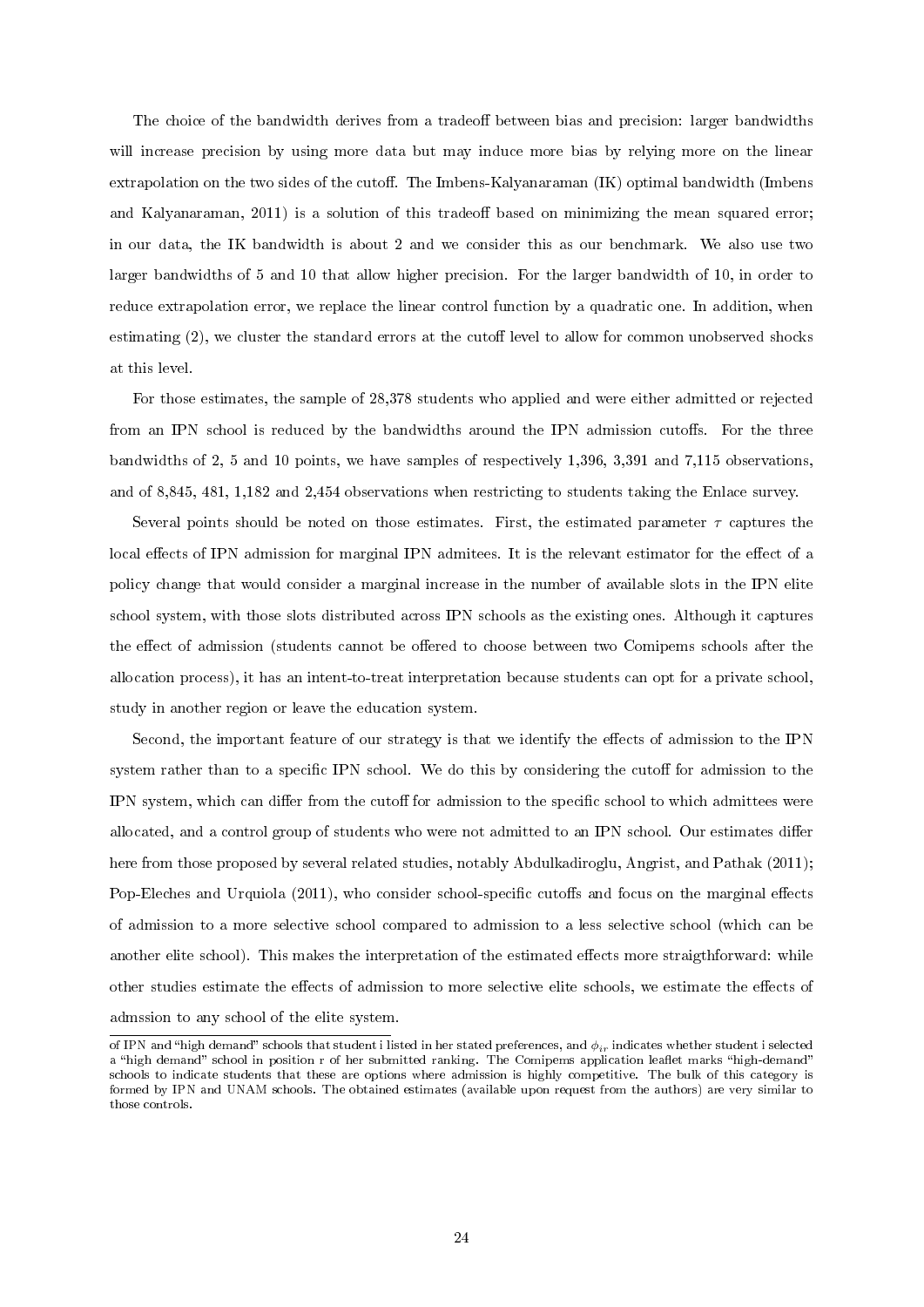## 5.3 Validity of the RD design at assignment and differential attrition

We follow Lee and Lemieux (2010) to analyze the validity of the regression discontinuity design, in a process analog to assess whether the randomization was carried out properly in a randomized experiment. We have already verified in Figure 5 that there is no sign of discontinuities in the number of students with scores just above the IPN admission cutoffs, which confirms that individuals have no precise control over the assignment process.

We now formally test the local balance of baseline covariates across both sides of the IPN admission cutoffs by using a vector of baseline covariates as dependent variables in our main econometric specification. We expect the coefficients for treatment not to be different from zero if students are not able to sort above the IPN cutoffs. Table 6 gives the results of three sets of RD estimates, using the bandwidth of respectively 2, 5 and 10 in the three columns, for a set of baseline covariates (similar to the one used before) as dependent variables. We also test the joint signicance of discontinuities in the full set of covariates using seemingly unrelated regressions  $(SUR)$ . We do not find any evidence that any groups of students sort above the IPN admission threshold, and the results are consistent across specications. With one exception, the admission coefficient is not statistically significant at the 10 percent level in either of the 12 regressions reported in each column. The Chi-square test for the discontinuity indicator being zero in all equations takes high p-values of .321, .655 and .845 using the three bandwidths. This is strong evidence in support of the locally random-like variation of assignment to treatment.

We discussed in section 4 the presence of some attrition in our sample, due mainly to dropping out from school, between the beginning and end of senior-secondary education. We thus need to investigate the robustness of the RD design to this attrition at Enlace survey-taking. Figure 7 already provided visual evidence rejecting selective attrition linked to admission into the IPN system. We formally test the presence of such attrition using RD estimates of the effect of IPN admission on the probabilities of taking the Enlace exam and answering the Enlace survey. Results are reported in Table 7. The magnitude of the point estimates is negative but small, of -0.0265 using the bandwidth of 2, and we cannot reject that IPN admission has zero effect on the probability of taking the Enlace exam.

Now, even with no effect of admission into the IPN system on the probability of taking the Enlace exam on average, some heterogenous effects across specific groups could remain possible. This would happen if, for example, IPN schools are relatively better at keeping in school some types of students, but are relatively worse at keeping other types. We thus test for the balance of baseline covariates conditional on taking the Enlace exam. Table 8 gives the results of RD estimates (again for the three bandwidths), together with the SUR joint-significance test, of differences at the cutoff in the same characteristics used to evaluate the balance of covariates at Comipems assignment. With the bandwidth of 2, none of the admission coefficients in the 12 equations estimated is statistically significant at the 10 percent level. With the bandwidth of 5, only one discontinuity, for junior high school gpa, is found statistically significant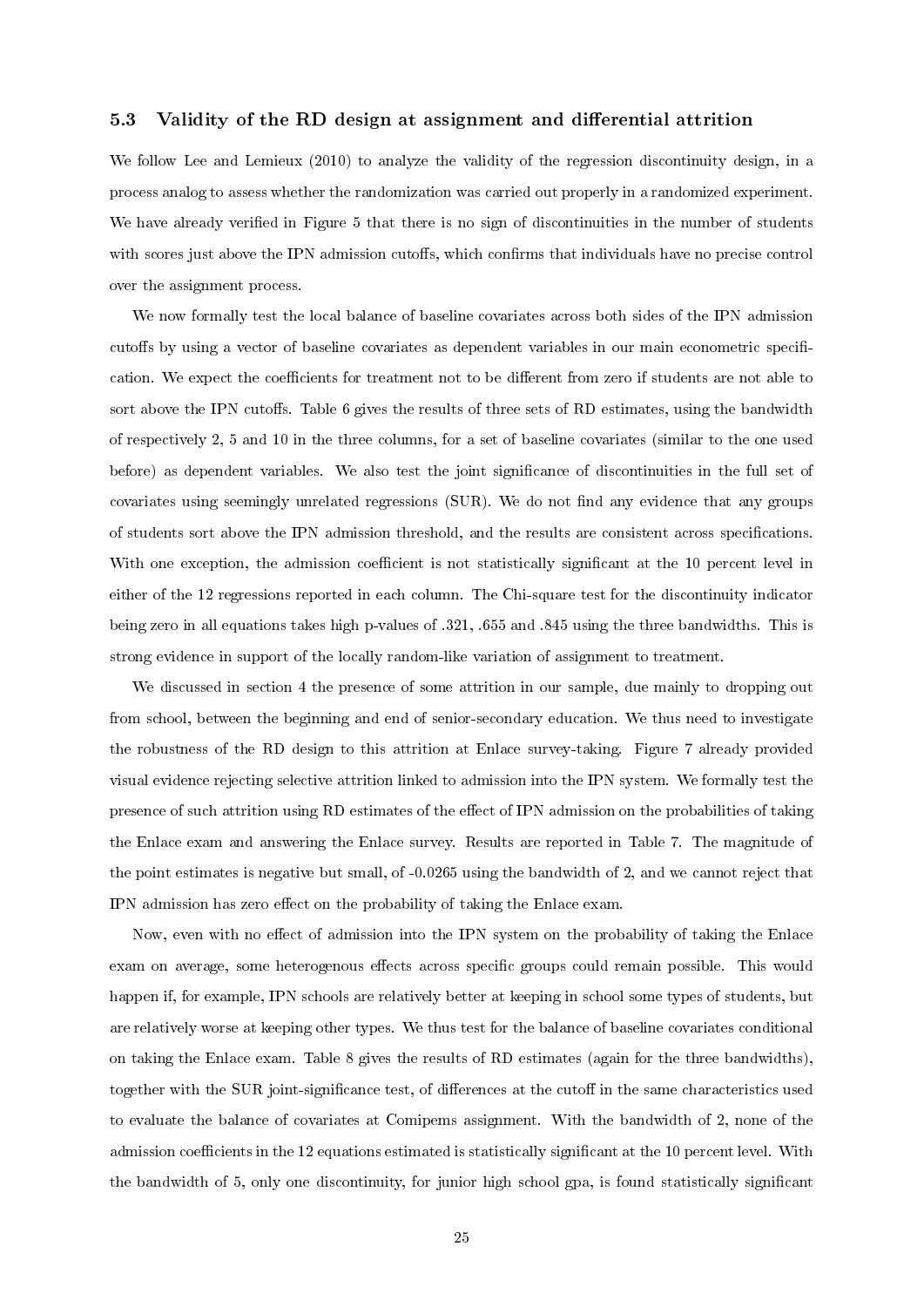at the 5 percent level. And, with the bandwidth of 10, there are statistically significant discontinuities in the conditional expectations of junior gpa and attendance of a private junior HS. However, the SUR tests reject the joint signicance for the three bandwidths with p-values of respectively .239, .633 and .131. Thus we fail to reject that all discontinuities are jointly equal to zero, and overall students below and above the admission thresholds are not systematically different at Enlace taking.

These checks confirm that discontinuities in outcomes at completion of high school can be causally attributed to the locally exogenous allocation of students, generated by the exam-based allocation process, to schools of the IPN system.

# 6 Results

We now turn to our main results for the effects of admission into an elite school system on subjective expectations of future earnings conditional on educational attainment and the financial returns to higher education. We also report the effects on learning achievements and the educational attainments students aspire to achieve. Those results provide some insights on the hypotheses formulated in section 2 regarding the formation of expectations, and notably suggest that elite schools enhance students' expected returns from college education either by improving some of their skills or providing specific information.

#### 6.1 Expected college earnings and premium

Figure 10 plots the averages of the main outcomes we investigate, and notably expected earnings returns from a high school and college education and associated college premium. Students admitted to IPN elite schools exhibit consistently higher expectations of earnings with college and returns, with a marked discontinuities at the cutoff. Table 9 presents the RD design estimates of the effects of IPN admission on the implicit earnings premium of attending college derived from the expected earnings with a college and a high school education. We find that IPN admission does increase the expected financial returns to college education. Compared to average expected returns to college of about 75 percent below the cut-off, the point estimates indicate a large effect of about  $17/19$  percentage points, and are very robust to the bandwidth selection. The statistical significance diminishes as we restrict the number of observations in the sample to the bandwidth of 2, but the estimates with the two larger bandwidths are statistically significant at  $1\%$  and the point estimate remains unchanged with the smallest bandwidth, suggesting that bias is negligible in the larger bandwidths estimates.

Table 10 reports the estimates of the effects on the earnings expected with a college and a high school education. Admission into the IPN system increases expectations of earnings associated to a college education. The estimates of the three local linear regressions show large increases from 12 to 21 percent with the larger 21 point estimate for the bandwidth of 2. This effect is to be compared to average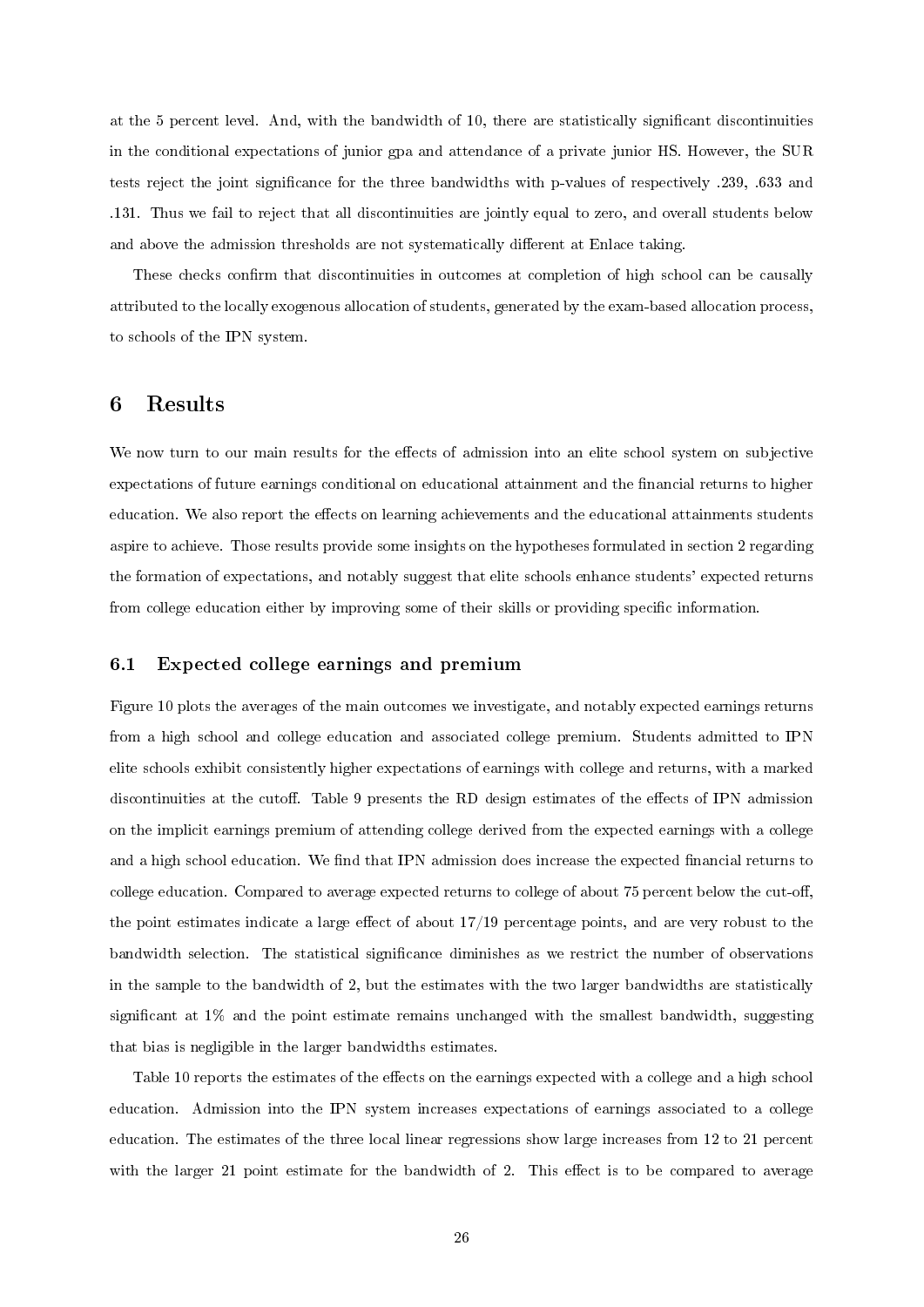expected earnings of about  $14,000\$  (about 1,900 USD) below the cut-off. The estimates are statistically significant at the five percent level with the three bandwidths. In contrast, we do not find any effect of IPN admission on earnings expectations conditional on staying with a high school education. The magnitude of the point estimates is rather small and changes sign across specifications, from 2 percent with the bandwidth of 2 to  $-4/-5$  percent with the larger ones, and the effects are never statistically significant effect at the 10 percent level.

Thus, our results indicate that IPN admission, and the subsequent attendance of an elite high school, increases the earnings expected with college education, which in turn increases the financial returns expected from attending college. However and rather surprisingly, admission to an elite school does not increase the earnings expected if entering the job market after completing senior-secondary schooling. This suggests that the effects on the expected college premium are not explained by the students' perception of a higher signaling value of the IPN system diploma on the labor market  $-$  or at least not on the labor market for high school graduates.

#### 6.2 Scholastic achievements

For understanding the mechanisms through which elite schools affect students' earnings expectations, it is important to examine their effects on learning. Figure 10 again provides some visual evidence of a discontinuity at the cutoff, and the estimates in Table 11 show that admission into the IPN system also increases substantially students' learning achievement at the Enlace high school completion exam. Again, the local regressions show large effects for all three bandwidths, of .19 standard deviations with the bandwidth of 2 and .23-.24 with the larger bandwidths, and the later two are statistically signicant at the 1 percent level. The positive effect of IPN admission on exam achievement indicates that this elite school system combines inputs in a way that is meaningful and enhances students' skills, at least scholastic ones.

Regarding the formation of earnings expectations, we outlined that, in a human capital model, we can expect that, assuming that students believe that earnings are positively associated with the marginal product of labor, an increase in scholastic achievement or, more generally in productivity, induces an increase in the subjective expectations of future earnings. The absence of an effect of IPN admission on earnings expected with a high school education seems at odds with this framework. In principle, if higher scholastic achievement translates into higher productivity, we should observe an increase in the earnings expected with both a college and a high school education. However, it is possible that students believe that the labor markets for college and high school graduates reward differently cognitive skills, and this explanation is consistent with the descriptive evidence presented in Figure 3 suggesting that students expect no gains from higher scholastic achievements if begining to work with a high school degree.

Besides, although we do not have any information on those outcomes, the attendance of an elite schools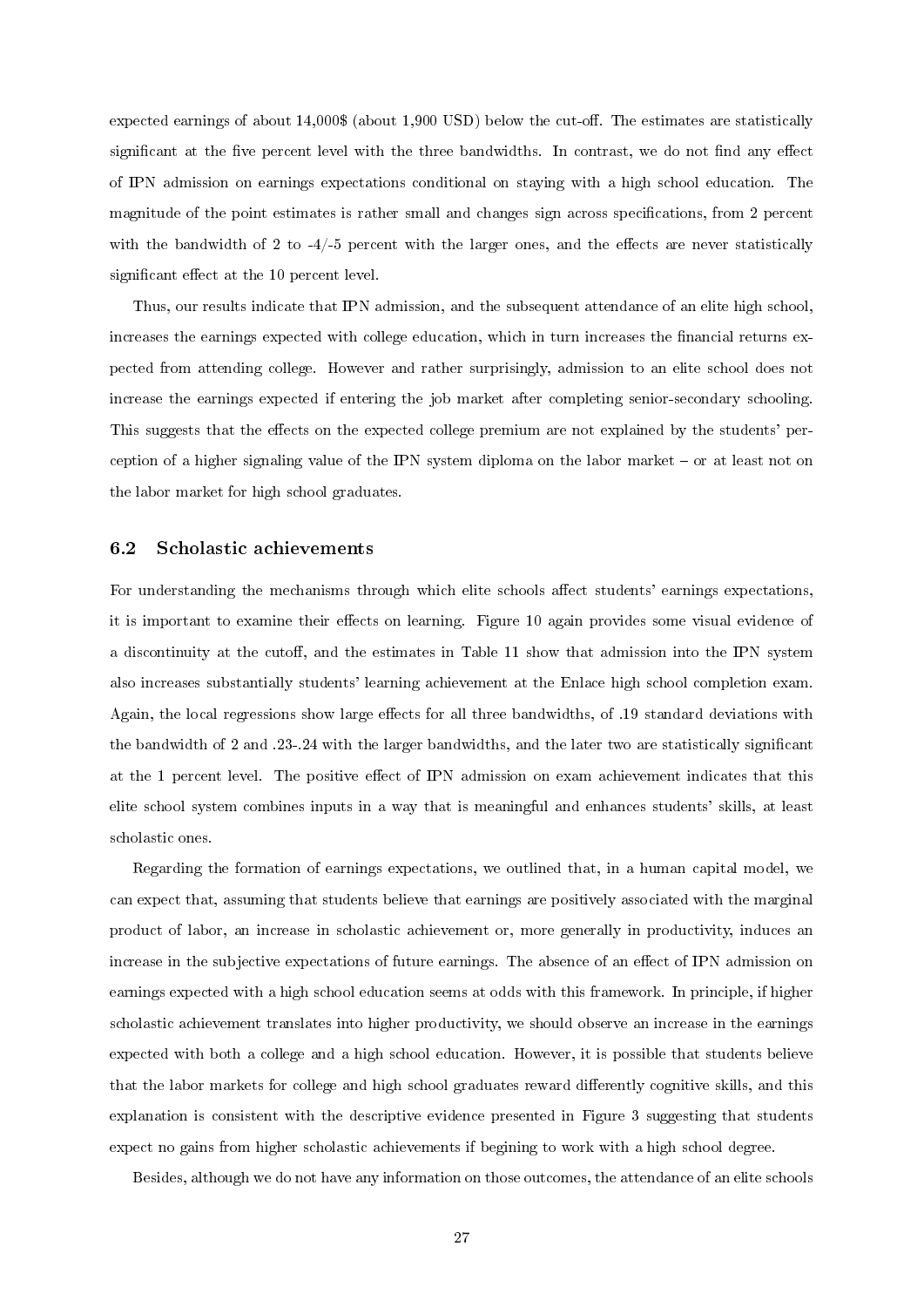could also enhance some non-cognitive skills of students, such as future-orientedness or self-condence. Again for those skills to intermediate the effects of IPN admission on earnings expectations, we would need the skills to be relevant only conditional on college attendance.

Thus, we cannot reject that the effects of attendance of elite schools on earnings expectations derive from the acquisition of additional skills, but students would then value those skills only conditional on getting a college education. This would occur if the skills obtained in elite high schools make college attendance more profitable either in terms of learning (complementarities in skills production) or in terms of earnings (complementarities in labor market productivity).

#### 6.3 Aspirations regarding further education

Now, for getting a sense of the long term effects of the increase in earnings expectations associated with admission to an IPN elite school on students trajectories, one would ideally want to observe their later outcomes in college (if they attend it) and on the labor market. Our data does not allow tracking students after high school completion. However, the Enlace survey contains information on the educational attainments students aspire to reach.

The visual evidence in Figure 10 is again suggestive of significant effects. Table 12 gives the results of RD design estimates of the effects of IPN admission on those aspirations for college undergraduate (first three columns) and graduate (last three) degrees. Although the estimates with the smaller bandwidth of 2 shows a positive effect of 8 percentage points of the probability to wish to attain an undergraduate college education, the effect is not statistically significant and is not robust to the larger bandwidths (the point estimate decreases to 2 points), so that there is no strong evidence of an effect on aspirations for undergraduate college degrees. This may be explained by the already high share of students who aspire for a college education, about  $90\%$ , below the cut-off. However, there is evidence for some positive effects on the probability to wish to attain a graduate college education, with increases of 10 percentage points with the smaller bandwidth of 2 and about 17-18 points with the two larger bandwidths, the latest two being significant at the 1 percent level. This effect is to be compared to a share of about  $60\%$  aspiring to a graduate education. Thus, the effects of admission to an elite IPN school on learning achievements and expectations of the financial gains from a college education seem to translate into higher educational aspirations of students admitted to IPN schools, with them being more likely to aspire for graduate college degrees than their counterparts who were rejected from the IPN schools.

As indicated in the introduction, Attanasio and Kaufmann (2009), in an observational study among a similar sample of Mexican students, find that a one percentage point increase in the expected college premium (compared to a high school degree) is associated with a .2 to .4 percentage point higher probaility (higher for boys) of attending college. This is probably an overestimate, but interpreting this estimate causally would imply that the increase in earnings expectations we found with the attendance of an elite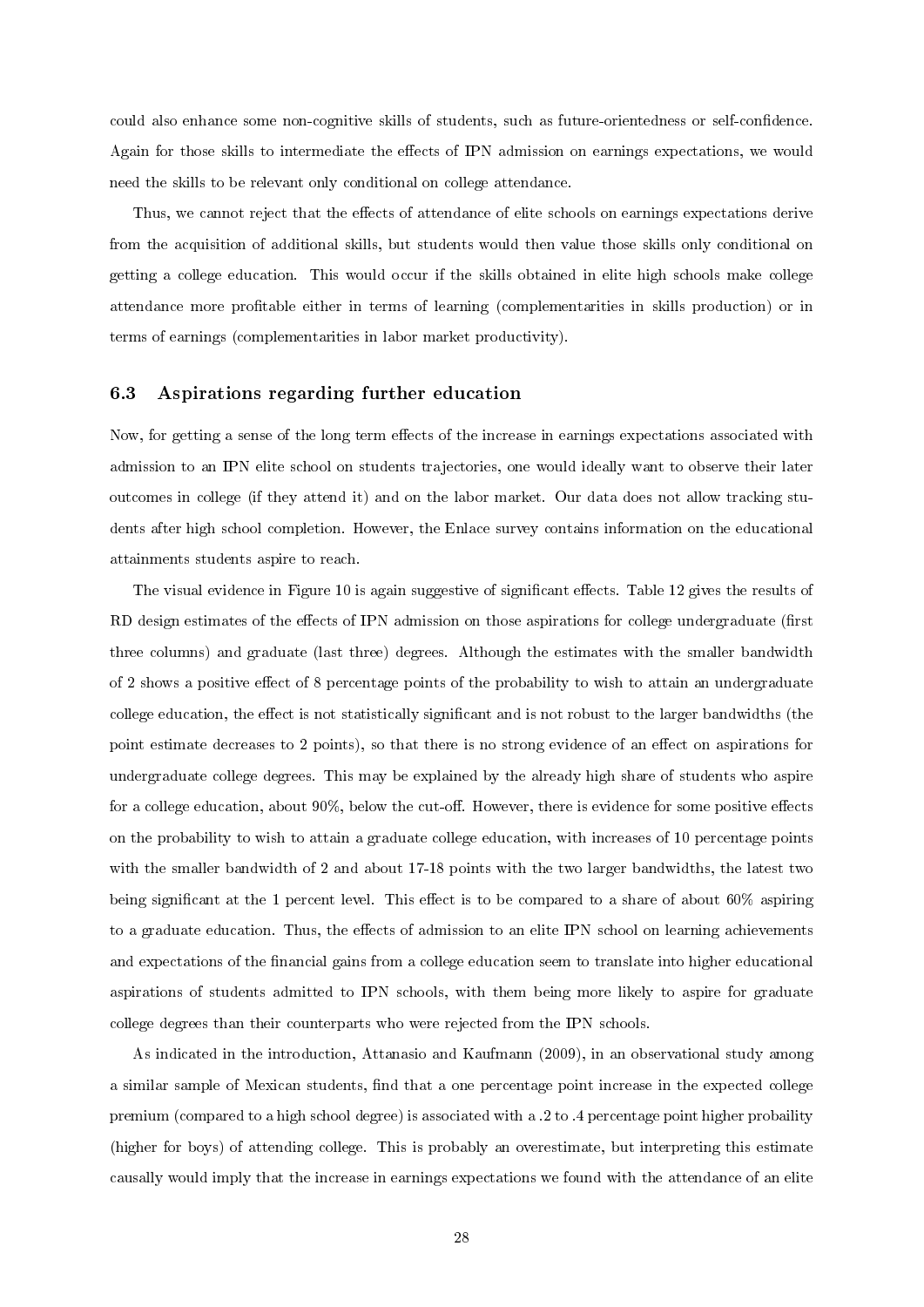school could translate into a up to 4 to 8 points higher probablity of college attendance. This seems in the lower range of the magnitude but consistent with the effects we obtain on aspirations for a graduate college diploma. This would confirm that the gains in expectations from attending an elite school could explain an economically significant share of the differentials in college attendance.

Hence, although our estimates are of a reduced-form and could incorporate notably the effects of gains in learning achievements, these results suggest that those other benets, in terms of expectations, of attending an elite school could be long-lasting.

#### 6.4 Heterogenous effects by students' background

We also examined the heterogeneity in the effects of elite school attendance by students' characteristics. There is some evidence that attending an IPN school affects in somewhat different ways girls and boys. Table 13 gives RD design estimates for the samples of girls and boys considered separately, and shows that boys benefit more from attending an IPN school in terms both of learning achievements and expectations of returns to college attendance.

At the opposite, we do not find any evidence of heterogeneities by family background, and notably that students from more disadvantaged backgrounds exhibit larger increases in earnings expectations than other students when attending an elite school. For instance, Table 14 shows that the effects differ by parental education for none of the considered outcomes: youth with more educated parents benefit in terms of learning achievements, increase their earnings expectations and their aspirations for a graduate college degree as much as those with less educated parents. Similar results (available from the authors) are obtained using other parental background characteristics. This pattern suggests that an information channel, which would reflect in larger effects for students who had less access to information on labor market opportunities while in junior high school, is not key for explaining the gains in expectations.

#### 6.5 Robustness checks

We examine the robustness of our results by adding a vector of baseline covariates as explanatory variables in our econometric model. As in the case of experimental designs with random assignment to treatment and control groups, the inclusion of baseline covariates should not affect the LATE estimates in the absence of selective attrition, the main concern here, or manipulation of treatment assignment (Lee and Lemieux, 2010).

We include controls for a vector of junior high school GPA deciles fixed effects, schooling in a private junior high school, gender, parental education (indicators for whether the father/mother has senior secondary education), and parental occupation (indicators for whether the father/mother has a white collar job). This specification aims in particular to control for junior high school GPA and private junior high school past attendance, the only two variables for which there were some marginally significant (at the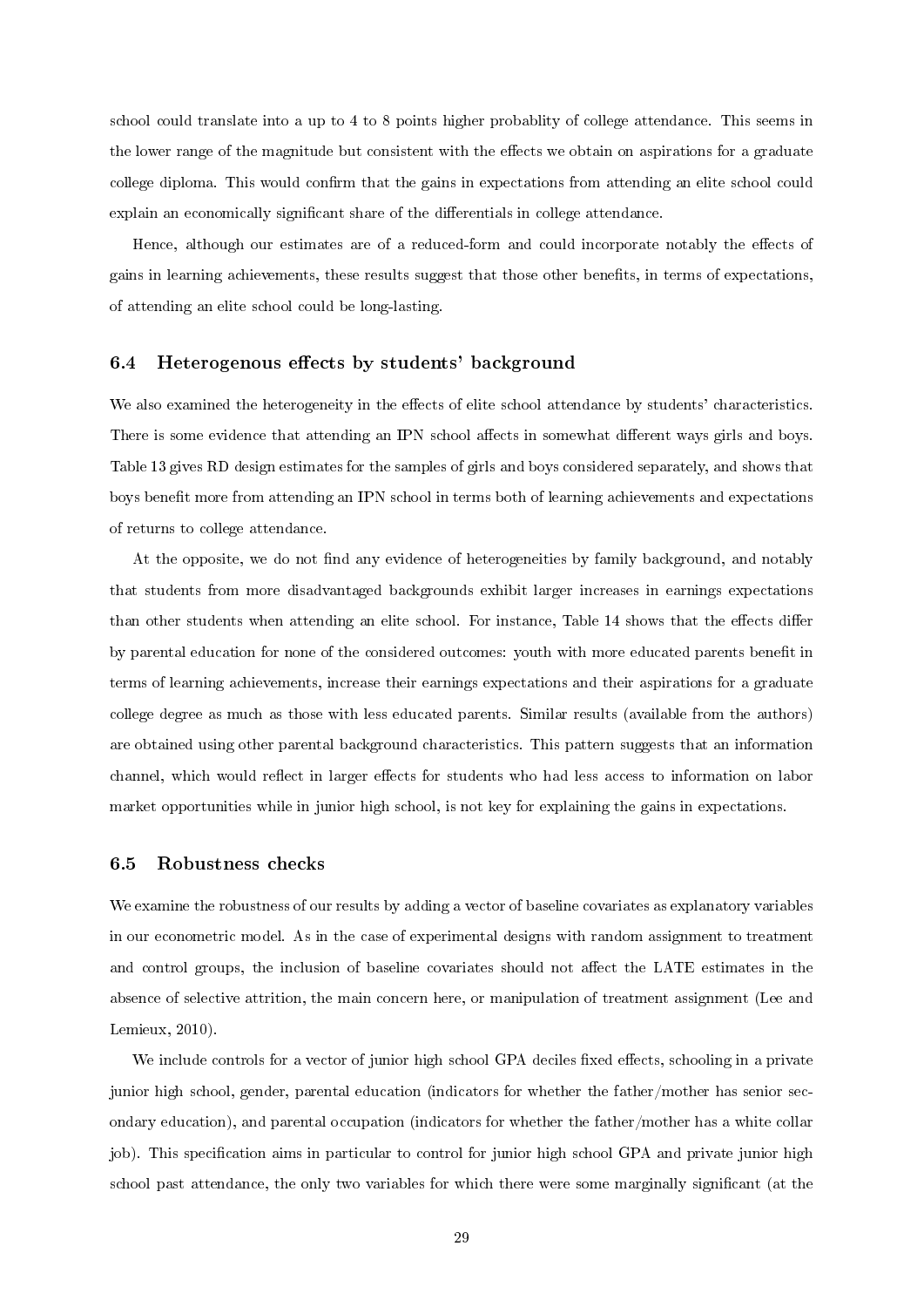10 percent level) differences between IPN admittees and rejected candidates at follow-up. Intuitively, we are comparing the outcomes of students within the same decile of junior HS GPA or past schooling background that were marginally admitted and rejected from the IPN system. We also include three control variables for the set of school choices stated during the Comipems allocation process (although the local randomness of the IPN admission cutoffs should be orthogonal to those choices).

Table 15 reports the RD design estimates with the controls for the set of outcomes examined above for the bandwidth of 5. We obtain the same picture as before, with statistically significant effects of IPN admission on expected college premium, earnings expectated with a college education, learning achievements and aspirations for a graduate college education, but no effect on earnings expected with an high school HS education. In the same fashion, the magnitudes of the coefficients across the specifications are very similar to the ones reported in Tables 9 to 11. The results from our former RD design estimates thus appear very robust to the inclusion of those controls.

# 7 Conclusions

This study finds evidence that, in the context of public senior-high schools of Mexico City, admission to an elite school increases substancially not only students' learning achievements, but also the earnings and returns they expect from a college education, with point estimates of effects of elite high school admission of about .2 standard deviations on scholastic achievements and about 19 percentage points on the expected college premium. This finding suggests that attending an elite school can have effects that extend beyond scholastic achievements and affect the value that students attach to higher educational attainements and their beliefs on their returns. As those beliefs have been found by other authors to be important determinants of schooling decisions, this could have long-lasting effects on students educational and professional trajectories. A rough calculation based on the findings of Attanasio and Kaufmann (2009), in an observational study of the relationships beween expected college premium and college attendance among a similar sample of Mexican students, suggests that the effects of elite schools on earnings expectations we found could translate into a up to 4 to 8 points higher probablity of college attendance. Consistently, we find that students who were allocated to elite schools more often aspire to obtain a graduate college degree.

Our results also shed light on the formation of beliefs regarding the returns to college education. They are of a reduced-form nature and may capture various effects of attendance of an elite school, which makes inference on the mechanisms at play more complicated than in controlled interventions such as the provision of information on the returns to education. But the observed patterns allow testing a set of predictions derived from basic theoretical models of the formation of subjective expectations of returns to higher attainments. They are notably consistent, in a simple human capital framework, with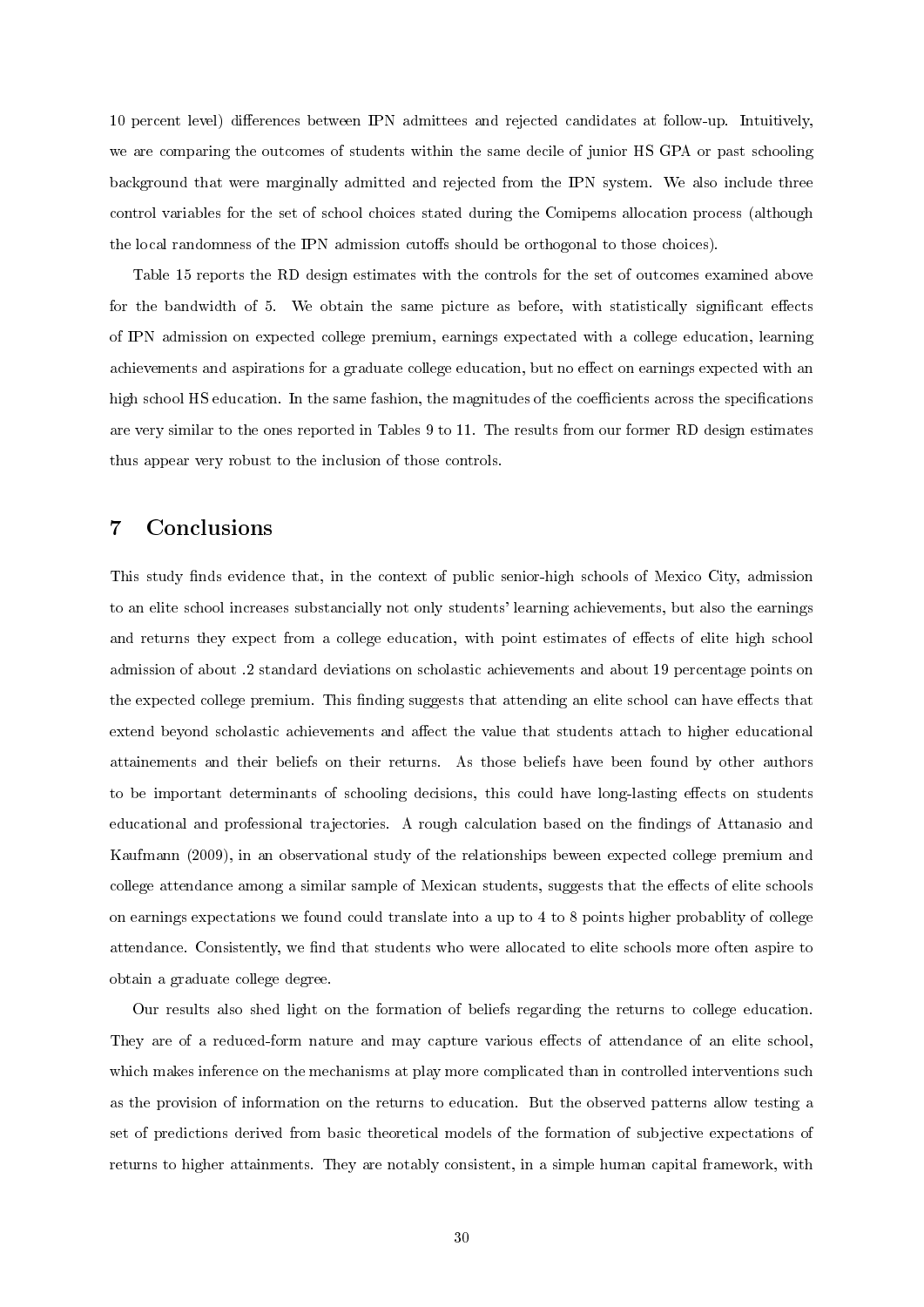students valuing the higher cognitive, and possibly non-cognitive, skills that they acquire in those elite schools, although students seem to value those skills only conditional on getting a college education. At the opposite, we find no higher effects on the expectations of students from more disadvantaged family background, suggesting that an information channel is not determinant, and the lack of evidence of effects of admission to elite high schools on the earnings expected with only a high-school diploma tends to discard that the changes in expectations are driven by the reputation on the labor market (i.e. a signaling mechanism).

On a methodological standpoint, as several other studies (e.g. Abdulkadiroglu, Angrist, and Pathak  $(2011)$ ; Pop-Eleches and Urquiola  $(2011)$ ), we have identified the causal effects of admission to an elite senior-high school in an RD design strategy by using the exam-based admission process to public high schools of the Federal District (FD) of Mexico and data from a panel of students allocated through that process. However, our RD design strategy departs from previous studies by identifying the effects of admission to the IPN system rather than to a specific IPN school. This allows isolating the effects of admission to an elite school compared to another school system, and makes the interpretation of treatment and of the estimated effects straigthforward.

# References

- Abdulkadiroglu, A., J. D. Angrist, and P. A. Pathak (2011): The Elite Illusion: Achievement Effects at Boston and New York Exam Schools," NBER Working Papers 17264, National Bureau of Economic Research, Inc.
- ANGRIST, J., E. BETTINGER, AND M. KREMER (2006): "Long-Term Educational Consequences of Secondary School Vouchers: Evidence from Administrative Records in Colombia," American Economic  $Review, 96(3), 847–862.$
- ANGRIST, J. D., P. A. PATHAK, AND C. R. WALTERS (2011): "Explaining Charter School Effectiveness," NBER Working Papers 17332, National Bureau of Economic Research, Inc.
- Attanasio, O. P. (2009): Expectations and Perceptions in Developing Countries: Their Measurement and Their Use," American Economic Review, 99(2), 87-92.
- Attanasio, O. P., and K. Kaufmann (2009): Educational Choices, Subjective Expectations, and Credit Constraints, NBER Working Papers 15087, National Bureau of Economic Research, Inc.
- BETTS, J. R. (1996): "What Do Students Know about Wages? Evidence from a Survey of Undergraduates," Journal of Human Resources,  $31(1)$ ,  $27-56$ .
- CHEVALIER, A., S. GIBBONS, A. THORPE, M. SNELL, AND S. HOSKINS (2009): "Students' academic self-perception," Economics of Education Review,  $28(6)$ , 716-727.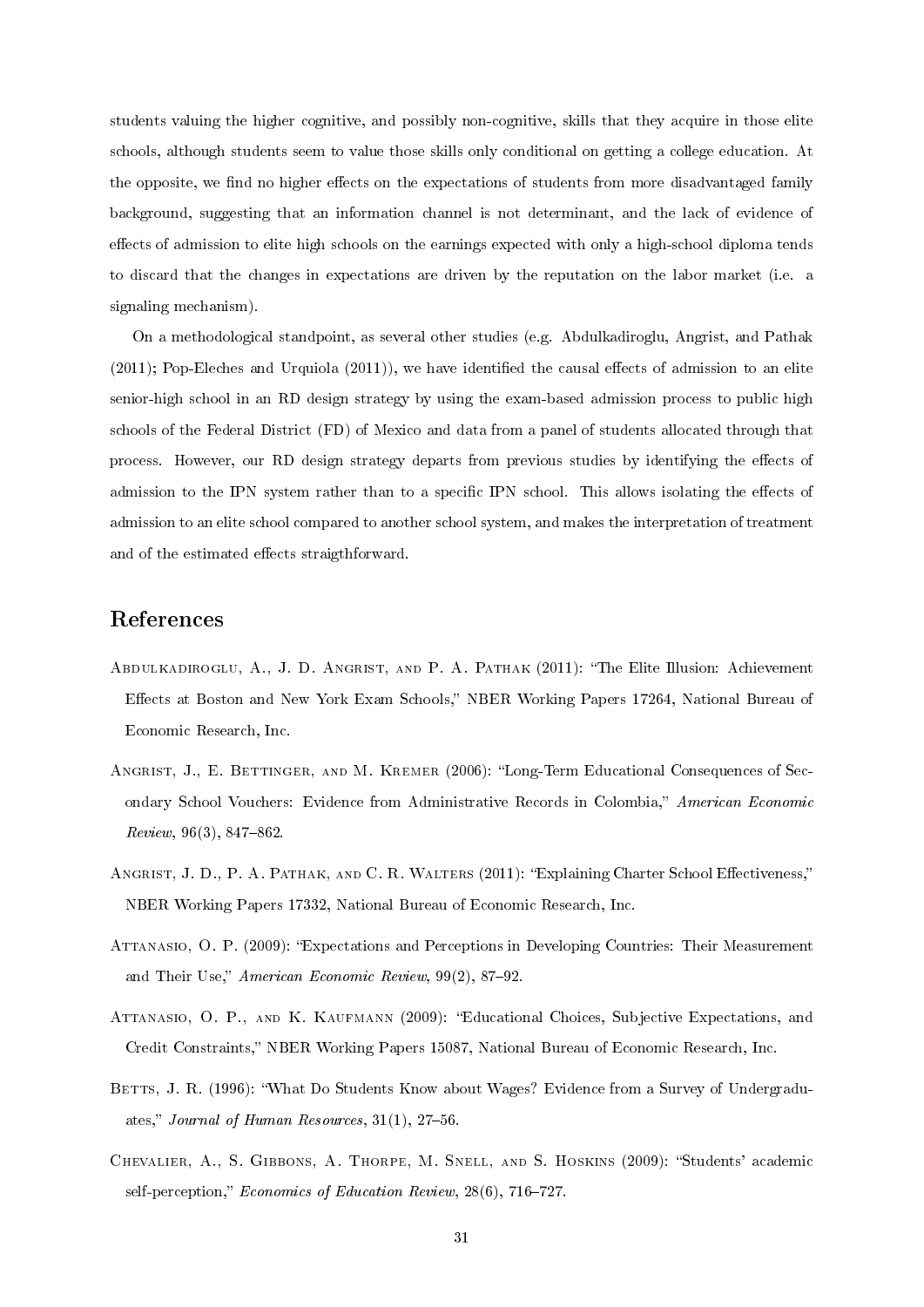- DELANEY, L., C. HARMON, AND C. REDMOND (2011): "Parental education, grade attainment and earnings expectations among university students," Economics of Education Review,  $30(6)$ , 1136–1152.
- Delavande, A., X. Giné, and D. McKenzie (2011): Measuring subjective expectations in developing countries: A critical review and new evidence," Journal of Development Economics,  $94(2)$ ,  $151-163$ .
- DING, W., AND S. F. LEHRER (2007): "Do Peers Affect Student Achievement in China's Secondary Schools?," The Review of Economics and Statistics,  $89(2)$ ,  $300-312$ .
- DOBBIE, W., AND J. ROLAND G. FRYER (2011): "Getting Beneath the Veil of Effective Schools: Evidence from New York City," NBER Working Papers 17632, National Bureau of Economic Research, Inc.
- DOMINITZ, J., AND C. F. MANSKI (1996): "Eliciting Student Expectations of the Returns to Schooling," Journal of Human Resources,  $31(1)$ ,  $1-26$ .
- DUSTAN, A., A. DE JANVRY, AND E. SADOULET (2012): "The Benefits and Hazards of Elite High School Admission: Academic Opportunity and Dropout Risk in Mexico City," Mimeo, NEUDC conference paper.
- Hastings, J. S., and J. M. Weinstein (2008): Information, School Choice, and Academic Achievement: Evidence from Two Experiments," The Quarterly Journal of Economics, 123(4), 1373-1414.
- HOTZ, V. J., P. ARCIDIACONO, AND S. KANG (2010): "Modeling College Major Choices Using Elicited Measures of Expectations and Counterfactuals," Discussion paper.
- IMBENS, G., AND K. KALYANARAMAN (2011): "Optimal Bandwidth Choice for the Regression Discontinuity Estimator," Review of Economic Studies,  $79(3)$ ,  $933-959$ .
- IMBENS, G., AND T. LEMIEUX (2007): "Regression Discontinuity Designs: A Guide to Practice," NBER Technical Working Papers 0337, National Bureau of Economic Research, Inc.
- JACKSON, C. K. (2010): "Do Students Benefit from Attending Better Schools? Evidence from Rule-based Student Assignments in Trinidad and Tobago," Economic Journal, 120(549), 1399-1429.
- JENSEN, R. (2010): "The (Perceived) Returns to Education and the Demand for Schooling," The Quarterly Journal of Economics,  $125(2)$ ,  $515-548$ .
- LEE, D. S., AND T. LEMIEUX (2010): "Regression Discontinuity Designs in Economics," Journal of Economic Literature,  $48(2)$ ,  $281-355$ .
- MANSKI, C. F. (1993): "Adolescent Econometricians: How Do Youth Infer the Returns to Schooling?," in Studies of Supply and Demand in Higher Education, NBER Chapters, pp. 43–60. National Bureau of Economic Research, Inc.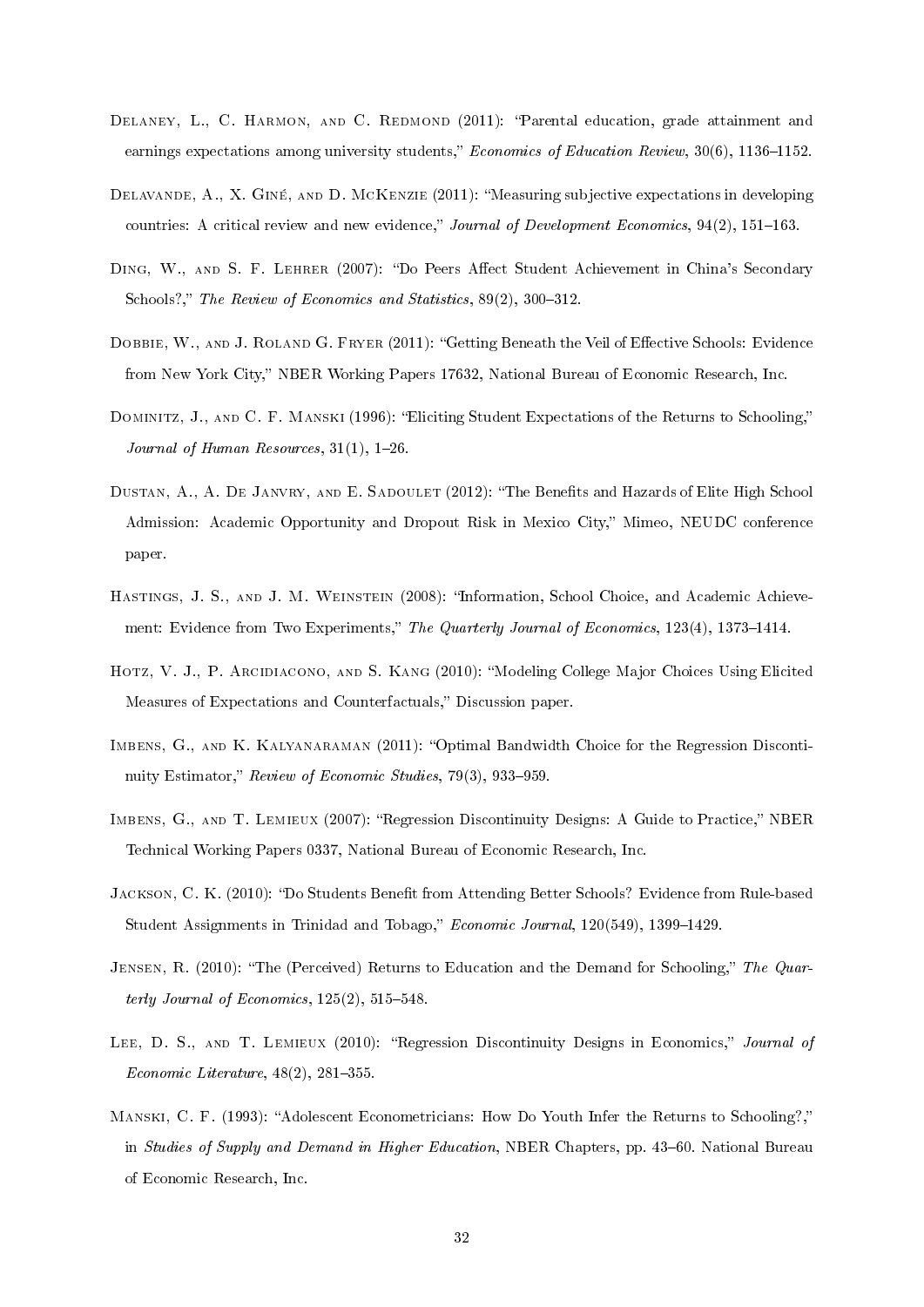- PATHAK, P. (2011): "The Mechanism Design Approach to Student Assignment," Annual Review of  $Economics, 3, 513-536.$
- POP-ELECHES, C., AND M. URQUIOLA (2011): "Going to a Better School: Effects and Behavioral Responses," NBER Working Papers 16886, National Bureau of Economic Research, Inc.
- ROEMER, J.-E., AND R.-J.-B. WETS (1994): "Neighborhood Effects on Belief Formation and the Distribution of Education and Income," Discussion paper.
- ZAFAR, B. (2009): "College major choice and the gender gap," Discussion paper.
- (2011): "How Do College Students Form Expectations?," Journal of Labor Economics, 29(2), 301348.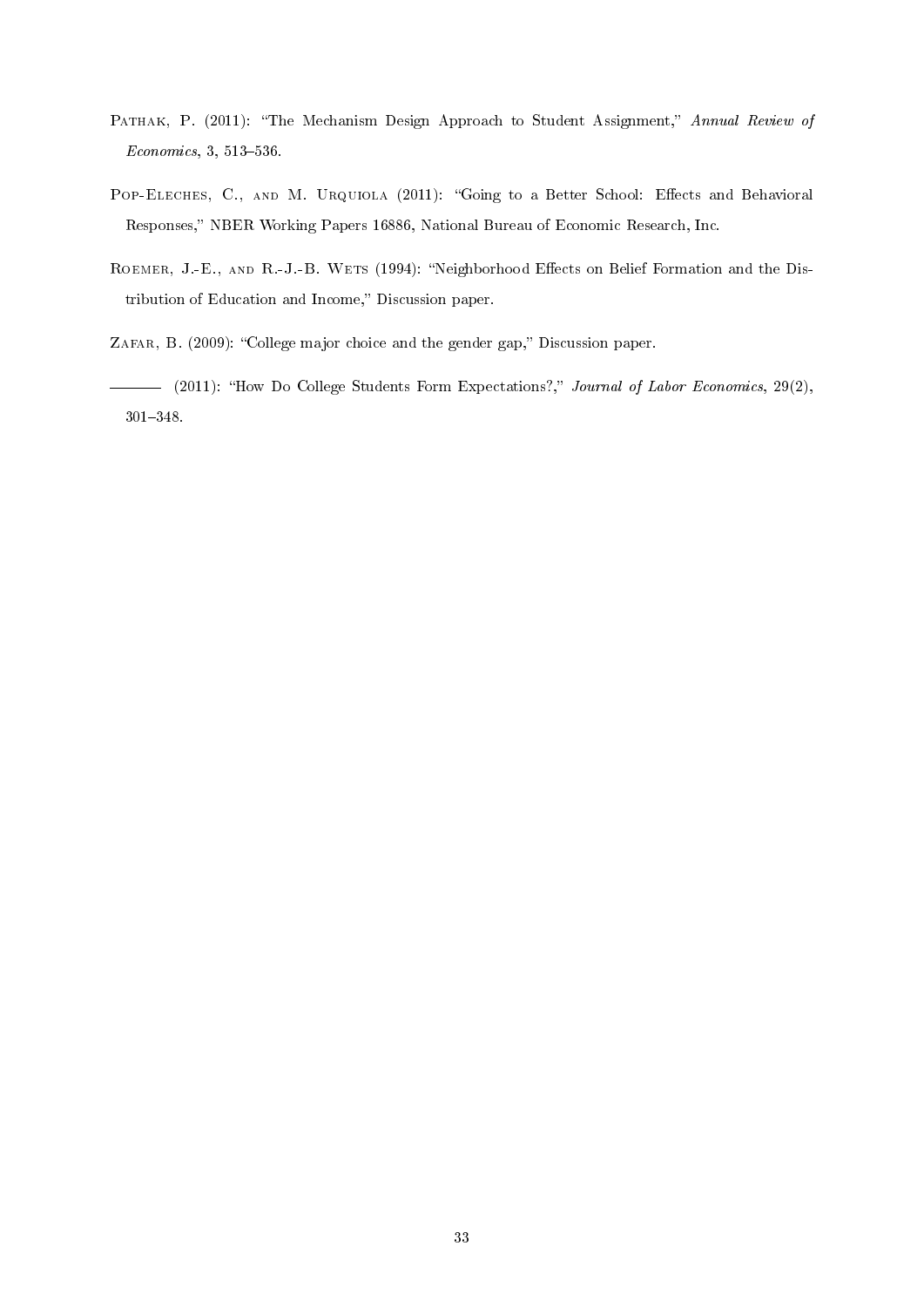| Variables            | Other Schools* | <b>IPN Schools</b> |
|----------------------|----------------|--------------------|
| Comipems Score means | $-0.048$       | 1.634              |
|                      | (0.549)        | (0.416)            |
| Comipems Score SD    | 0.625          | 0.529              |
|                      | (0.132)        | (0.088)            |
| Clase Size           | 42.353         | 39.839             |
|                      | (5.648)        | (2.752)            |
| Students/PC          | 11.358         | 3.608              |
|                      | (11.113)       | (1.031)            |
| % Teachers w/College | 0.817          | 0.869              |
|                      | (0.115)        | (0.123)            |
| % Full-time Teachers | 0.139          | 0.286              |
|                      | (0.167)        | (0.095)            |
| <b>Observations</b>  | 593            | 16                 |

Table 1: School inputs in IPN and other schools

Standard deviations in parentheses.

\* Does not include UNAM schools.

|                                                                                                                                                                                          |                              | <b>Enlace survey</b> |           |           |              | <b>Employment survey data (ENOE)</b> |              |                    |  |
|------------------------------------------------------------------------------------------------------------------------------------------------------------------------------------------|------------------------------|----------------------|-----------|-----------|--------------|--------------------------------------|--------------|--------------------|--|
|                                                                                                                                                                                          | <b>Expected log earnings</b> |                      |           |           | Log earnings |                                      |              | Regression Coeff.* |  |
|                                                                                                                                                                                          | Senior HS                    | University           | Implied   | Senior HS | University   | Implied                              | $Ln($ month. | Log hourly         |  |
|                                                                                                                                                                                          |                              |                      | Return    |           |              | Return                               | wage)        | wage               |  |
| Mean                                                                                                                                                                                     | 8.802                        | 9.550                | 0.749     | 8.324     | 8.775        | 0.451                                | 0.608        | 0.697              |  |
| SE                                                                                                                                                                                       | (0.00246)                    | (0.00218)            | (0.00227) | (0.0306)  | (0.369)      | (0.0438)                             | (0.0608)     | (0.0630)           |  |
| <i><b>Observations</b></i>                                                                                                                                                               | 4.3691                       | 43,616               | 43,542    | 277       | 263          | 540                                  | 540          | 539                |  |
| * College premium estimated through the regression $ln(wage_i) = b_0 + b_1$ university <sub>i</sub> + b <sub>2</sub> exp <sub>i</sub> + b <sub>3</sub> exp <sub>i</sub> + b <sub>4</sub> |                              |                      |           |           |              |                                      |              |                    |  |
| female <sub>i</sub> + $u_i$                                                                                                                                                              |                              |                      |           |           |              |                                      |              |                    |  |

Table 2: College premium in expectations and earnings data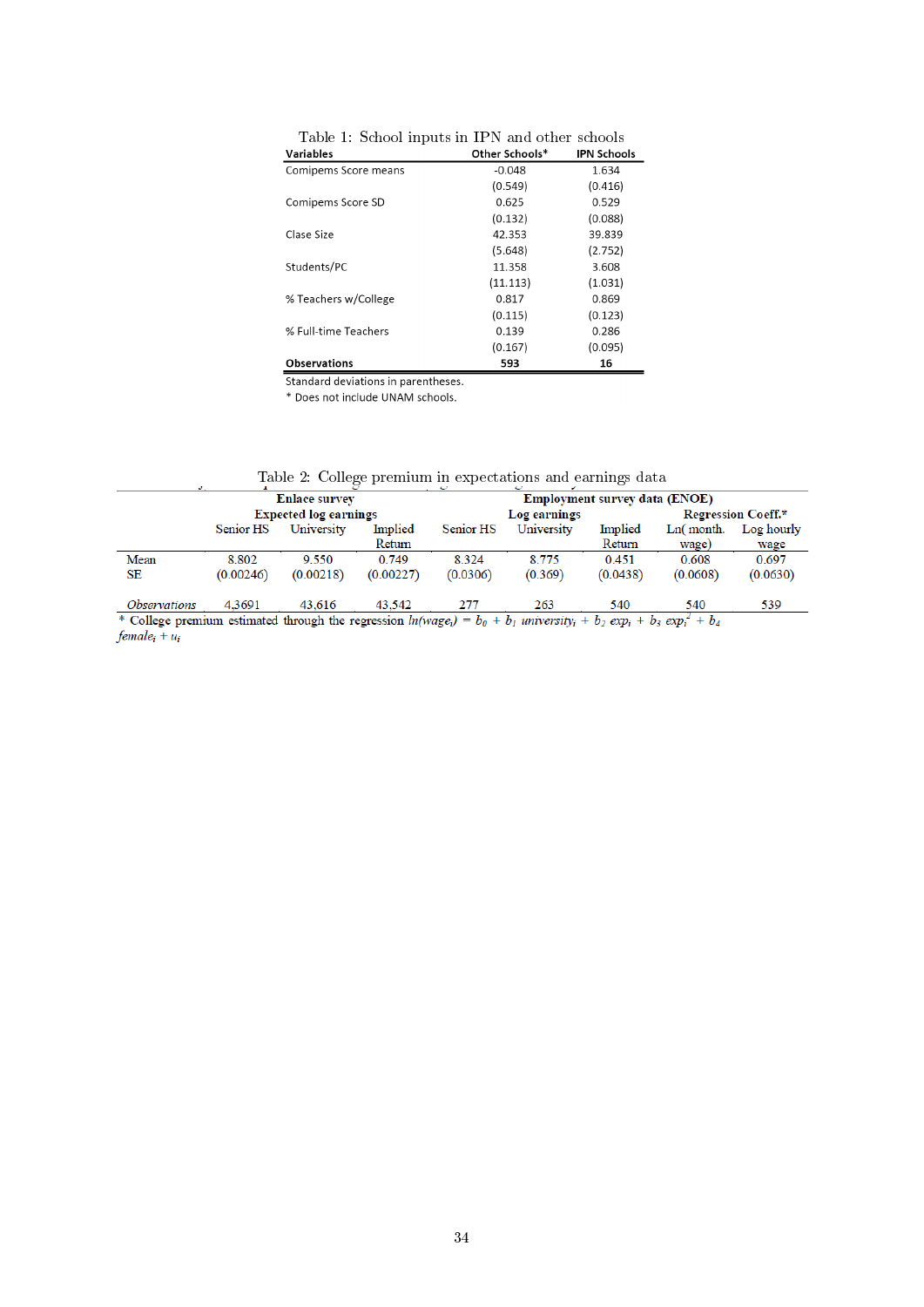|                                     | (1)         | (2)          | (3)                                                                                             |
|-------------------------------------|-------------|--------------|-------------------------------------------------------------------------------------------------|
| VARIABLES                           | ereturns    | ewage hs     | ewage_college                                                                                   |
|                                     |             |              |                                                                                                 |
| Comipems Score                      | $0.0424***$ | $0.0245***$  | $0.0669***$                                                                                     |
|                                     | (0.00359)   | (0.00355)    | (0.00389)                                                                                       |
| Junior HS GPA                       | $0.0153***$ | $-0.0161***$ | $-0.000860$                                                                                     |
|                                     | (0.00261)   | (0.00339)    | (0.00287)                                                                                       |
| Female                              | $0.0770***$ | $-0.0485***$ | $0.0285***$                                                                                     |
|                                     | (0.00601)   | (0.00636)    | (0.00650)                                                                                       |
| Private JHS                         | $0.0335***$ | $0.0448***$  | $0.0783***$                                                                                     |
|                                     | (0.0110)    | (0.0105)     | (0.0105)                                                                                        |
| Indigenous origin                   | $-0.0185$   | $-0.0237*$   | $-0.0422***$                                                                                    |
|                                     | (0.0124)    | (0.0123)     | (0.0110)                                                                                        |
| At least one parent has senior HS   | $0.0192***$ | $0.0202$ *** | $0.0395***$                                                                                     |
|                                     | (0.00598)   | (0.00668)    | (0.00515)                                                                                       |
| At least one parent is white collar | $0.0232***$ | $-0.0154**$  | 0.00774                                                                                         |
|                                     | (0.00681)   | (0.00779)    | (0.00588)                                                                                       |
| Wealth Index                        | 0.0122      | $0.0243**$   | $0.0365***$                                                                                     |
|                                     | (0.00974)   | (0.0114)     | (0.0101)                                                                                        |
| Constant                            | $0.680***$  | $8.813***$   | 9.493***                                                                                        |
|                                     | (0.00811)   | (0.00848)    | (0.00927)                                                                                       |
|                                     |             |              |                                                                                                 |
| Observations                        | 44,064      | 44,064       | 44,064                                                                                          |
| R-squared                           | 0.020       | 0.007        | 0.030                                                                                           |
| Outcomes lags of synoded countries  |             |              | $\mathbf{u}$ it is a subset of $\mathbf{u}$ and $\mathbf{u}$ and $\mathbf{u}$ (not $\mathbf{u}$ |

Table 3: Partial correlations analysis of expected college premiums: invidual characteristics

Outcomes: logs of expected earnings with high school, college and ratio (returns) Robust standard errors in parentheses \*\*\* p<0.01, \*\* p<0.05, \* p<0.1

Standard errors clustered at the school level.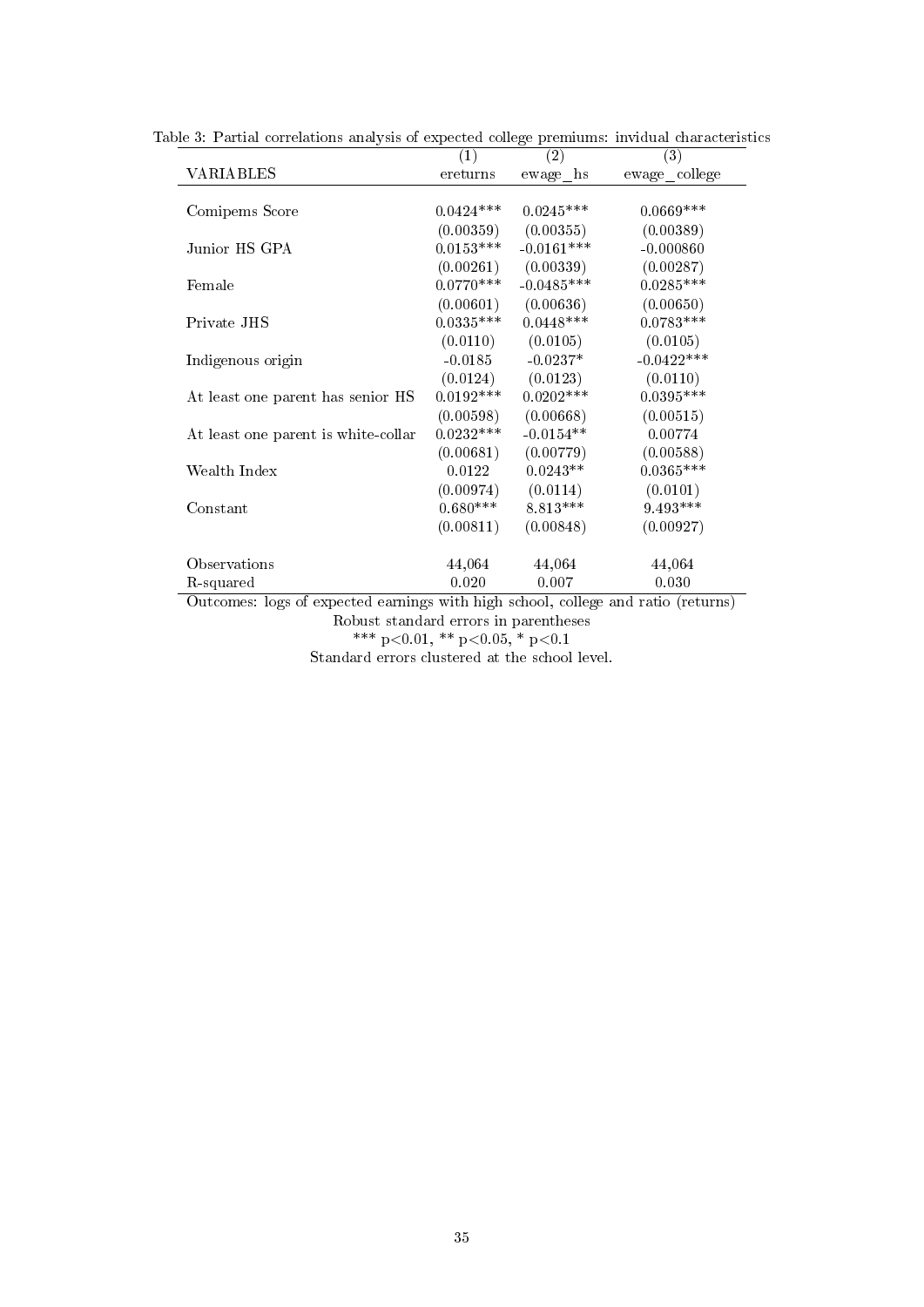|                                                                                   | $\left(1\right)$ | (2)          | (3)           |
|-----------------------------------------------------------------------------------|------------------|--------------|---------------|
| VARIABLES                                                                         | ereturns         | ewage hs     | ewage_college |
|                                                                                   |                  |              |               |
| IPN student                                                                       | $0.0588***$      | $0.0229*$    | $0.0817***$   |
|                                                                                   | (0.0123)         | (0.0132)     | (0.0127)      |
| Enlace Score                                                                      | $0.0484***$      | $-0.0257***$ | $0.0228***$   |
|                                                                                   | (0.00601)        | (0.00527)    | (0.00455)     |
| Comipems Score                                                                    | $-0.00524$       | $0.0390***$  | $0.0338***$   |
|                                                                                   | (0.00598)        | (0.00601)    | (0.00515)     |
| Junior HS GPA                                                                     | $0.00551**$      | $-0.0137***$ | $-0.00817***$ |
|                                                                                   | (0.00259)        | (0.00328)    | (0.00281)     |
| Female                                                                            | $0.0821***$      | $-0.0485***$ | $0.0337***$   |
|                                                                                   | (0.00579)        | (0.00618)    | (0.00636)     |
| Private JHS                                                                       | $0.0246**$       | $0.0434***$  | $0.0681***$   |
|                                                                                   | (0.0109)         | (0.0111)     | (0.0109)      |
| Indigenous origin                                                                 | $-0.0174$        | $-0.0240*$   | $-0.0414***$  |
|                                                                                   | (0.0125)         | (0.0124)     | (0.0111)      |
| At least one parent has senior HS                                                 | $0.0170***$      | $0.0200***$  | $0.0370***$   |
|                                                                                   | (0.00595)        | (0.00663)    | (0.00515)     |
| At least one parent is white-collar                                               | $0.0219***$      | $-0.0152*$   | 0.00673       |
|                                                                                   | (0.00678)        | (0.00777)    | (0.00595)     |
| Wealth Index                                                                      | 0.00853          | $0.0241**$   | $0.0326***$   |
|                                                                                   | (0.00970)        | (0.0113)     | (0.00992)     |
| $\mathop{\rm Constant}\nolimits$                                                  | $0.676***$       | 8.808***     | $9.485***$    |
|                                                                                   | (0.00780)        | (0.00868)    | (0.00888)     |
|                                                                                   |                  |              |               |
| Observations                                                                      | 44,064           | 44,064       | 44,064        |
| R-squared                                                                         | 0.026            | 0.008        | 0.034         |
| Outcomes: logs of expected earnings with high school, college and ratio (returns) |                  |              |               |
| $\blacksquare$                                                                    |                  |              |               |

Table 4: Partial regression analysis of expected college premiums: school systems

Robust standard errors in parentheses

\*\*\* p<0.01, \*\* p<0.05, \* p<0.1 Standard errors clustered at the school level.

| Asignment Status - First Round |            |                |          |              |            |                |             |            |                |
|--------------------------------|------------|----------------|----------|--------------|------------|----------------|-------------|------------|----------------|
| Cutoff                         | Col. Bach. | Conalep        | DG Bach. | <b>DGETI</b> | <b>IPN</b> | SE Edomex      | <b>UAEM</b> | 2nd. Round | $_{\rm Total}$ |
|                                | No.        | No.            | No.      | No.          | No.        | No.            | No.         | No.        | No.            |
| 66                             | 182        | 104            | 30       | 146          | 811        | 31             | 0           | 293        | 1597           |
| 69                             | 249        | 61             | 4        | 195          | 593        | 34             | 0           | 287        | 1423           |
| 70                             | 46         | 18             | 9        | 73           | 183        | 5              | 0           | 83         | 417            |
| 72                             | 62         | 18             | 0        | 63           | 110        |                | 0           | 38         | 298            |
| 73                             | 335        | 37             | 0        | 124          | 341        | $^{21}$        | 0           | 93         | 951            |
| 74                             | 26         | $\overline{ }$ | 0        | 23           | 46         | 4              |             | 11         | 117            |
| 75                             | 106        | 17             | 13       | 120          | 208        | $^{12}$        |             | 89         | 565            |
| 76                             | 181        | 33             | 17       | 166          | 295        | 12             |             | 188        | 893            |
| 78                             | 175        | 30             | 3        | 68           | 114        | 16             |             | 55         | 461            |
| 80                             | 31         | 11             | 0        | 20           | 38         | $\overline{2}$ |             | 20         | 122            |
| 81                             | 57         | 12             | 3        | 30           | 39         |                | 0           | 30         | 171            |
| 83                             | 8          |                | 10       | 34           | 39         | 9              |             | 12         | 119            |
| 86                             | 0          | 0              | 0        | 3            | 7          |                |             | $\Omega$   | 12             |
| 88                             | 47         | 16             | 3        | 52           | 47         | 3              | 0           | 10         | 178            |
| 99                             | 0          | $\Omega$       |          | 6            |            |                |             | $\Omega$   | 14             |
| Total                          | 1505       | 371            | 93       | 1123         | 2878       | 158            |             | 1209       | 7338           |

Table 5: IPN admission cutoffs and next options  $\,$ 

Sample Bandwidth: 10 Exam points above/below cutoff.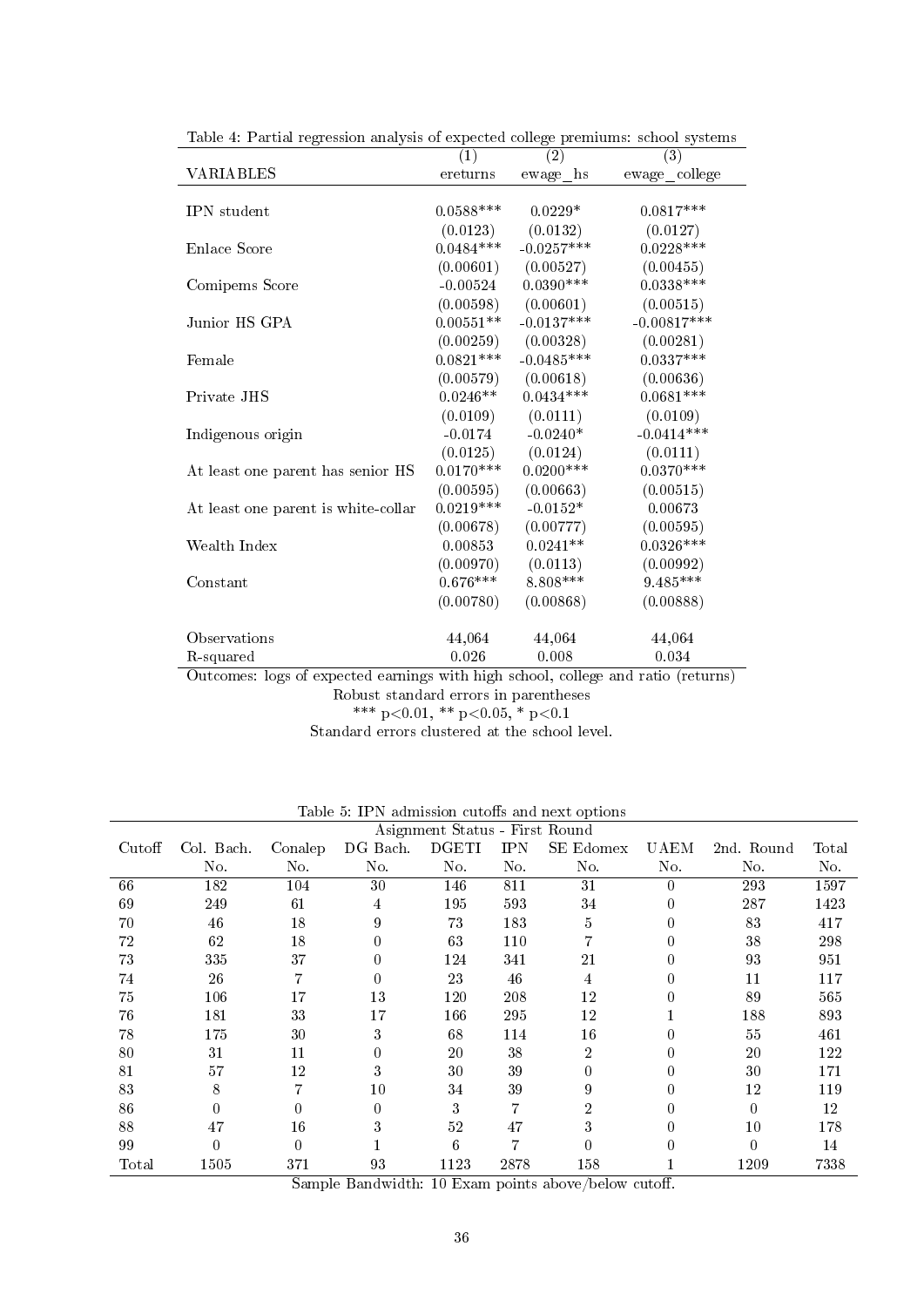|                      |                                      | (1)                          | $\overline{(2)}$ | $\overline{(3)}$              |
|----------------------|--------------------------------------|------------------------------|------------------|-------------------------------|
| <b>EQUATION</b>      | <b>VARIABLES</b>                     | $\left\lceil 2 \right\rceil$ | [5]              | $\left\lceil 10 \right\rceil$ |
|                      |                                      |                              |                  |                               |
| jgpa                 | Admitted                             | $-0.124$                     | $-0.0122$        | 0.0396                        |
|                      |                                      | (0.0986)                     | (0.0493)         | (0.0525)                      |
| jhs priv             | Admitted                             | $-0.0389$                    | $-0.0169$        | $-0.00472$                    |
|                      |                                      | (0.0465)                     | (0.0246)         | (0.0252)                      |
| female               | Admitted                             | $-0.101*$                    | $-0.00378$       | $-0.0140$                     |
|                      |                                      | (0.0583)                     | (0.0329)         | (0.0363)                      |
| nopc sol             | Admitted                             | 0.713                        | $-0.132$         | $-0.144$                      |
|                      |                                      | (0.511)                      | (0.307)          | (0.313)                       |
| shipn                | Admitted                             | $-0.0969$                    | $-0.205$         | $-0.149$                      |
|                      |                                      | (0.292)                      | (0.154)          | (0.161)                       |
| shhdem               | Admitted                             | 0.274                        | $-0.0981$        | $-0.00887$                    |
|                      |                                      | (0.274)                      | (0.173)          | (0.183)                       |
| $p$ <sub>_s</sub> hs | Admitted                             | 0.343                        | 0.0455           | 0.208                         |
|                      |                                      | (0.313)                      | (0.177)          | (0.181)                       |
| p whool              | Admitted                             | 0.388                        | 0.161            | 0.270                         |
|                      |                                      | (0.339)                      | (0.176)          | (0.184)                       |
|                      |                                      |                              |                  |                               |
|                      | Observations                         | 1,396                        | 3,391            | 7,115                         |
|                      | Control Fn                           | Linear                       | Linear           | Quadratic                     |
|                      | Cutoff FE                            | <b>YES</b>                   | YES              | <b>YES</b>                    |
|                      | chi2                                 | 9.256                        | 5.928            | 4.137                         |
|                      | Prob > chi2                          | 0.321                        | 0.655            | 0.845                         |
|                      | Delust stendend emens in nenentheses |                              |                  |                               |

Table 6: Balance of covariates at baseline assignment to schools

Robust standard errors in parentheses

\*\*\* p<0.01, \*\* p<0.05, \* p<0.1

Robust standard errors clustered at the school level

|                  |                             |               | <b>Table <i>L</i> ND</b> design estimates: Emace test-taking |
|------------------|-----------------------------|---------------|--------------------------------------------------------------|
|                  | $\left\lceil 1\right\rceil$ | $^{\prime}2)$ | 3)                                                           |
| <b>VARIABLES</b> | $\overline{2}$              | [5]           | 10                                                           |
|                  |                             |               |                                                              |
| Admitted         | $-0.0280$                   | $-0.0235$     | $-0.0397$                                                    |
|                  | (0.0637)                    | (0.0345)      | (0.0356)                                                     |
|                  |                             |               |                                                              |
| Observations     | 1,396                       | 3,391         | 7,115                                                        |
| R-squared        | 0.024                       | 0.016         | 0.013                                                        |
| Control Fn       | 2                           | 5             | 10                                                           |
| Cutoff FE        | YES                         | YES.          | YES                                                          |

Table 7: RD design estimates: Enlace test-taking

Robust standard errors in parentheses clustered at the school level. \*\*\* p<0.01, \*\* p<0.05, \* p<0.1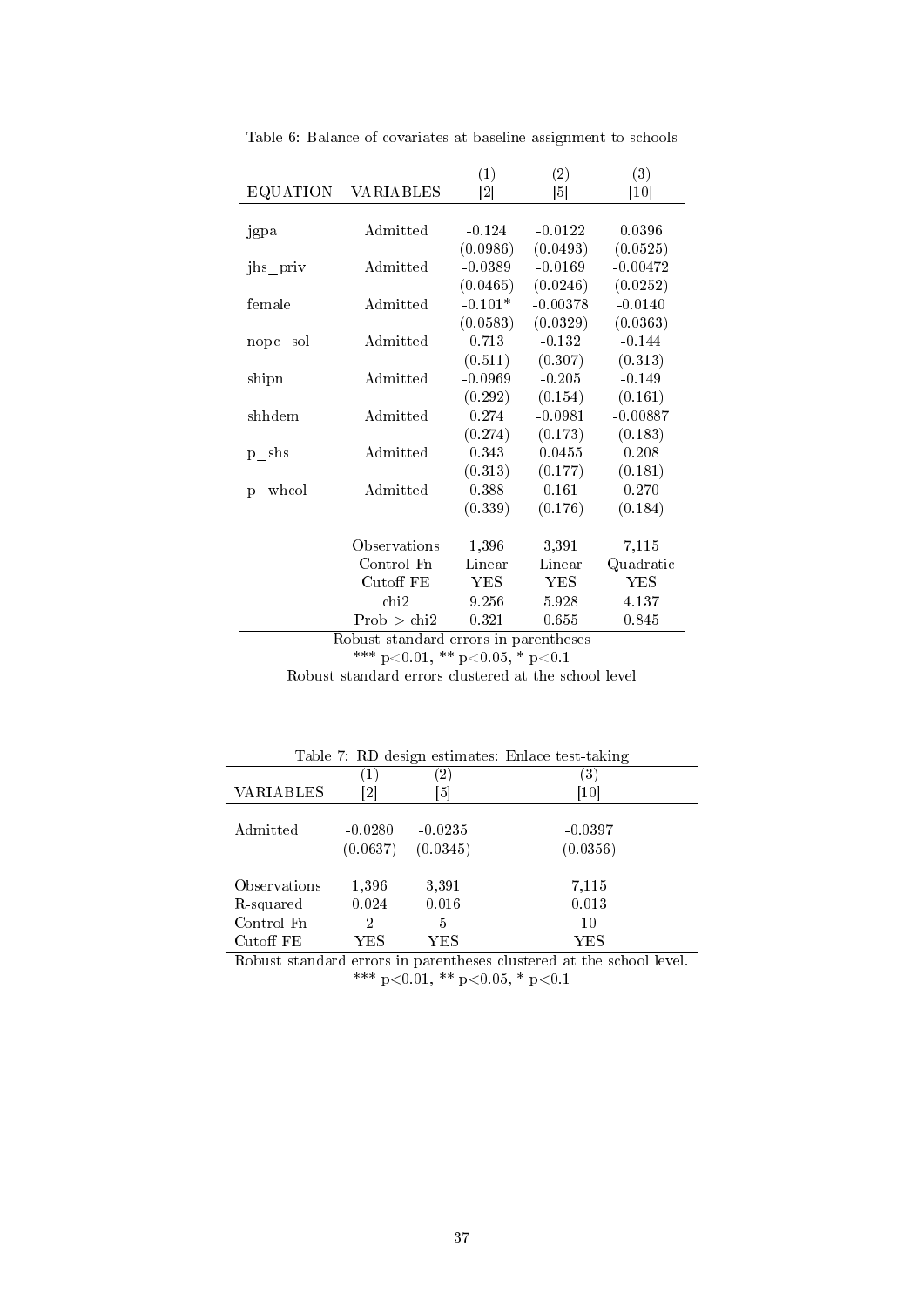|                        |                                       | $\left(1\right)$  | (2)               | $\overline{(3)}$ |
|------------------------|---------------------------------------|-------------------|-------------------|------------------|
| <b>EQUATION</b>        | VARIABLES                             | $\left[ 2\right]$ | $\lceil 5 \rceil$ | [10]             |
|                        |                                       |                   |                   |                  |
| jgpa                   | Admitted                              | 0.0527            | 0.0700            | $0.143*$         |
|                        |                                       | (0.131)           | (0.0727)          | (0.0768)         |
| jhs_priv               | Admitted                              | 0.0356            | $0.0487*$         | $0.0563*$        |
|                        |                                       | (0.0617)          | (0.0263)          | (0.0305)         |
| female                 | Admitted                              | $-0.147$          | $-0.0263$         | $-0.0449$        |
|                        |                                       | (0.0990)          | (0.0462)          | (0.0529)         |
| nopc sol               | Admitted                              | 0.639             | $-0.245$          | $-0.101$         |
|                        |                                       | (0.804)           | (0.406)           | (0.446)          |
| shipn                  | Admitted                              | 0.373             | $-0.00618$        | 0.0411           |
|                        |                                       | (0.305)           | (0.179)           | (0.187)          |
| shhdem                 | Admitted                              | 0.477             | 0.231             | 0.234            |
|                        |                                       | (0.431)           | (0.210)           | (0.240)          |
| $p$ <sub>_s</sub> hs   | Admitted                              | 0.653             | 0.133             | 0.206            |
|                        |                                       | (0.397)           | (0.207)           | (0.223)          |
| $p$ <sub>m</sub> whool | Admitted                              | 0.127             | 0.106             | 0.0932           |
|                        |                                       | (0.510)           | (0.224)           | (0.244)          |
|                        |                                       |                   |                   |                  |
|                        | Observations                          | 644               | 1,635             | 3,518            |
|                        | Control Fn                            | Linear            | Linear            | Quadratic        |
|                        | Cutoff FE                             | <b>YES</b>        | <b>YES</b>        | <b>YES</b>       |
|                        | chi2                                  | 10.39             | 6.128             | 12.48            |
|                        | Prob > chi2                           | 0.239             | 0.633             | 0.131            |
|                        | Dobust standard organs in paranthosos |                   |                   |                  |

Table 8: Balance of covariates at Enlace test-taking

Robust standard errors in parentheses \*\*\* p<0.01, \*\* p<0.05, \* p<0.1

Robust standard errors clustered at the school level

|                                             | Table 9. RD design estimates: expected college premium |            |            |  |  |  |  |  |
|---------------------------------------------|--------------------------------------------------------|------------|------------|--|--|--|--|--|
|                                             | $\mathbf{1}$                                           | (2)        | 3)         |  |  |  |  |  |
| Admitted                                    | 0.188                                                  | $0.171***$ | $0.185***$ |  |  |  |  |  |
|                                             | (0.120)                                                | (0.0588)   | (0.0619)   |  |  |  |  |  |
|                                             |                                                        |            |            |  |  |  |  |  |
| Mean for non-admitted                       | 0.693                                                  | 0.740      | 0.773      |  |  |  |  |  |
| Observations                                | 480                                                    | 1,176      | 2,435      |  |  |  |  |  |
| R-squared                                   | 0.039                                                  | 0.042      | 0.026      |  |  |  |  |  |
| Bandwidth                                   | 2                                                      | [5]        | [10]       |  |  |  |  |  |
| Control Fn                                  | Linear                                                 | Linear     | Quadratic  |  |  |  |  |  |
| $\operatorname{Cutoff}$ $\operatorname{FE}$ | YES                                                    | YES        | YES        |  |  |  |  |  |

Outcome: logs of ratio of expected earnings with college and high school Robust standard errors in parentheses \*\*\* p<0.01, \*\* p<0.05, \* p<0.1

Robust standard errors clustered at the school level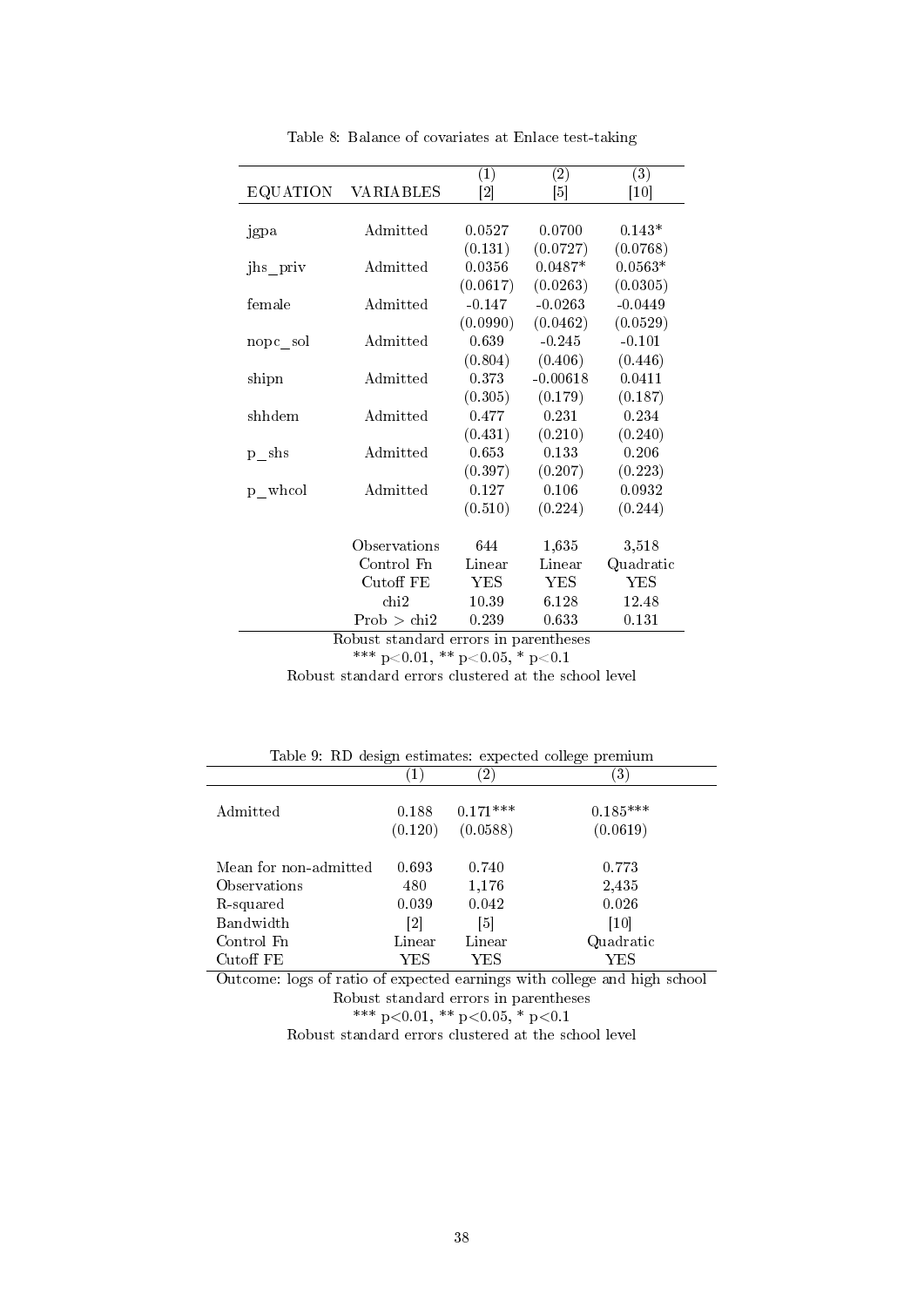|                       | ־־־         | (2)         | ີຕ<br>$\left( 3\right)$ | <u>-ก--</u><br>(4)           | (5)           | (6)           |
|-----------------------|-------------|-------------|-------------------------|------------------------------|---------------|---------------|
| VARIABLES             | ewage<br>hs | ewage<br>hs | ewage<br>hs             | ewage college                | ewage college | ewage college |
|                       |             |             |                         |                              |               |               |
| Admitted              | 0.0234      | $-0.0519$   | $-0.0408$               | $0.211**$                    | $0.119**$     | $0.145***$    |
|                       | (0.120)     | (0.0570)    | (0.0665)                | (0.0892)                     | (0.0471)      | (0.0489)      |
|                       |             |             |                         |                              |               |               |
| Mean for non-admitted | 8.868       | 8.818       | 8.793                   | 9.561                        | 9.558         | 9.566         |
| Observations          | 480         | 1,176       | 2,435                   | 480                          | 1,176         | 2,435         |
| R-squared             | 0.031       | 0.027       | 0.020                   | 0.038                        | 0.040         | 0.031         |
| Bandwidth             | [2]         | [5]         | [10]                    | $\left\lceil 2 \right\rceil$ | [5]           | [10]          |
| Control Fn            | Linear      | Linear      | Quadratic               | Linear                       | Linear        | Quadratic     |
| Cutoff FE             | YES         | <b>YES</b>  | <b>YES</b>              | <b>YES</b>                   | <b>YES</b>    | <b>YES</b>    |

Table 10: RD design estimates: expected earnings with high school and college education

Outcomes: logarithms of expected earnings with high school and college

Robust standard errors in parentheses

\*\*\* p<0.01, \*\* p<0.05, \* p<0.1

Robust standard errors clustered at the school level

| Table 11. RD design estimates: achievements at Enlace exam |                  |                        |                        |  |  |  |  |
|------------------------------------------------------------|------------------|------------------------|------------------------|--|--|--|--|
|                                                            |                  | $\left( 2\right)$      | (3)                    |  |  |  |  |
| Admitted                                                   | 0.188<br>(0.132) | $0.240***$<br>(0.0783) | $0.226***$<br>(0.0792) |  |  |  |  |
|                                                            |                  |                        |                        |  |  |  |  |
| Mean for non-admitted                                      | 0.285            | 0.244                  | 0.180                  |  |  |  |  |
| Observations                                               | 480.             | 1,176                  | 2,434                  |  |  |  |  |
| R-squared                                                  | 0.145            | 0.137                  | 0.205                  |  |  |  |  |
| Bandwidth                                                  | [2]              | [5]                    | [10]                   |  |  |  |  |
| Control Fn                                                 | Linear           | Linear                 | Quadratic              |  |  |  |  |
| Cutoff FE                                                  | YES              | YES                    | YES                    |  |  |  |  |

Outcome: standardized test-scores at Enlace high-school completion exam Robust standard errors in parentheses

\*\*\* p<0.01, \*\* p<0.05, \* p<0.1

Robust standard errors clustered at the school level

| Table 12: RD design estimates: aspirations of higher educational attainments |  |  |  |  |  |  |
|------------------------------------------------------------------------------|--|--|--|--|--|--|
|------------------------------------------------------------------------------|--|--|--|--|--|--|

|                       | (1)                          | $\left( 2\right)$ | $\left( 3\right)$ | $\left(4\right)$             | (5)               | $\left( 6\right)$ |
|-----------------------|------------------------------|-------------------|-------------------|------------------------------|-------------------|-------------------|
| VARIABLES             | ecollege shs                 | ecollege shs      | ecollege_shs      | egrad shs                    | egrad shs         | egrad shs         |
|                       |                              |                   |                   |                              |                   |                   |
| Admitted              | 0.0766                       | 0.0175            | 0.0211            | 0.0974                       | $0.165***$        | $0.176***$        |
|                       | (0.0588)                     | (0.0321)          | (0.0354)          | (0.111)                      | (0.0482)          | (0.0504)          |
|                       |                              |                   |                   |                              |                   |                   |
| Mean for non-admitted | 0.906                        | 0.890             | 0.892             | 0.580                        | 0.602             | 0.607             |
| Observations          | 480                          | 1,176             | 2,433             | 480                          | 1.176             | 2,433             |
| R-squared             | 0.116                        | 0.042             | 0.030             | 0.092                        | 0.050             | 0.043             |
| Bandwidth             | $\left\lceil 2 \right\rceil$ | [5]               | [10]              | $\left\lceil 2 \right\rceil$ | $\lceil 5 \rceil$ | [10]              |
| Control Fn            | Linear                       | Linear            | Quadratic         | Linear                       | Linear            | Quadratic         |
| Cutoff FE             | $_{\rm YES}$                 | YES               | YES               | YES                          | $_{\rm YES}$      | YES               |

Outcomes: probability of aspiring to attain a college undergraduate or graduate education

Robust standard errors in parentheses

\*\*\* p<0.01, \*\* p<0.05, \* p<0.1

Robust standard errors clustered at the school level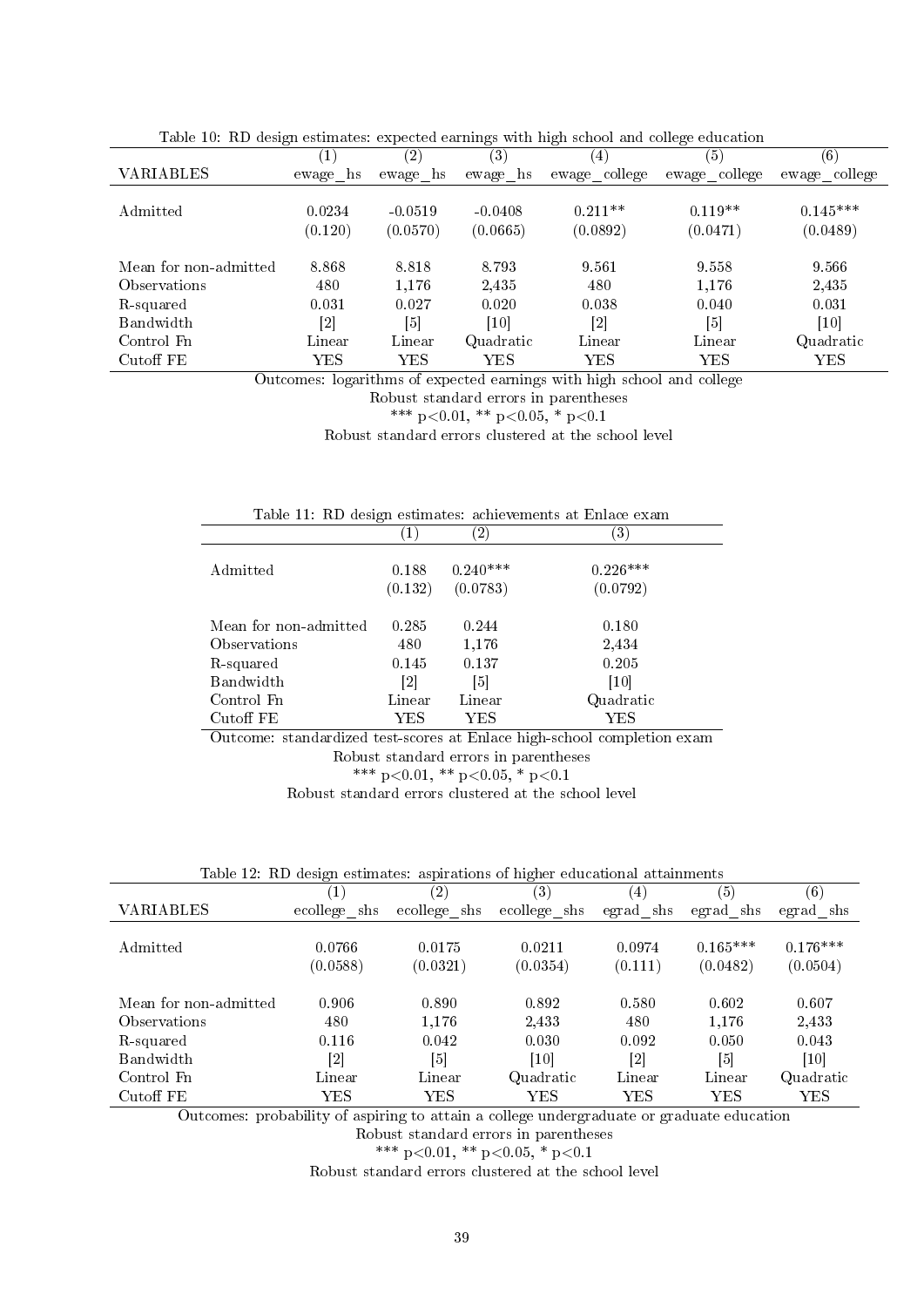|                                         | $\left( 1\right)$ | (2)          | (3)           | (4)         | (5)      | (6)        | $\left( 7\right)$ | (8)        |
|-----------------------------------------|-------------------|--------------|---------------|-------------|----------|------------|-------------------|------------|
| VARIABLES                               | ereturns          | hs<br>ewage  | ewage college | enlace      | ereturns | ewage hs   | ewage college     | enlace     |
|                                         |                   |              |               |             |          |            |                   |            |
| Admitted                                | $0.215***$        | $-0.0334$    | $0.182***$    | $0.393***$  | 0.109    | $-0.0594$  | 0.0496            | 0.0899     |
|                                         | (0.0818)          | (0.0804)     | (0.0624)      | (0.106)     | (0.0764) | (0.0822)   | (0.0640)          | (0.109)    |
|                                         |                   |              |               |             |          |            |                   |            |
| Observations                            | 635               | 635          | 635           | 635         | 541      | 541        | 541               | 541        |
| R-squared                               | 0.057             | 0.030        | 0.059         | 0.175       | 0.054    | 0.062      | 0.052             | 0.151      |
| Female                                  |                   | 0            | $\Omega$      |             |          |            |                   |            |
| Bandwidth                               | [5]               | [5]          | [5]           | [5]         | [5]      | [5]        | $\lceil 5 \rceil$ | [5]        |
| Cutoff FE                               | $_{\rm YES}$      | $_{\rm YES}$ | ${\rm YES}$   | ${\rm YES}$ | YES      | <b>YES</b> | <b>YES</b>        | <b>YES</b> |
| Control Fn                              | Linear            | Linear       | Linear        | Linear      | Linear   | Linear     | Linear            | Linear     |
| Pobust standard organize in parenthosos |                   |              |               |             |          |            |                   |            |

Table 13: RD design estimates: heterogeneities by gender

Robust standard errors in parentheses

\*\*\* p<0.01, \*\* p<0.05, \* p<0.1

SE are clustered at the school level

| Table 14: RD design estimates: heterogeneities by family background |  |  |  |  |
|---------------------------------------------------------------------|--|--|--|--|
|---------------------------------------------------------------------|--|--|--|--|

|                |                   | ີ                 |                   |                   | $\check{ }$       |              |               |                  |
|----------------|-------------------|-------------------|-------------------|-------------------|-------------------|--------------|---------------|------------------|
|                | 1)                | (2)               | (3)               | $\left(4\right)$  | (5)               | (6)          | 7             | $\left(8\right)$ |
| VARIABLES      | ereturns          | ewage hs          | ewage college     | enlace            | ereturns          | ewage hs     | ewage college | enlace           |
|                |                   |                   |                   |                   |                   |              |               |                  |
| Admitted       | 0.129             | $-0.0260$         | $0.103*$          | $0.273***$        | $0.264***$        | $-0.0935$    | $0.170**$     | $0.219*$         |
|                | (0.0782)          | (0.0730)          | (0.0611)          | (0.0948)          | (0.0925)          | (0.0939)     | (0.0721)      | (0.115)          |
|                |                   |                   |                   |                   |                   |              |               |                  |
| Observations   | 664               | 664               | 664               | 664               | 512               | 512          | 512           | 512              |
| R-squared      | 0.080             | 0.055             | 0.055             | 0.128             | 0.080             | 0.067        | 0.052         | 0.177            |
| One parent SHS | 0                 | 0                 | 0                 | $\theta$          |                   |              |               |                  |
| Bandwidth      | $\lceil 5 \rceil$ | $\lceil 5 \rceil$ | $\lceil 5 \rceil$ | $\lceil 5 \rceil$ | $\lceil 5 \rceil$ | [5]          | [5]           | $\left[5\right]$ |
| Cutoff FE      | ${\rm YES}$       | YES               | $_{\rm YES}$      | YES               | $_{\rm YES}$      | $_{\rm YES}$ | <b>YES</b>    | <b>YES</b>       |
| Control Fn     | Linear            | Linear            | Linear            | Linear            | Linear            | Linear       | Linear        | Linear           |

Robust standard errors in parentheses

\*\*\* p<0.01, \*\* p<0.05, \* p<0.1

SE are clustered at the school level

Table 15: RD design estimates: robustness to controls for covariates

|              | $\left( 1\right)$ | (2)               | $\left(3\right)$  | $\left( 4\right)$ | (5)             | (6)        |
|--------------|-------------------|-------------------|-------------------|-------------------|-----------------|------------|
| VARIABLES    | ereturns          | hs<br>ewage       | ewage college     | enlace            | ecollege<br>shs | egrad shs  |
|              |                   |                   |                   |                   |                 |            |
| Admitted     | $0.168***$        | $-0.0567$         | $0.111**$         | $0.212***$        | 0.00720         | $0.145***$ |
|              | (0.0577)          | (0.0566)          | (0.0474)          | (0.0776)          | (0.0303)        | (0.0472)   |
|              |                   |                   |                   |                   |                 |            |
| Observations | 1,176             | 1,176             | 1,176             | 1,176             | 1,176           | 1,176      |
| R-squared    | 0.064             | 0.045             | 0.057             | 0.181             | 0.082           | 0.105      |
| Bandwidth    | $\lceil 5 \rceil$ | $\lceil 5 \rceil$ | $\lceil 5 \rceil$ | $\lceil 5 \rceil$ | [5]             | [5]        |
| Control Fn   | Linear            | Linear            | Linear            | Linear            | Linear          | Linear     |
| Cutoff FE    | YES               | ${\rm YES}$       | $_{\rm YES}$      | YES               | YES.            | YES        |
| JHS GPA FE   | YES               | YES               | YES               | YES               | YES             | YES        |
| Baseline Cov | $_{\rm YES}$      | ${\rm YES}$       | $_{\rm YES}$      | YES               | YES             | YES        |

Robust standard errors in parentheses

\*\*\* p<0.01, \*\* p<0.05, \* p<0.1

Robust standard errors clustered at the school level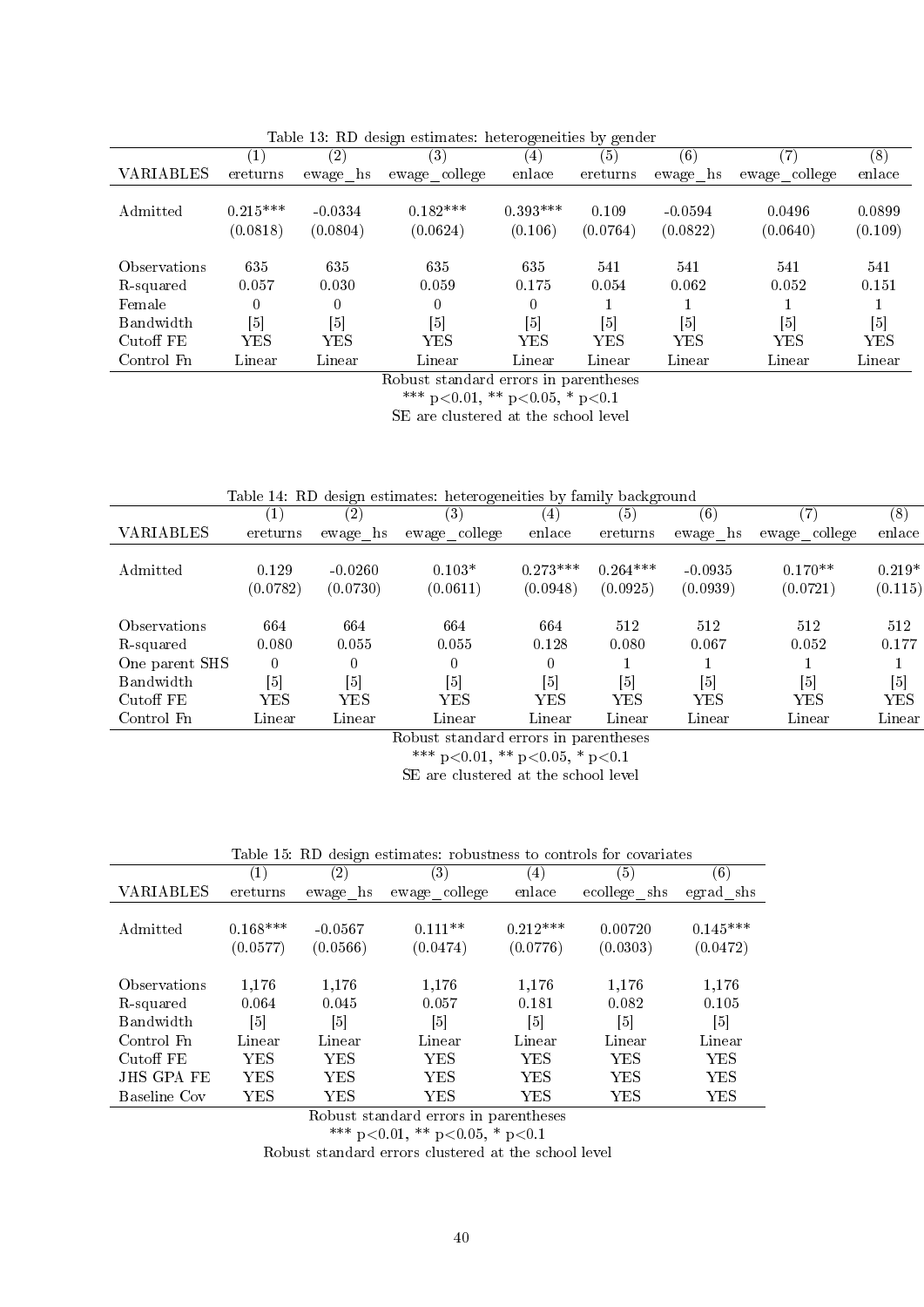

Figure 1: Distribution of earnings expected with high school and college

Figure 2: Distribution of observed earnings by educational attainment

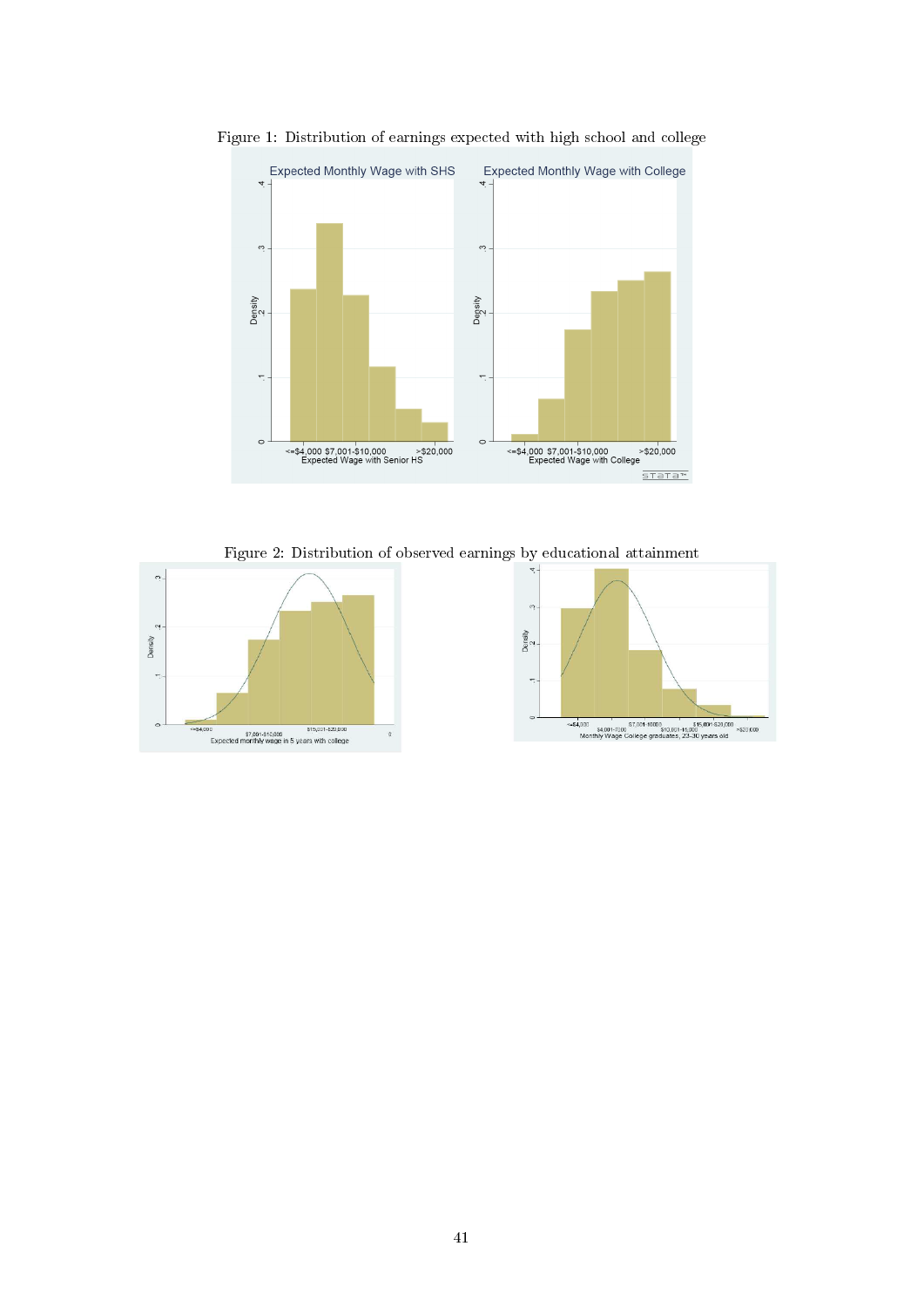

Figure 3: Mean of earnings and returns expectations conditional on learning achievements among IPN and non-IPN graduates

Figure 4: Standard deviation of earnings and returns expectations conditional on learning achievements among IPN and non-IPN graduates

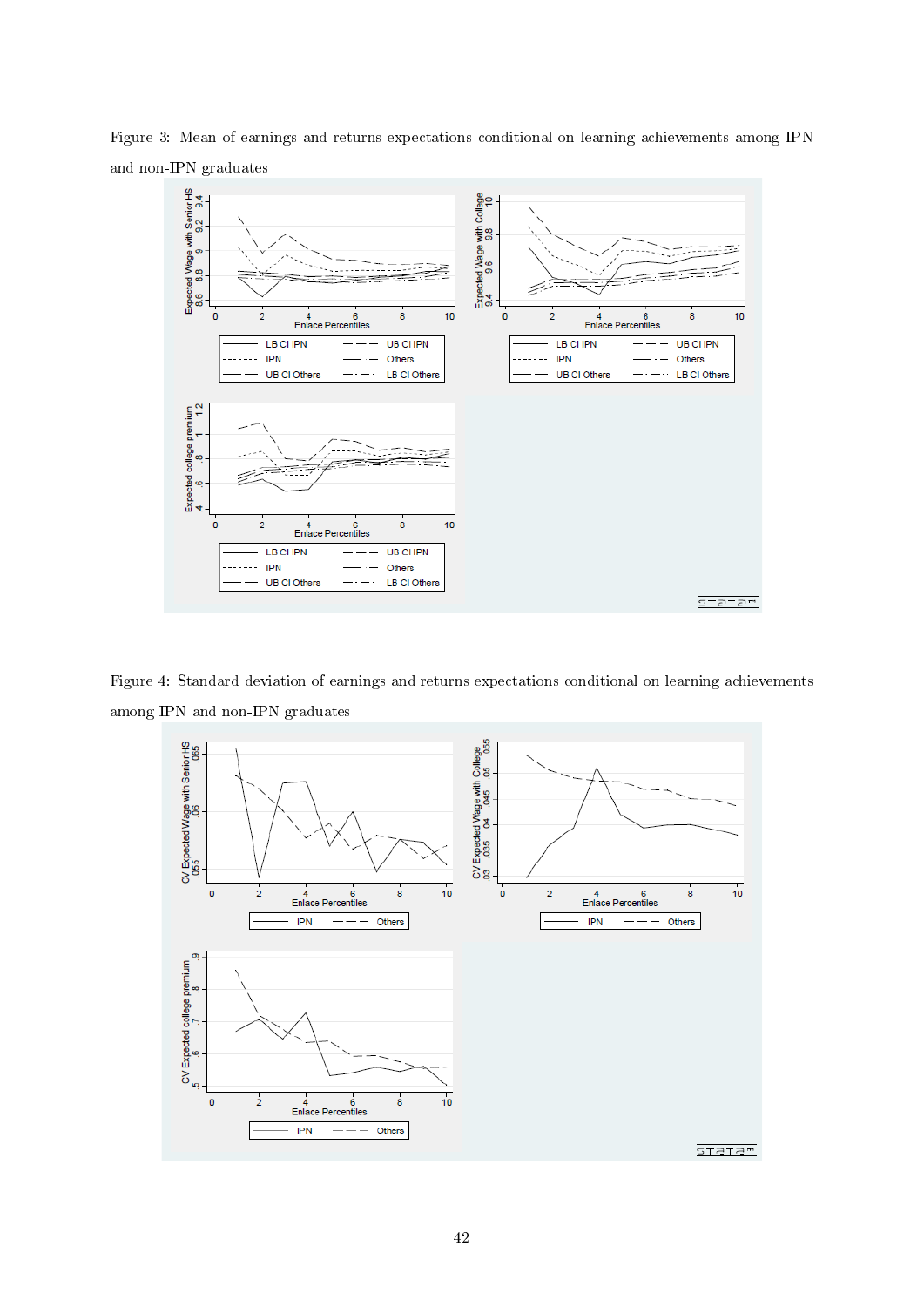



Figure 6: Means of individual characteristics by distance from IPN admission cutoffs

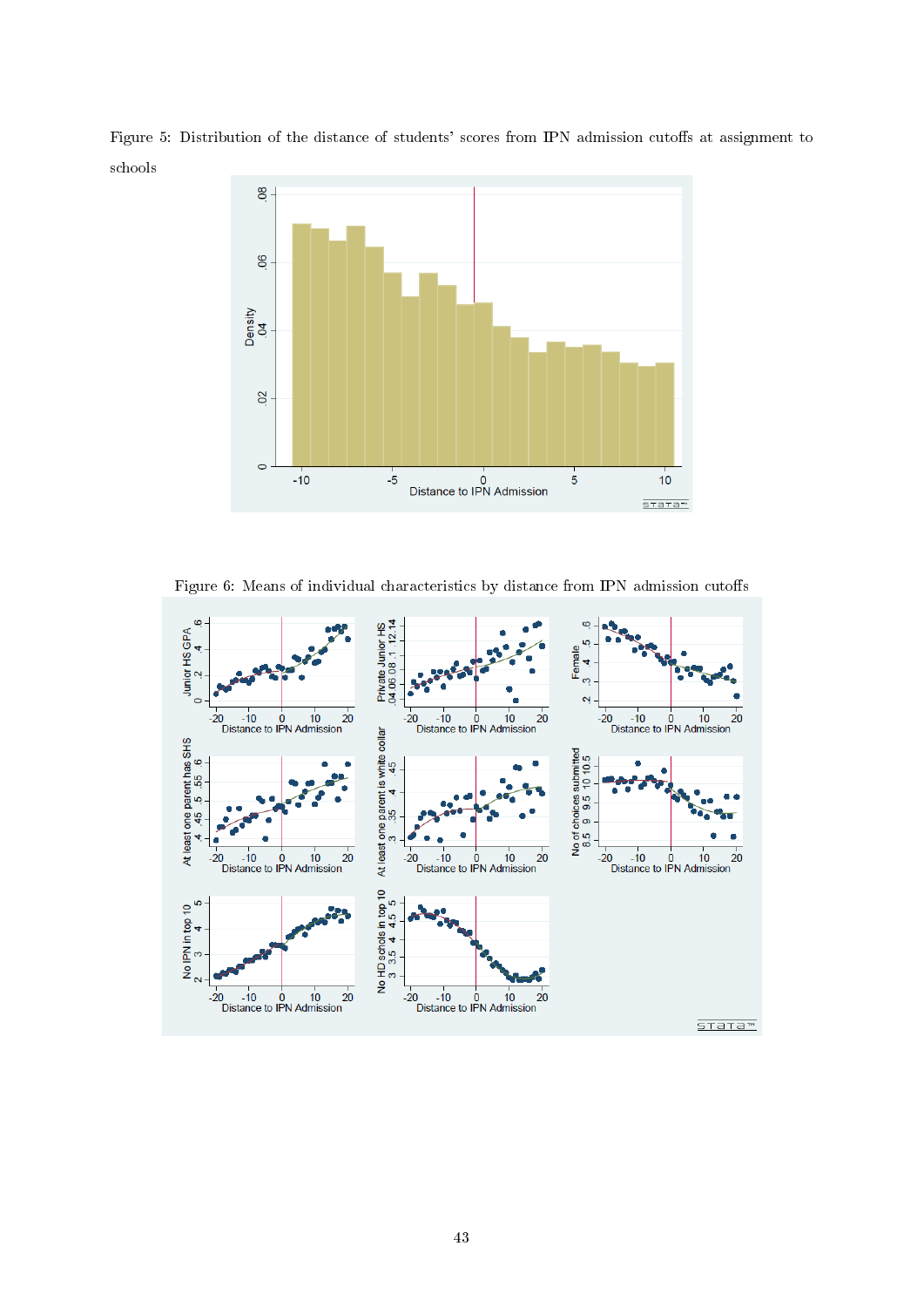

Figure 7: Distribution of the distance of students' scores from IPN admission cutoffs at Enlace test-taking

Figure 8: Probability of taking Enlace in an IPN school, conditional on taking the exam, by distance to the IPN admission cutoffs